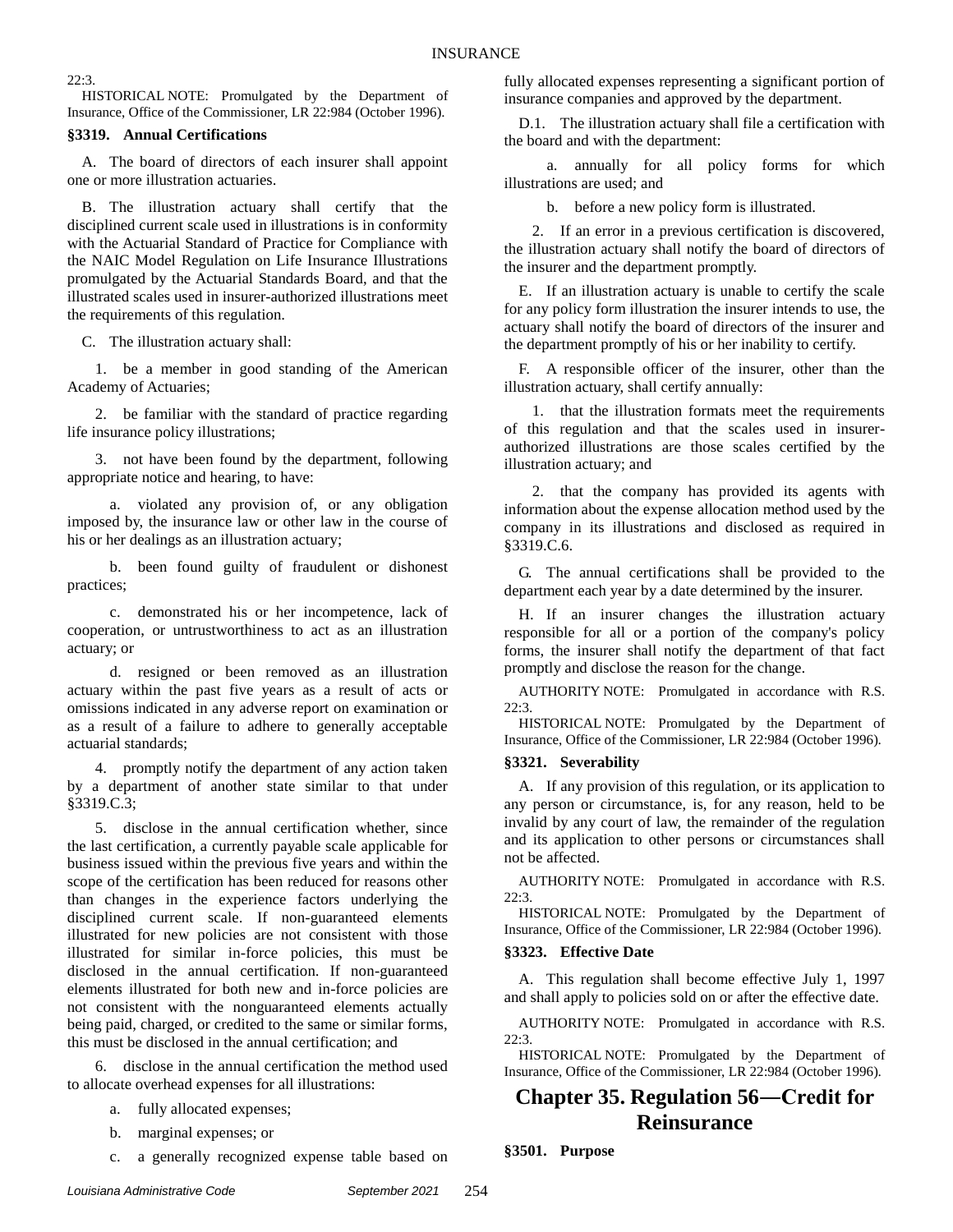A. The purpose of this regulation is to set forth rules and procedural requirements that the commissioner deems necessary to carry out the provisions on credit for reinsurance, R.S. 22:651 et seq. The actions and information required by this regulation are hereby declared to be necessary and appropriate in the public interest and for the protection of the ceding insurers in this state.

AUTHORITY NOTE: Promulgated in accordance with R.S. 22, Sections 2(E), 11 and 651.

HISTORICAL NOTE: Promulgated by the Department of Insurance, Office of the Commissioner, LR 21:1246 (November 1995), amended LR 39:1807 (July 2013).

#### **§3503. Severability**

A. If any provision or item of this regulation, or the application thereof, is held invalid, such invalidity shall not affect other provisions, items, or applications of the regulation which can be given effect without the invalid provision, item, or application.

AUTHORITY NOTE: Promulgated in accordance with R.S. 22, Sections 2(E), 11 and 651.

HISTORICAL NOTE: Promulgated by the Department of Insurance, Office of the Commissioner, LR 21:1246 (November 1995), amended by Louisiana Legislature, House Concurrent Resolution Number 135 of the 2001 Regular Session, LR 27:1102 (July 2001), LR 39:1808 (July 2013).

#### **§3505. Credit for Reinsurance―Reinsurer Authorized in this State**

A. Pursuant to R.S. 22:651(B), the commissioner shall allow credit for reinsurance ceded by a domestic insurer to an assuming insurer that was authorized in this state as of any date on which statutory financial statement credit for reinsurance is claimed.

AUTHORITY NOTE: Promulgated in accordance with R.S. 22, Sections 2(E), 11 and 651.

HISTORICAL NOTE: Promulgated by the Department of Insurance, Office of the Commissioner, LR 21:1246 (November 1995), amended LR 39:1808 (July 2013).

#### **§3507. Credit for Reinsurance―Accredited Reinsurer**

A. Pursuant to R.S. 22:651(C) the commissioner shall allow credit for reinsurance ceded by a domestic insurer to an assuming insurer that is accredited as a reinsurer in this state as of the date on which statutory financial statement credit for reinsurance is claimed. An accredited reinsurer shall:

1. file a properly executed Form AR-1 (§3527.B) as evidence of its submission to this state's jurisdiction and to the authority of the commissioner to examine its books and records;

2. file with the commissioner a certified copy of a certificate of authority or other acceptable evidence that it is licensed to transact insurance or reinsurance in at least one state, or, in the case of a United States branch of an alienassuming insurer, is entered through and licensed to transact insurance or reinsurance in at least one state;

3. file annually with the commissioner a copy of its annual statement filed with the insurance department of its state of domicile or, in the case of an alien assuming insurer, with the state through which it is entered and in which it is licensed to transact insurance or reinsurance, and a copy of its most recent audited financial statement; and

4. maintain a surplus as regards policyholders in an amount not less than \$20,000,000, or obtain the affirmative approval of the commissioner upon a finding that it has adequate financial capacity to meet its reinsurance obligations and is otherwise qualified to assume reinsurance from domestic insurers.

B. If the commissioner determines that the assuming insurer has failed to meet or maintain any of these qualifications, the commissioner may upon written notice and opportunity for hearing, suspend or revoke the accreditation. Credit shall not be allowed a domestic ceding insurer under this Section if the assuming insurer's accreditation has been revoked by the commissioner, or if the reinsurance was ceded while the assuming insurer's accreditation was under suspension by the commissioner.

AUTHORITY NOTE: Promulgated in accordance with R.S. 22, Sections 2(E), 11, 651 and 661.

HISTORICAL NOTE: Promulgated by the Department of Insurance, Office of the Commissioner, LR 21:1246 (November 1995), amended LR 39:1808 (July 2013), amended LR 47:1313 (September 2021).

#### **§3509. Credit for Reinsurance―Reinsurer Maintaining Trust Funds**

A. Pursuant to R.S. 22:651(D), the commissioner shall allow credit for reinsurance ceded by a domestic insurer to an assuming insurer which, as of any date on which statutory financial statement credit for reinsurance is claimed, and thereafter for so long as credit for reinsurance is claimed, maintains a trust fund in an amount prescribed below in a qualified United States financial institution as defined in R.S. 22:653(B), for the payment of the valid claims of its United States domiciled ceding insurers, their assigns and successors in interest. The assuming insurer shall report annually to the commissioner substantially the same information as that required to be reported on the National Association of Insurance Commissioners (NAIC) annual statement form by authorized insurers, to enable the commissioner to determine the sufficiency of the trust fund.

B. The following requirements apply to the following categories of assuming insurer.

1. The trust fund for a single assuming insurer shall consist of funds in trust in an amount not less than the assuming insurer's liabilities attributable to reinsurance ceded by United States domiciled insurers, and in addition, the assuming insurer shall maintain a trusteed surplus of not less than \$20,000,000, except as provided in §3509.B.2.

2. At any time after the assuming insurer has permanently discontinued underwriting new business secured by the trust for at least three full years, the commissioner with principal regulatory oversight of the trust may authorize a reduction in the required trusteed surplus, but only after a finding, based on an assessment of the risk, that the new required surplus level is adequate for the protection of United States ceding insurers, policyholders and claimants in light of reasonably foreseeable adverse loss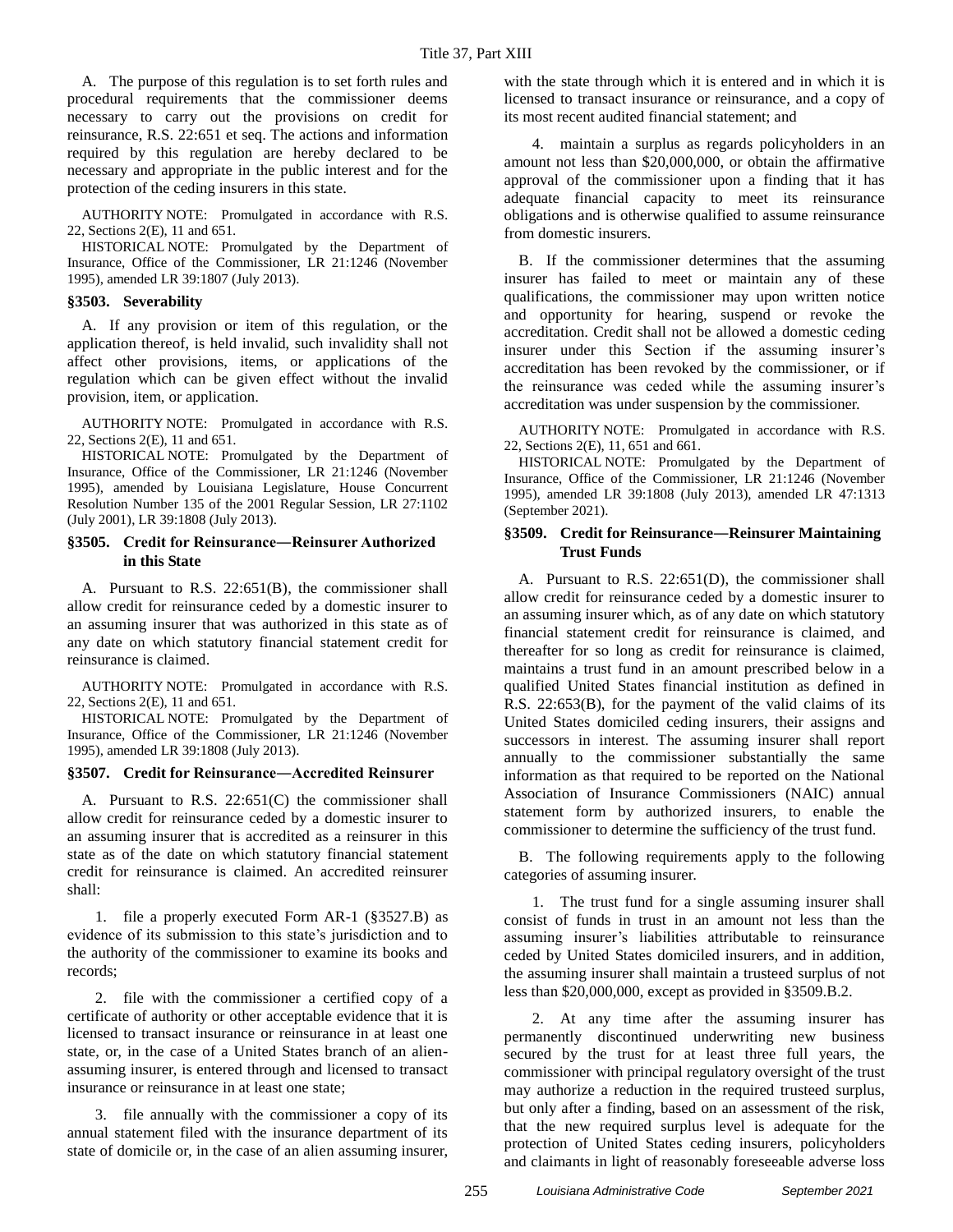development. The risk assessment may involve an actuarial review, including an independent analysis of reserves and cash flows, and shall consider all material risk factors, including when applicable the lines of business involved, the stability of the incurred loss estimates and the effect of the surplus requirements on the assuming insurer's liquidity or solvency. The minimum required trusteed surplus may not be reduced to an amount less than 30 percent of the assuming insurer's liabilities attributable to reinsurance ceded by United States ceding insurers covered by the trust.

3. In the case of a group including incorporated and individual unincorporated underwriters:

a. the trust fund shall consist of:

i. for reinsurance ceded under reinsurance agreements with an inception, amendment or renewal date on or after January 1, 1993, funds in trust in an amount not less than the respective underwriters' several liabilities attributable to business ceded by United States domiciled ceding insurers to any underwriter of the group;

ii. for reinsurance ceded under reinsurance agreements with an inception date on or before December 31, 1992, and not amended or renewed after that date, notwithstanding the other provisions of this regulation, funds in trust in an amount not less than the respective underwriters' several insurance and reinsurance liabilities attributable to business written in the United States; and

iii. in addition to these trusts, the group shall maintain a trusteed surplus of which \$100,000,000 shall be held jointly for the benefit of the United States domiciled ceding insurers of any member of the group for all the years of account;

b. the incorporated members of the group shall not be engaged in any business other than underwriting as a member of the group and shall be subject to the same level of regulation and solvency control by the group's domiciliary regulator as are the unincorporated members. The group shall, within 90 days after its financial statements are due to be filed with the group's domiciliary regulator, provide to the commissioner:

i. an annual certification by the group's domiciliary regulator of the solvency of each underwriter member of the group; or

ii. if a certification is unavailable, a financial statement, prepared by independent public accountants, of each underwriter member of the group.

4. In the case of a group of incorporated insurers under common administration, whose members possess aggregate policyholders surplus of \$10,000,000,000 (calculated and reported in substantially the same manner as prescribed by the annual statement instructions and *Accounting Practices and Procedures Manual* of the NAIC) and which has continuously transacted an insurance business outside the United States for at least three years immediately prior to making application for accreditation.

a. The trust fund shall:

i. consist of funds in trust in an amount not less than the assuming insurers' several liabilities attributable to business ceded by United States domiciled ceding insurers to any members of the group pursuant to reinsurance contracts issued in the name of such group;

ii. maintain a joint trusteed surplus of which \$100,000,000 shall be held jointly for the benefit of United States domiciled ceding insurers of any member of the group; and

iii. file a properly executed Form AR-1 (§3527.B) as evidence of the submission to the authority of the commissioner to examine the books and records of any of its members and shall certify that any member examined will bear the expense of any such examination.

b. Within 90 days after the statements are due to be filed with the group's domiciliary regulator, the group shall file with the commissioner an annual certification of each underwriter member's solvency by the member's domiciliary regulators, and financial statements, prepared by independent public accountants, of each underwriter member of the group.

C. Credit for reinsurance shall not be granted unless the form of the trust and any amendments to the trust have been approved by either the commissioner of the state where the trust is domiciled or the commissioner of another state who, pursuant to the terms of the trust instrument, has accepted responsibility for regulatory oversight of the trust. The form of the trust and any trust amendments also shall be filed with the commissioner of every state in which the ceding insurer beneficiaries of the trust are domiciled.

1. The trust instrument shall provide that:

a. contested claims shall be valid and enforceable out of funds in trust to the extent remaining unsatisfied 30 days after entry of the final order of any court of competent jurisdiction in the United States;

b. legal title to the assets of the trust shall be vested in the trustee for the benefit of the grantor's United States ceding insurers, their assigns and successors in interest;

c. the trust shall be subject to examination as determined by the commissioner;

d. the trust shall remain in effect for as long as the assuming insurer, or any member or former member of a group of insurers, shall have outstanding obligations under reinsurance agreements subject to the trust; and

e. no later than February 28 of each year the trustee of the trust shall report to the commissioner in writing setting forth the balance in the trust and listing the trust's investments at the preceding year-end, and shall certify the date of termination of the trust, if so planned, or certify that the trust shall not expire prior to the following December 31.

2. Notwithstanding any other provisions in the trust instrument, if the trust fund is inadequate because it contains an amount less than the amount required by §3509.C or if the grantor of the trust has been declared insolvent or placed into receivership, rehabilitation, liquidation or similar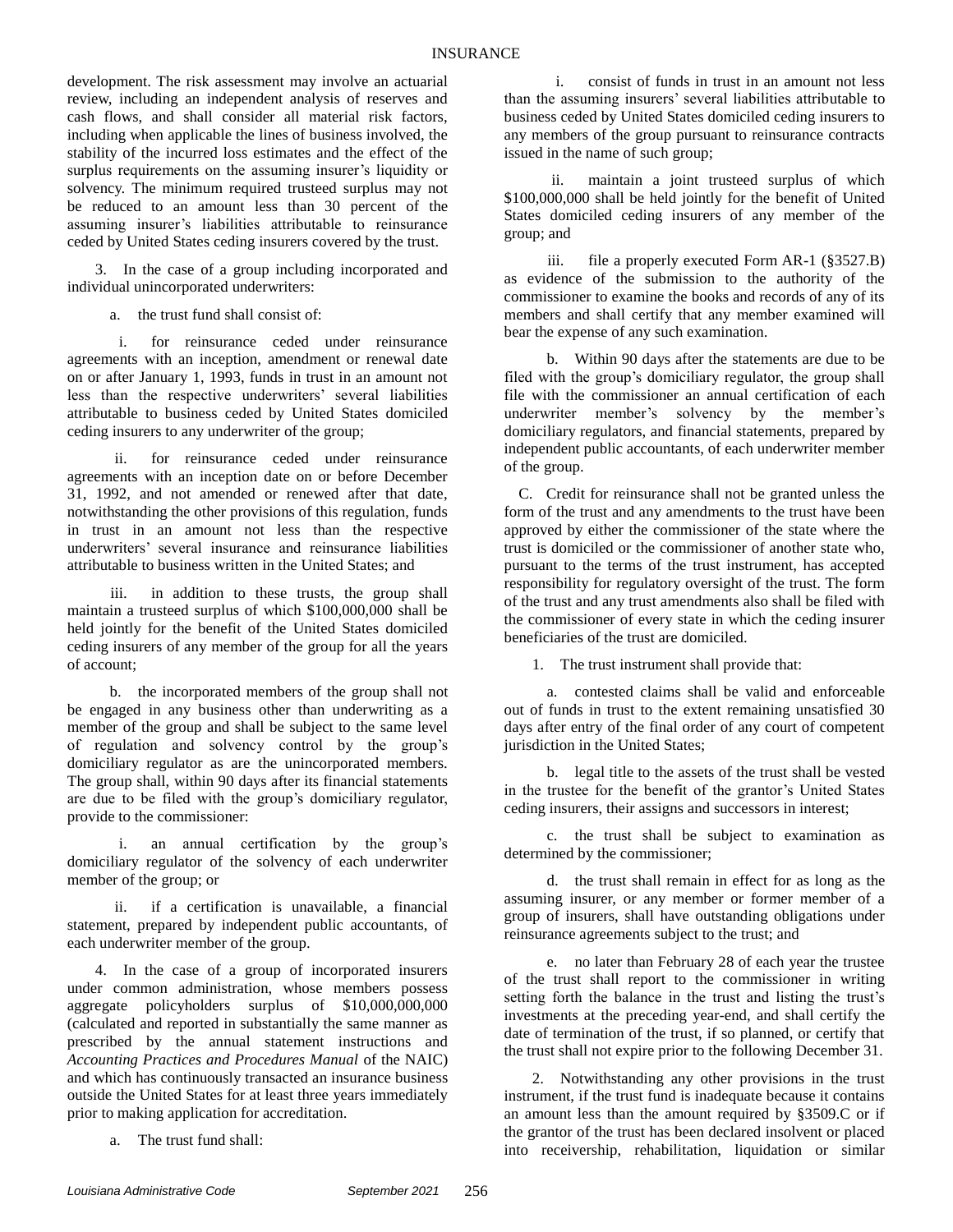proceedings under the laws of its state or country of domicile, the trustee shall comply with an order of the commissioner with regulatory oversight over the trust or with an order of a court of competent jurisdiction directing the trustee to transfer to the commissioner with regulatory oversight over the trust or other designated receiver all of the assets of the trust fund.

a. The assets shall be distributed by and claims shall be filed with and valued by the commissioner with regulatory oversight over the trust in accordance with the laws of the state in which the trust is domiciled applicable to the liquidation of domestic insurance companies.

b. If the commissioner with regulatory oversight over the trust determines that the assets of the trust fund or any part thereof are not necessary to satisfy the claims of the United States beneficiaries of the trust, the commissioner with regulatory oversight over the trust shall return the assets, or any part thereof, to the trustee for distribution in accordance with the trust agreement.

c. The grantor shall waive any right otherwise available to it under United States law that is inconsistent with this provision.

D. For purposes of this section, the term *liabilities* shall mean the assuming insurer's gross liabilities attributable to reinsurance ceded by United States domiciled insurers excluding liabilities that are otherwise secured by acceptable means, and, shall include:

1. for business ceded by domestic insurers authorized to write accident and health, and property and casualty insurance:

a. losses and allocated loss expenses paid by the ceding insurer, recoverable from the assuming insurer;

b. reserves for losses reported and outstanding;

c. reserves for losses incurred but not reported;

d. reserves for allocated loss expenses; and

e. unearned premiums;

2. for business ceded by domestic insurers authorized to write life, health and annuity insurance:

a. aggregate reserves for life policies and contracts net of policy loans and net due and deferred premiums;

b. aggregate reserves for accident and health policies;

c. deposit funds and other liabilities without life or disability contingencies; and

d. liabilities for policy and contract claims.

E. Assets deposited in trusts established pursuant to R.S. 22:651 and §3509 of this regulation shall be valued according to their current fair market value and shall consist only of cash in United States dollars, certificates of deposit issued by a United States financial institution as defined in R.S. 22:653(A), clean, irrevocable, unconditional and "evergreen" letters of credit issued or confirmed by a qualified United States financial institution, as defined in R.S. 22:653(A), and investments of the type specified in §3509.E of this regulation, but investments in or issued by an entity controlling, controlled by or under common control with either the grantor or beneficiary of the trust shall not exceed 5 percent of total investments. No more than 20 percent of the total of the investments in the trust may be foreign investments authorized under §3509.E.1.e, E.3, E.6.b or E.7, and no more than 10 percent of the total of the investments in the trust may be securities denominated in foreign currencies. For purposes of applying the preceding sentence, a depository receipt denominated in United States dollars and representing rights conferred by a foreign security shall be classified as a foreign investment denominated in a foreign currency. The assets of a trust established to satisfy the requirements of R.S. 22:651 shall be invested only as follows.

1. Government obligations that are not in default as to principal or interest, that are valid and legally authorized and that are issued, assumed or guaranteed by:

a. the United States or by any agency or instrumentality of the United States;

b. a state of the United States;

c. a territory, possession or other governmental unit of the United States;

d. an agency or instrumentality of a governmental unit referred to in §3509.E.1.b-c if the obligations shall be by law (statutory of otherwise) payable, as to both principal and interest, from taxes levied or by law required to be levied or from adequate special revenues pledged or otherwise appropriated or by law required to be provided for making these payments, but shall not be obligations eligible for investment under this paragraph if payable solely out of special assessments on properties benefited by local improvements; or

e. the government of any other country that is a member of the Organization for Economic Cooperation and Development and whose government obligations are rated A or higher, or the equivalent, by a rating agency recognized by the Securities Valuation Office of the NAIC.

2. Obligations that are issued in the United States, or that are dollar denominated and issued in a non-United States market, by a solvent United States institution (other than an insurance company) or that are assumed or guaranteed by a solvent United States institution (other than an insurance company) and that are not in default as to principal or interest if the obligations:

a. are rated A or higher (or the equivalent) by a securities rating agency recognized by the Securities Valuation Office of the NAIC, or if not so rated, are similar in structure and other material respects to other obligations of the same institution that are so rated;

b. are insured by at least one authorized insurer (other than the investing insurer or a parent, subsidiary or affiliate of the investing insurer) licensed to insure obligations in this state and, after considering the insurance, are rated AAA (or the equivalent) by a securities rating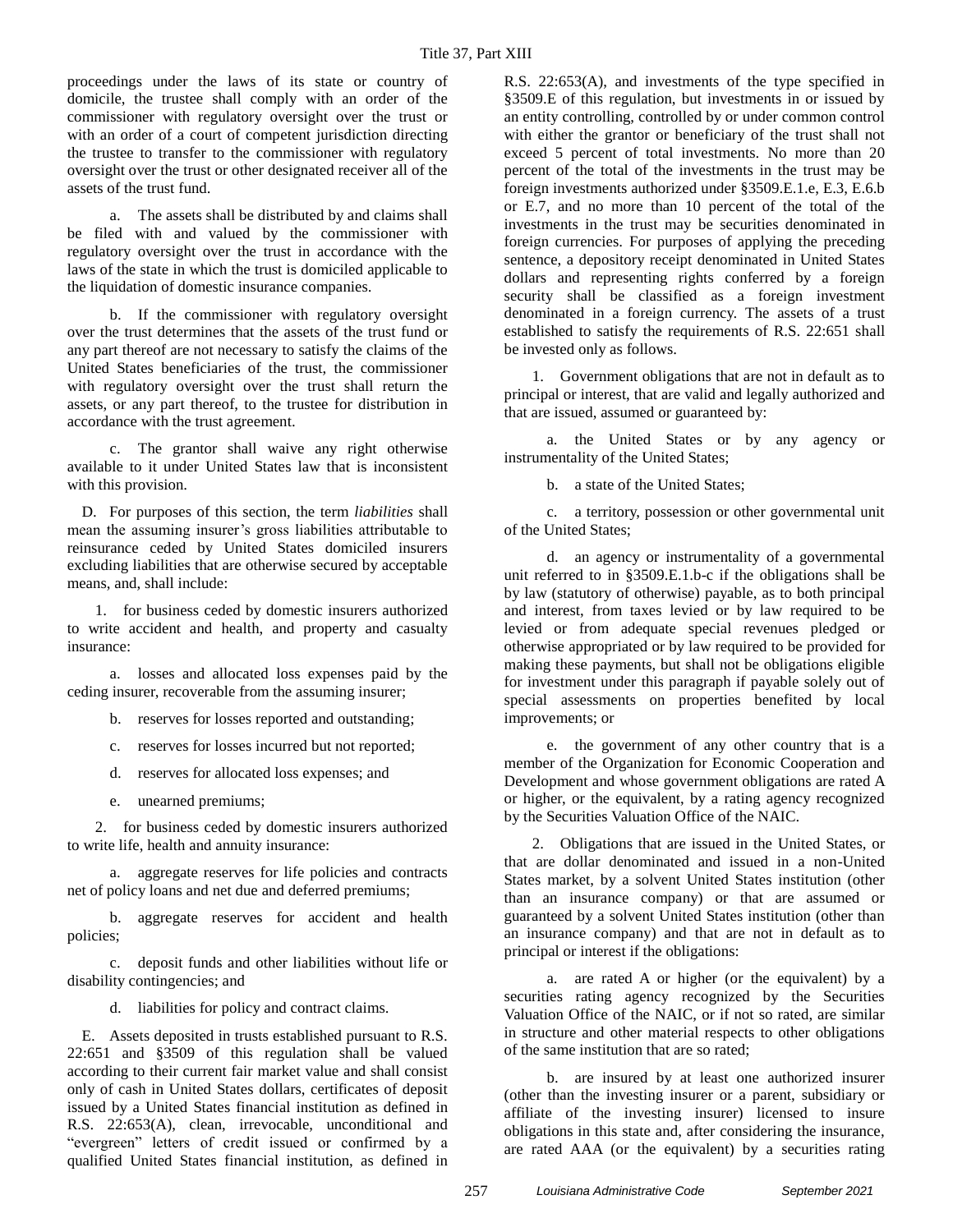agency recognized by the Securities Valuation Office of the NAIC; or

c. have been designated as class one or class two by the Securities Valuation Office of the NAIC.

3. Obligations issued, assumed or guaranteed by a solvent non-United States institution chartered in a country that is a member of the Organization for Economic Cooperation and Development or obligations of United States corporations issued in a non-United States currency, provided that in either case the obligations are rated A or higher, or the equivalent, by a rating agency recognized by the Securities Valuation Office of the NAIC.

4. An investment made pursuant to the provisions of §3509.E.1-3 shall be subject to the following additional limitations:

a. an investment in or loan upon the obligations of an institution other than an institution that issues mortgagerelated securities shall not exceed 5 percent of the assets of the trust;

b. an investment in any one mortgage-related security shall not exceed 5 percent of the assets of the trust;

c. the aggregate total investment in mortgagerelated securities shall not exceed 25 percent of the assets of the trust; and

d. preferred or guaranteed shares issued or guaranteed by a solvent United States institution are permissible investments if all of the institution's obligations are eligible as investments under §3509.E.2.a and E.2.c, but shall not exceed 2 percent of the assets of the trust.

5. As used in this regulation:

*Mortgage-Related Security*—an obligation that is rated AA or higher (or the equivalent) by a securities rating agency recognized by the Securities Valuation Office of the NAIC and that either:

i. represents ownership of one or more promissory notes or certificates of interest or participation in the notes (including any rights designed to assure servicing of, or the receipt or timeliness of receipt by the holders of the notes, certificates, or participation of amounts payable under, the notes, certificates or participation), that:

(a). are directly secured by a first lien on a single parcel of real estate, including stock allocated to a dwelling unit in a residential cooperative housing corporation, upon which is located a dwelling or mixed residential and commercial structure, or on a residential manufactured home as defined in 42 U.S.C. §5402(6), whether the manufactured home is considered real or personal property under the laws of the state in which it is located; and

(b). were originated by a savings and loan association, savings bank, commercial bank, credit union, insurance company, or similar institution that is supervised and examined by a federal or state housing authority, or by a mortgagee approved by the secretary of Housing and Urban Development pursuant to 12 U.S.C.§§1709 and 1715-b, or, where the notes involve a lien on the manufactured home, by an institution or by a financial institution approved for insurance by the secretary of Housing and Urban Development pursuant to 12 U.S.C. §1703; or

ii. is secured by one or more promissory notes or certificates of deposit or participations in the notes (with or without recourse to the insurer of the notes) and, by its terms, provides for payments of principal in relation to payments, or reasonable projections of payments, or notes meeting the requirements of §3509.E.5.a.i.(a)-(b);

*Promissory Note*—when used in connection with a manufactured home, shall also include a loan, advance or credit sale as evidenced by a retail installment sales contract or other instrument.

6. Equity Interests

a. Investments in common shares or partnership interests of a solvent United States institution are permissible if:

i. its obligations and preferred shares, if any, are eligible as investments under §3509.E; and

ii. the equity interests of the institution (except an insurance company) are registered on a national securities exchange as provided in the Securities Exchange Act of 1934, 15 U.S.C. §§ 78a to 78kk, or otherwise registered pursuant to that Act, and if otherwise registered, price quotations for them are furnished through a nationwide automated quotations system approved by the Financial Industry Regulatory Authority, or successor organization. A trust shall not invest in equity interests under this Paragraph an amount exceeding 1 percent of the assets of the trust even though the equity interests are not so registered and are not issued by an insurance company;

b. investments in common shares of a solvent institution organized under the laws of a country that is a member of the Organization for Economic Cooperation and Development, if:

i. all its obligations are rated A or higher, or the equivalent, by a rating agency recognized by the Securities Valuation Office of the NAIC; and

ii. the equity interests of the institution are registered on a securities exchange regulated by the government of a country that is a member of the Organization for Economic Cooperation and Development;

c. an investment in or loan upon any one institution's outstanding equity interests shall not exceed 1 percent of the assets of the trust. The cost of an investment in equity interests made pursuant to this paragraph, when added to the aggregate cost of other investments in equity interests then held pursuant to this Paragraph, shall not exceed 10 percent of the assets in the trust;

7. Obligations issued, assumed or guaranteed by a multinational development bank, provided the obligations are rated A or higher, or the equivalent, by a rating agency recognized by the Securities Valuation Office of the NAIC.

8. Investment Companies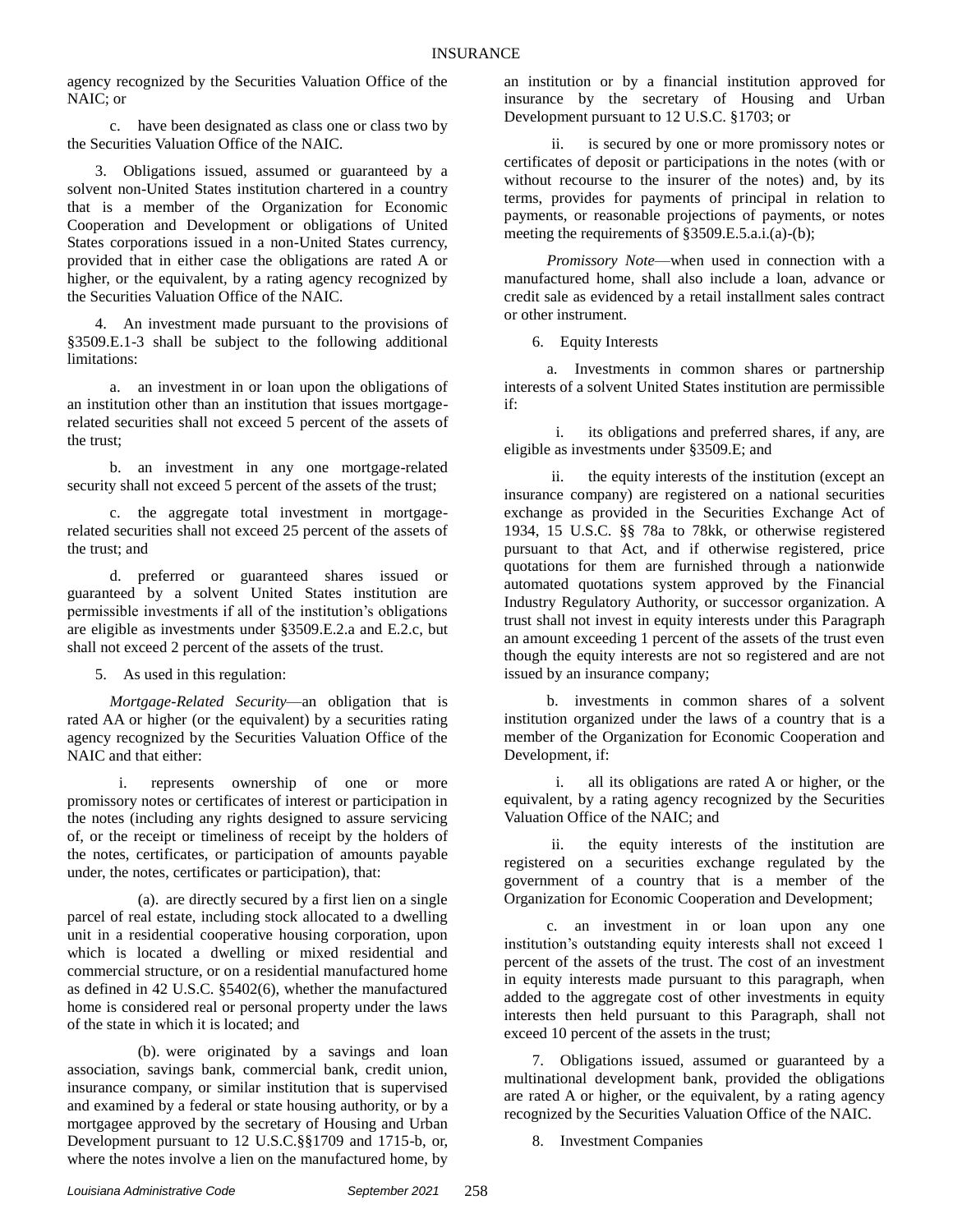a. Securities of an investment company registered pursuant to the Investment Company Act of 1940, 15 U.S.C. §80a, are permissible investments if the investment company:

i. Invests at least 90 percent of its assets in the types of securities that qualify as an investment under §3509.E.1-3 or invests in securities that are determined by the commissioner to be substantively similar to the types of securities set forth in §3509.E.1-3; or

ii. Invests at least 90 percent of its assets in the types of equity interests that qualify as an investment under §3509.E.6.a.

b. Investments made by a trust in investment companies under this Paragraph shall not exceed the following limitations:

i. an investment in an investment company qualifying under §3509.E.8.a.i shall not exceed 10 percent of the assets in the trust and the aggregate amount of investment in qualifying investment companies shall not exceed 25 percent of the assets in the trust; and

ii. investments in an investment company qualifying under §3509.E.8.a.ii shall not exceed 5 percent of the assets in the trust and the aggregate amount of investment in qualifying investment companies shall be included when calculating the permissible aggregate value of equity interests pursuant to §3509.E.6.a.

#### 9. Letters of Credit

a. In order for a letter of credit to qualify as an asset of the trust, the trustee shall have the right and the obligation pursuant to the deed of trust or some other binding agreement (as duly approved by the commissioner), to immediately draw down the full amount of the letter of credit and hold the proceeds in trust for the beneficiaries of the trust if the letter of credit will otherwise expire without being renewed or replaced.

b. The trust agreement shall provide that the trustee shall be liable for its negligence, willful misconduct or lack of good faith. The failure of the trustee to draw against the letter of credit in circumstances where such draw would be required shall be deemed to be negligence and/or willful misconduct.

F. A specific security provided to a ceding insurer by an assuming insurer pursuant to §3513 shall be applied, until exhausted, to the payment of liabilities of the assuming insurer to the ceding insurer holding the specific security prior to, and as a condition precedent for, presentation of a claim by the ceding insurer for payment by a trustee of a trust established by the assuming insurer pursuant to this Section.

AUTHORITY NOTE: Promulgated in accordance with R.S. 22, Sections 2(E), 11, 651 and 661.

HISTORICAL NOTE: Promulgated by the Department of Insurance, Office of the Commissioner, LR 21:1246 (November 1995), amended LR 39:1808 (July 2013), amended LR 47:1313 (September 2021).

#### **§3510. Credit for Reinsurance––Certified Reinsurers**

A. Pursuant to R.S. 22:651(E), the commissioner shall allow credit for reinsurance ceded by a domestic insurer to an assuming insurer that has been certified as a reinsurer in this state at all times for which statutory financial statement credit for reinsurance is claimed under this section. The credit allowed shall be based upon the security held by or on behalf of the ceding insurer in accordance with a rating assigned to the certified reinsurer by the commissioner. The security shall be in a form consistent with the provisions of R.S. 22:651(E) and 652 and §§3517, 3519 or 3521 of this regulation. The amount of security required in order for full credit to be allowed shall correspond with the following requirements.

1. Ratings/Security Required

| <b>Ratings</b> | <b>Security Required</b> |
|----------------|--------------------------|
| Secure - 1     | 0 percent                |
| Secure - 2     | 10 percent               |
| Secure - 3     | 20 percent               |
| Secure - 4     | 50 percent               |
| Secure - 5     | 75 percent               |
| Vulnerable - 6 | 100 percent              |

2. Affiliated reinsurance transactions shall receive the same opportunity for reduced security requirements as all other reinsurance transactions.

3. The commissioner shall require the certified reinsurer to post 100 percent, for the benefit of the ceding insurer or its estate, security upon the entry of an order of rehabilitation, liquidation or conservation against the ceding insurer.

4. In order to facilitate the prompt payment of claims, a certified reinsurer shall not be required to post security for catastrophe recoverables for a period of one year from the date of the first instance of a liability reserve entry by the ceding company as a result of a loss from a catastrophic occurrence as recognized by the commissioner. The one year deferral period is contingent upon the certified reinsurer continuing to pay claims in a timely manner. Reinsurance recoverables for only the following lines of business as reported on the NAIC annual financial statement related specifically to the catastrophic occurrence will be included in the deferral:

- a. line 1: fire;
- b. line 2: allied lines;
- c. line 3: farmowners multiple peril;
- d. line 4: homeowners multiple peril;
- e. line 5: commercial multiple peril;
- f. line 9: inland marine;
- g. line 12: earthquake;
- h. line 21: auto physical damage.
- 5. Credit for reinsurance under this Section shall apply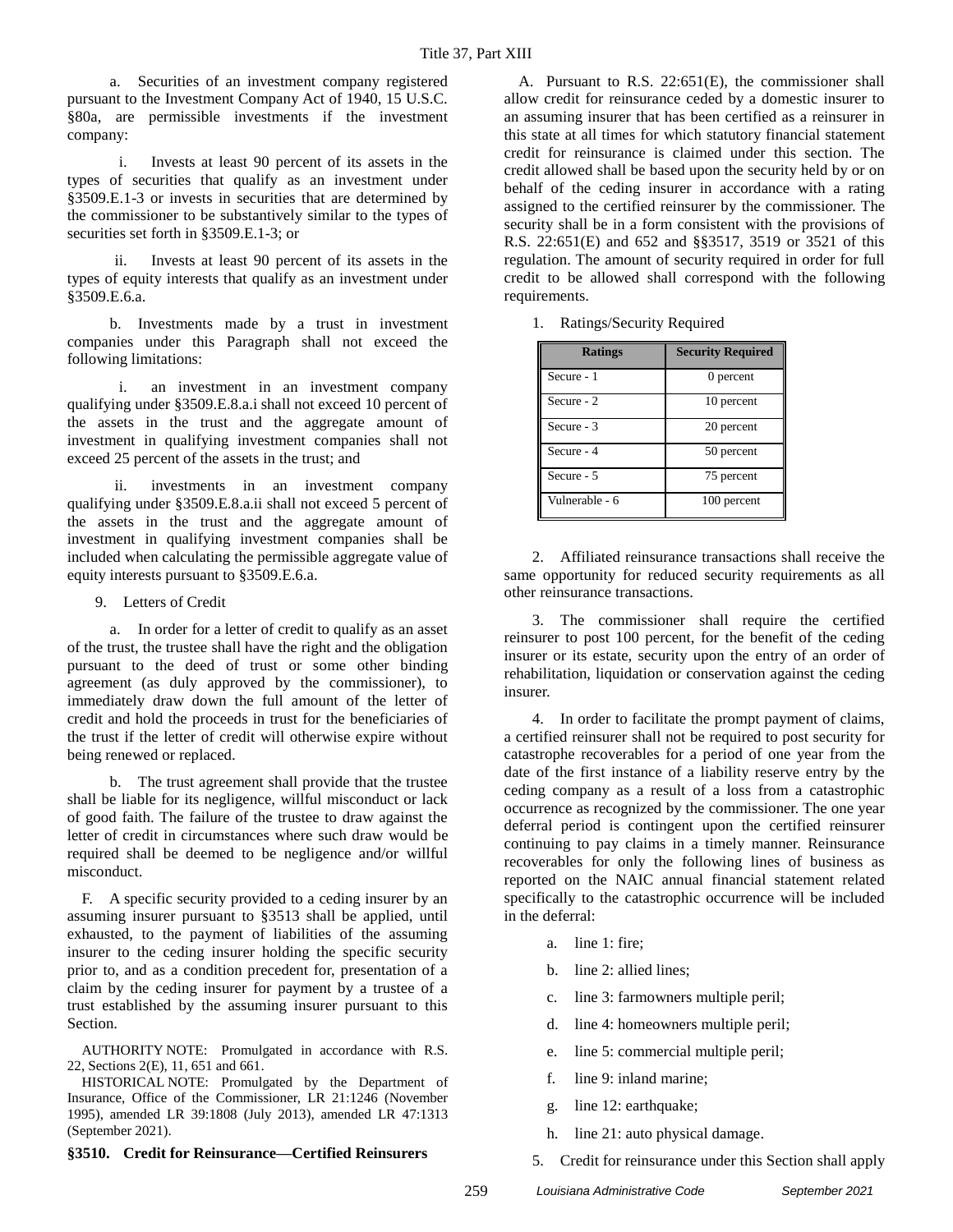only to reinsurance contracts entered into or renewed on or after the effective date of the certification of the assuming insurer. Any reinsurance contract entered into prior to the effective date of the certification of the assuming insurer that is subsequently amended after the effective date of the certification of the assuming insurer, or a new reinsurance contract, covering any risk for which collateral was provided previously, shall only be subject to this section with respect to losses incurred and reserves reported from and after the effective date of the amendment or new contract.

6. Nothing in this section shall prohibit the parties to a reinsurance agreement from agreeing to provisions establishing security requirements that exceed the minimum security requirements established for certified reinsurers under this Section.

B. Certification Procedure

1. The commissioner shall post notice on the Department of Insurance website promptly upon receipt of any application for certification, including instructions on how members of the public may respond to the application. The commissioner may not take final action on the application until at least 30 days after posting the notice required by this Paragraph.

2. The commissioner shall issue written notice to an assuming insurer that has made application and been approved as a certified reinsurer. Included in such notice shall be the rating assigned the certified reinsurer in accordance with §3510.A. The commissioner shall publish a list of all certified reinsurers and their ratings.

3. In order to be eligible for certification, the assuming insurer shall meet the following requirements.

a. The assuming insurer must be domiciled and licensed to transact insurance or reinsurance in a qualified jurisdiction, as determined by the commissioner pursuant to §3510.C.

b. The assuming insurer must maintain capital and surplus, or its equivalent, of no less than \$250,000,000 calculated in accordance with §3510.B.4.h. This requirement may also be satisfied by an association including incorporated and individual unincorporated underwriters having minimum capital and surplus equivalents (net of liabilities) of at least \$250,000,000 and a central fund containing a balance of at least \$250,000,000.

c. The assuming insurer must maintain financial strength ratings from two or more rating agencies deemed acceptable by the commissioner. These ratings shall be based on interactive communication between the rating agency and the assuming insurer and shall not be based solely on publicly available information. These financial strength ratings will be one factor used by the commissioner in determining the rating that is assigned to the assuming insurer. Acceptable rating agencies include the following:

i. Standard and Poor's;

ii. Moody's Investors Service;

iii. Fitch Ratings;

iv. A.M. Best Company; or

v. any other nationally recognized statistical rating organization.

d. The certified reinsurer must comply with any other requirements reasonably imposed by the commissioner.

4. Each certified reinsurer shall be rated on a legal entity basis, with due consideration being given to the group rating where appropriate, except that an association including incorporated and individual unincorporated underwriters that has been approved to do business as a single certified reinsurer may be evaluated on the basis of its group rating. The commissioner's evaluation may consider a variety of factors including the following:

a. the commissioner may consider a reinsurer's financial strength rating from an acceptable rating agency. The maximum rating that a certified reinsurer may be assigned will correspond to its financial strength rating as outlined in the table below. The commissioner shall use the lowest financial strength rating received from an approved rating agency in establishing the maximum rating of a certified reinsurer. A failure to obtain or maintain at least two financial strength ratings from acceptable rating agencies will result in loss of eligibility for certification.

| <b>Ratings</b> | <b>Best</b>                  | $S\&P$                               | Moody's                | Fitch                                              |
|----------------|------------------------------|--------------------------------------|------------------------|----------------------------------------------------|
| Secure-1       | $A++$                        | AAA                                  | Aaa                    | AAA                                                |
| Secure-2       | $AA+$ , $AA$ , $AA-$<br>$A+$ |                                      | Aa1, Aa2, Aa3          | $AA+$ , $AA$ , $AA-$                               |
| Secure-3       | $A+$ , $A$                   |                                      | A1, A2                 | $A+$ , $A$                                         |
| Secure-4       | $A-$                         | A-                                   | A3                     | $A-$                                               |
| Secure-5       | $B_{++}$ , $B_{+}$           | BBB+, BBB, BBB-                      | Baa1, Baa2, Baa3       | BBB+, BBB, BBB-                                    |
| Vulnerable-6   | $B, B-C++, C+$               | $BB+$ , BB, BB-,                     | Ba1, Ba2, Ba3,         | $BB+$ , $BB$ , $BB-$ ,                             |
|                | $C, C-, D, E, F$             | $B+$ , $B$ , $B-$ , CCC, CC, C, D, R | B1, B2, B3, Caa, Ca, C | $B+$ , $B$ , $B-$ , $CCC+$ , $CCC$ , $CCC-$ , $DD$ |

b. the commissioner may consider the business practices of the reinsurer in dealing with its ceding insurers, including its record of compliance with reinsurance contractual terms and obligations;

c. for reinsurers domiciled in the United States, the

commissioner may review the most recent applicable NAIC annual statement blank, either schedule F (for property/casualty reinsurers) or schedule S (for life and health reinsurers);

d. for reinsurers not domiciled in the United States,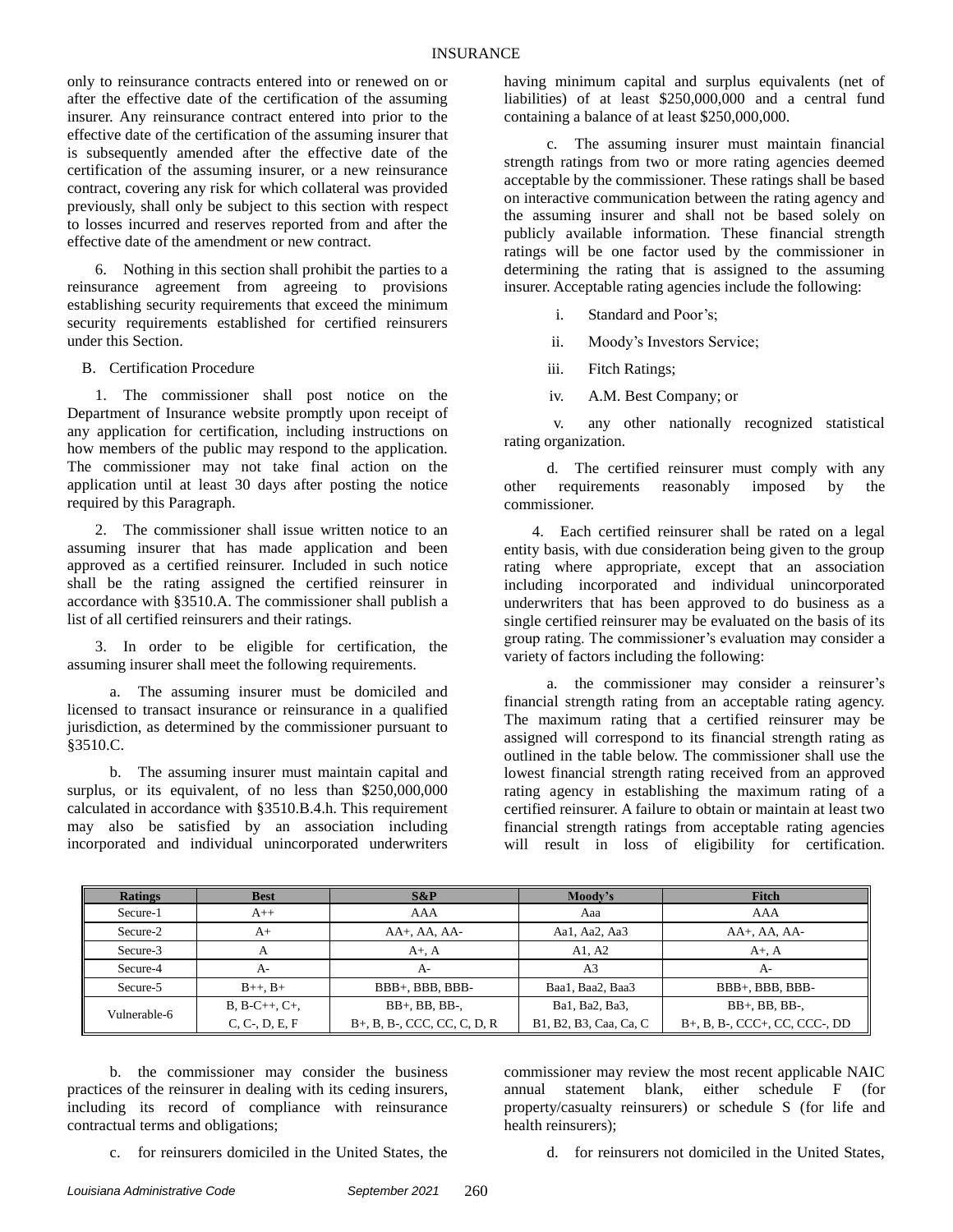the commissioner may review annually Form CR-F (for property/casualty reinsurers) or Form CR-S (for life and health reinsurers);

e. the commissioner may consider the reputation of the reinsurer for prompt payment of claims under reinsurance agreements, based on an analysis of ceding insurers' schedule F reporting of overdue reinsurance recoverables, including the proportion of obligations that are more than 90 days past due or are in dispute, with specific attention given to obligations payable to companies that are in administrative supervision or receivership;

f. the commissioner may consider regulatory actions against the reinsurer;

g. the commissioner may consider the report of the independent auditor on the financial statements of the insurance enterprise, on the basis described in §3510.B.4.h;

h. for certified reinsurers not domiciled in the United States, the commissioner may consider audited financial statements, regulatory filings, and actuarial opinion (as filed with the non-United States jurisdiction supervisor, with a translation into English). Upon the initial application for certification, the commissioner will consider audited financial statements for the last two years filed with its non-United States jurisdiction supervisor;

i. the liquidation priority of obligations to a ceding insurer in the certified reinsurer's domiciliary jurisdiction in the context of an insolvency proceeding;

j. a certified reinsurer's participation in any solvent scheme of arrangement, or similar procedure, which involves United States ceding insurers. The commissioner shall receive prior notice from a certified reinsurer that proposes participation by the certified reinsurer in a solvent scheme of arrangement; and

k. any other information deemed relevant by the commissioner.

5. Based on the analysis conducted under §3510.B.4.e of a certified reinsurer's reputation for prompt payment of claims, the commissioner may make appropriate adjustments in the security the certified reinsurer is required to post to protect its liabilities to United States ceding insurers, provided that the commissioner shall, at a minimum, increase the security the certified reinsurer is required to post by one rating level under §3510.B.4.a if the commissioner finds that:

a. more than 15 percent of the certified reinsurer's ceding insurance clients have overdue reinsurance recoverables on paid losses of 90 days or more which are not in dispute and which exceed \$100,000 for each cedent; or

b. the aggregate amount of reinsurance recoverables on paid losses which are not in dispute that are overdue by 90 days or more exceeds \$50,000,000.

6. The assuming insurer must submit a properly executed Form CR-1 (§3527.C) as evidence of its submission to the jurisdiction of this state, appointment of the commissioner as an agent for service of process in this

state, and agreement to provide security for 100 percent of the assuming insurer's liabilities attributable to reinsurance ceded by United States ceding insurers if it resists enforcement of a final United States judgment. The commissioner shall not certify any assuming insurer that is domiciled in a jurisdiction that the commissioner has determined does not adequately and promptly enforce final United States judgments or arbitration awards.

7. The certified reinsurer must agree to meet applicable information filing requirements as determined by the commissioner, both with respect to an initial application for certification and on an ongoing basis. All information submitted by certified reinsurers which is not otherwise exempt from disclosure shall be public under the Public Records Law, R.S. 44:1.1 et seq. The applicable information filing requirements are, as follows:

a. notification within 10 days of any regulatory actions taken against the certified reinsurer, any change in the provisions of its domiciliary license or any change in rating by an approved rating agency, including a statement describing such changes and the reasons therefore;

b. annually, Form CR-F or CR-S, as applicable;

c. annually, the report of the independent auditor on the financial statements of the insurance enterprise, on the basis described in §3510.B.7.d;

d. annually, the most recent audited financial statements, regulatory filings, and actuarial opinion (as filed with the certified reinsurer's supervisor, with a translation into English). Upon the initial certification, audited financial statements for the last two years filed with the certified reinsurer's supervisor;

e. at least annually, an updated list of all disputed and overdue reinsurance claims regarding reinsurance assumed from United States domestic ceding insurers;

f. a certification from the certified reinsurer's domestic regulator that the certified reinsurer is in good standing and maintains capital in excess of the jurisdiction's highest regulatory action level; and

g. any other information that the commissioner may reasonably require.

8. Change in Rating or Revocation of Certification

a. In the case of a downgrade by a rating agency or other disqualifying circumstance, the commissioner shall upon written notice assign a new rating to the certified reinsurer in accordance with the requirements of §3510.B.4.a.

b. The commissioner shall have the authority to suspend, revoke, or otherwise modify a certified reinsurer's certification at any time if the certified reinsurer fails to meet its obligations or security requirements under this section, or if other financial or operating results of the certified reinsurer, or documented significant delays in payment by the certified reinsurer, lead the commissioner to reconsider the certified reinsurer's ability or willingness to meet its contractual obligations.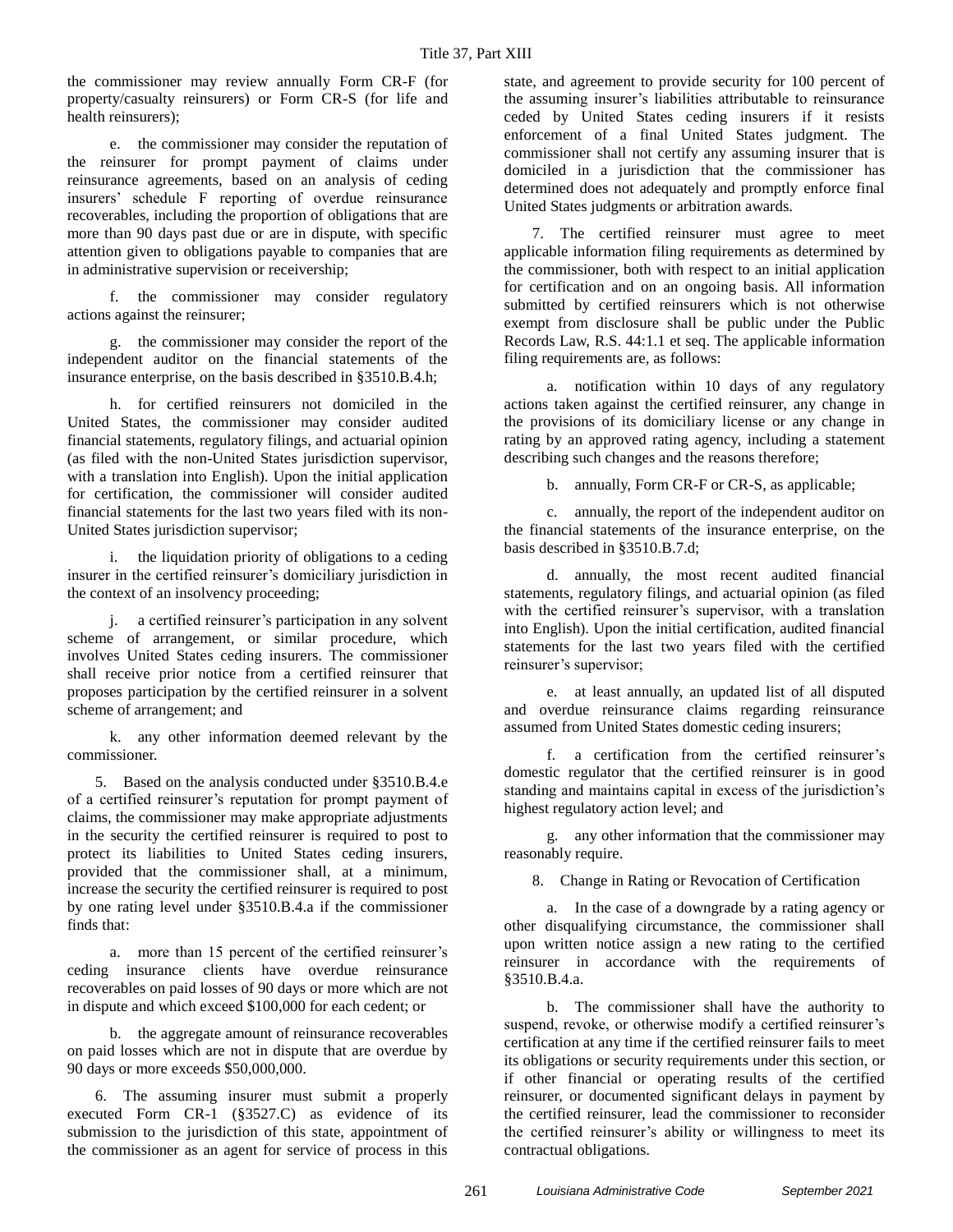c. If the rating of a certified reinsurer is upgraded by the commissioner, the certified reinsurer may meet the security requirements applicable to its new rating on a prospective basis, but the commissioner shall require the certified reinsurer to post security under the previously applicable security requirements as to all contracts in force on or before the effective date of the upgraded rating. If the rating of a certified reinsurer is downgraded by the commissioner, the commissioner shall require the certified reinsurer to meet the security requirements applicable to its new rating for all business it has assumed as a certified reinsurer.

d. Upon revocation of the certification of a certified reinsurer by the commissioner, the assuming insurer shall be required to post security in accordance with §3515 in order for the ceding insurer to continue to take credit for reinsurance ceded to the assuming insurer. If funds continue to be held in trust in accordance with §3509, the commissioner may allow additional credit equal to the ceding insurer's pro rata share of such funds, discounted to reflect the risk of uncollectibility and anticipated expenses of trust administration. Notwithstanding the change of a certified reinsurer's rating or revocation of its certification, a domestic insurer that has ceded reinsurance to that certified reinsurer may not be denied credit for reinsurance for a period of three months for all reinsurance ceded to that certified reinsurer, unless the reinsurance is found by the commissioner to be at high risk of uncollectibility.

C. Qualified Jurisdictions

1. If, upon conducting an evaluation under this Section with respect to the reinsurance supervisory system of any non-United States assuming insurer, the commissioner determines that the jurisdiction qualifies to be recognized as a qualified jurisdiction, the commissioner shall publish notice and evidence of such recognition in an appropriate manner. The commissioner may establish a procedure to withdraw recognition of those jurisdictions that are no longer qualified.

2. In order to determine whether the domiciliary jurisdiction of a non-United States assuming insurer is eligible to be recognized as a qualified jurisdiction, the commissioner shall evaluate the reinsurance supervisory system of the non-United States jurisdiction, both initially and on an ongoing basis, and consider the rights, benefits and the extent of reciprocal recognition afforded by the non-United States jurisdiction to reinsurers licensed and domiciled in the United States. The commissioner shall determine the appropriate approach for evaluating the qualifications of such jurisdictions, and create and publish a list of jurisdictions whose reinsurers may be approved by the commissioner as eligible for certification. A qualified jurisdiction must agree to share information and cooperate with the commissioner with respect to all certified reinsurers domiciled within that jurisdiction. Additional factors to be considered in determining whether to recognize a qualified jurisdiction, in the discretion of the commissioner include, but are not limited to, the following:

a. the framework under which the assuming insurer is regulated;

b. the structure and authority of the domiciliary regulator with regard to solvency regulation requirements and financial surveillance;

c. the substance of financial and operating standards for assuming insurers in the domiciliary jurisdiction;

d. the form and substance of financial reports required to be filed or made publicly available by reinsurers in the domiciliary jurisdiction and the accounting principles used;

e. the domiciliary regulator's willingness to cooperate with United States regulators in general and the commissioner in particular;

f. the history of performance by assuming insurers in the domiciliary jurisdiction;

g. any documented evidence of substantial problems with the enforcement of final United States judgments in the domiciliary jurisdiction. A jurisdiction will not be considered to be a qualified jurisdiction if the commissioner has determined that it does not adequately and promptly enforce final United States judgments or arbitration awards;

h. any relevant international standards or guidance with respect to mutual recognition of reinsurance supervision adopted by the International Association of Insurance Supervisors or successor organization;

i. any other matters deemed relevant by the commissioner.

3. A list of qualified jurisdictions shall be published through the NAIC committee process. The commissioner shall consider this list in determining qualified jurisdictions. If the commissioner approves a jurisdiction as qualified that does not appear on the list of qualified jurisdictions, the commissioner shall provide thoroughly documented justification with respect to the criteria provided under §3510.C.2.a-i.

4. United States jurisdictions that meet the requirements for accreditation under the NAIC financial standards and accreditation program shall be recognized as qualified jurisdictions.

D. Recognition of Certification Issued by an NAIC Accredited Jurisdiction

1. If an applicant for certification has been certified as a reinsurer in an NAIC accredited jurisdiction, the commissioner has the discretion to defer to that jurisdiction's certification, and to defer to the rating assigned by that jurisdiction, if the assuming insurer submits a properly executed Form CR-1 (§3527.C) and such additional information as the commissioner requires. The assuming insurer shall be considered to be a certified reinsurer in this state.

2. Any change in the certified reinsurer's status or rating in the other jurisdiction shall apply automatically in this state as of the date it takes effect in the other jurisdiction. The certified reinsurer shall notify the commissioner of any change in its status or rating within 10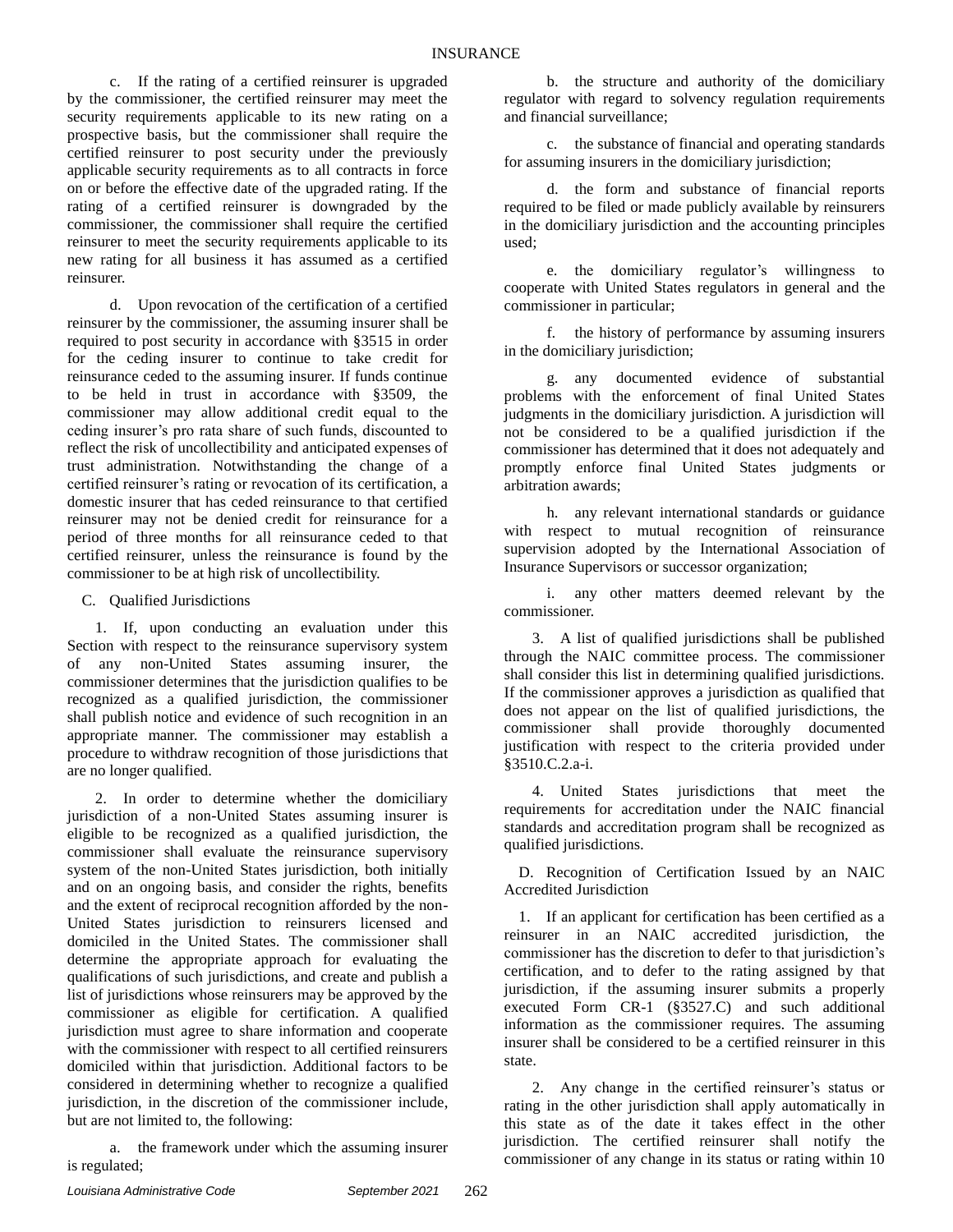days after receiving notice of the change.

3. The commissioner may withdraw recognition of the other jurisdiction's rating at any time and assign a new rating in accordance with §3510.B.7.a.

4. The commissioner may withdraw recognition of the other jurisdiction's certification at any time, with written notice to the certified reinsurer. Unless the commissioner suspends or revokes the certified reinsurer's certification in accordance with §3510.B.7.b, the certified reinsurer's certification shall remain in good standing in this state for a period of three months, which shall be extended if additional time is necessary to consider the assuming insurer's application for certification in this state.

E. Mandatory Funding Clause. In addition to the clauses required under §3523, reinsurance contracts entered into or renewed under this section shall include a proper funding clause, which requires the certified reinsurer to provide and maintain security in an amount sufficient to avoid the imposition of any financial statement penalty on the ceding insurer under this section for reinsurance ceded to the certified reinsurer.

F. The commissioner shall comply with all reporting and notification requirements that may be established by the NAIC with respect to certified reinsurers and qualified jurisdictions.

AUTHORITY NOTE: Promulgated in accordance with R.S. 22, Sections 2(E), 11, 651 and 661.

HISTORICAL NOTE: Promulgated by the Department of Insurance, Office of the Commissioner, LR 39:1811 (July 2013), amended LR 47:1313 (September 2021).

#### **§3511. Credit for Reinsurance—Reciprocal Jurisdictions**

A. Pursuant to R.S. 22:651F, the commissioner shall allow credit for reinsurance ceded by a domestic insurer to an assuming insurer that is licensed to write reinsurance by, and has its head office or is domiciled in, a reciprocal jurisdiction, and which meets the other requirements of this regulation.

B. A "reciprocal jurisdiction" is a jurisdiction, as designated by the commissioner pursuant to §3511. D, that meets one of the following:

1. a non-United States jurisdiction that is subject to an in-force covered agreement with the United States, each within its legal authority, or, in the case of a covered agreement between the United States and the European Union, is a member state of the European Union. For purposes of §3511, a "covered agreement" is an agreement entered into pursuant to the Dodd-Frank Wall Street Reform and Consumer Protection Act, 31 U.S.C. §§ 313 and 314, that is currently in effect or in a period of provisional application and addresses the elimination, under specified conditions, of collateral requirements as a condition for entering into any reinsurance agreement with a ceding insurer domiciled in this state or for allowing the ceding insurer to recognize credit for reinsurance;

2. a United States jurisdiction that meets the requirements for accreditation under the NAIC financial standards and accreditation program; or

3. a qualified jurisdiction, as determined by the commissioner pursuant to R.S. 22:651E(3) and §3510.C, which is not otherwise described in paragraph (1) or (2) above and which the commissioner determines meets all of the following additional requirements:

a. provides that an insurer which has its head office or is domiciled in such qualified jurisdiction shall receive credit for reinsurance ceded to a United States-domiciled assuming insurer in the same manner as credit for reinsurance is received for reinsurance assumed by insurers domiciled in such qualified jurisdiction;

b. does not require a United States-domiciled assuming insurer to establish or maintain a local presence as a condition for entering into a reinsurance agreement with any ceding insurer subject to regulation by the non-United States jurisdiction or as a condition to allow the ceding insurer to recognize credit for such reinsurance;

c. recognizes the United States state regulatory approach to group supervision and group capital, by providing written confirmation by a competent regulatory authority, in such qualified jurisdiction, that insurers and insurance groups that are domiciled or maintain their headquarters in this state or another jurisdiction accredited by the NAIC shall be subject only to worldwide prudential insurance group supervision including worldwide group governance, solvency and capital, and reporting, as applicable, by the commissioner or the commissioner of the domiciliary state and will not be subject to group supervision at the level of the worldwide parent undertaking of the insurance or reinsurance group by the qualified jurisdiction; and

d. provides written confirmation by a competent regulatory authority in such qualified jurisdiction that information regarding insurers and their parent, subsidiary, or affiliated entities, if applicable, shall be provided to the commissioner in accordance with a memorandum of understanding or similar document between the commissioner and such qualified jurisdiction, including but not limited to the International Association of Insurance Supervisors Multilateral Memorandum of Understanding or other multilateral memoranda of understanding coordinated by the NAIC.

C. Credit shall be allowed when the reinsurance is ceded from an insurer domiciled in this state to an assuming insurer meeting each of the conditions set forth below.

1. The assuming insurer must be licensed to transact reinsurance by, and have its head office or be domiciled in, a reciprocal jurisdiction.

2. The assuming insurer must have and maintain on an ongoing basis minimum capital and surplus, or its equivalent, calculated on at least an annual basis as of the preceding December 31 or at the annual date otherwise statutorily reported to the reciprocal jurisdiction, and confirmed as set forth in §3511.C.7 according to the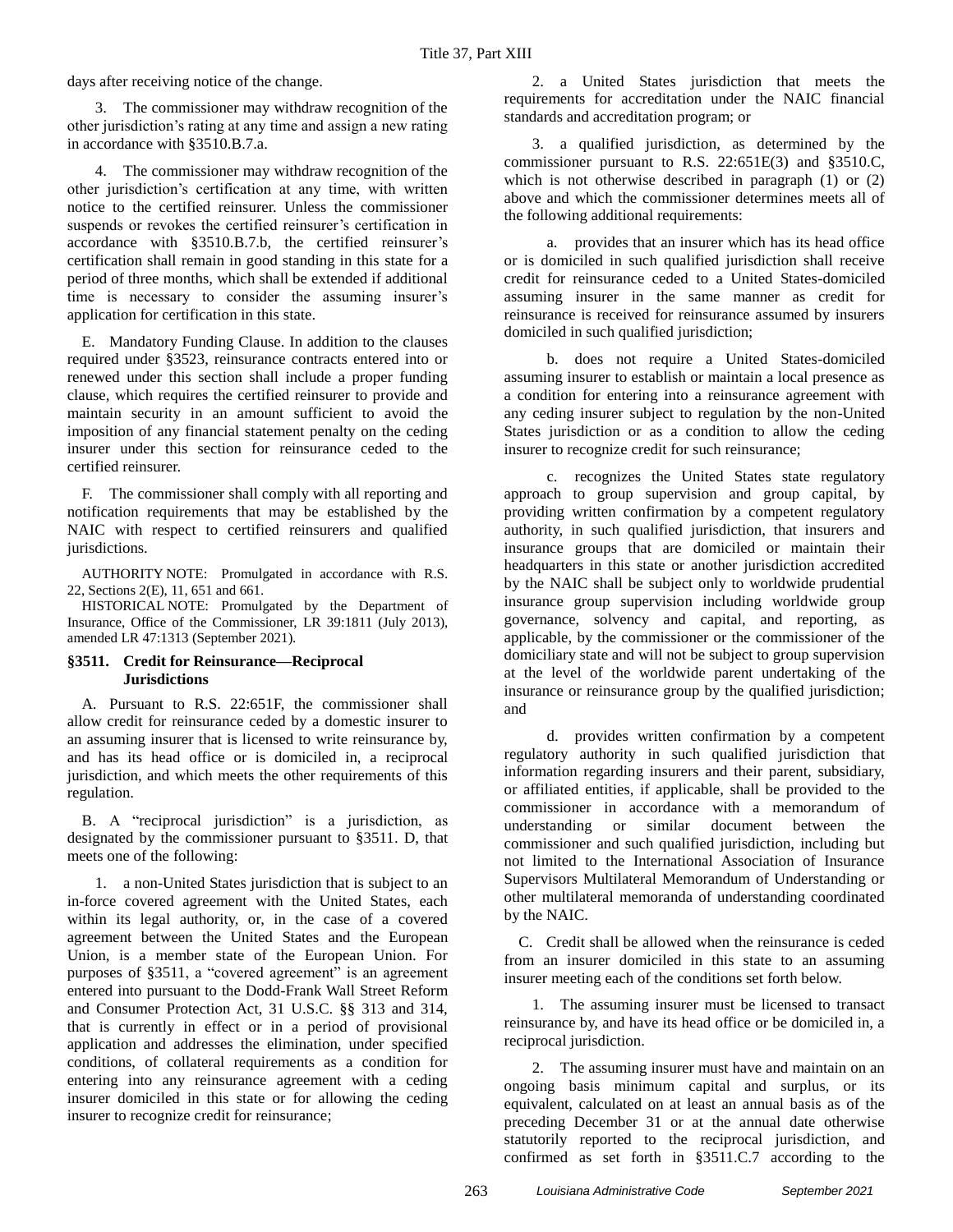methodology of its domiciliary jurisdiction, in the following amounts:

a. no less than \$250,000,000; or

b. if the assuming insurer is an association, including incorporated and individual unincorporated underwriters:

i. minimum capital and surplus equivalents (net of liabilities) or own funds of the equivalent of at least \$250,000,000; and

ii. a central fund containing a balance of the equivalent of at least \$250,000,000.

3. The assuming insurer must have and maintain on an ongoing basis a minimum solvency or capital ratio, as applicable, as follows:

a. if the assuming insurer has its head office or is domiciled in a reciprocal jurisdiction as defined in §3511.B.1, the ratio specified in the applicable covered agreement;

b. if the assuming insurer is domiciled in a reciprocal jurisdiction as defined in §3511.B.2 a risk-based capital (RBC) ratio of 300 percent of the authorized control level, calculated in accordance with the formula developed by the NAIC; or

c. if the assuming insurer is domiciled in a reciprocal jurisdiction as defined in §3511.B.3, after consultation with the reciprocal jurisdiction and considering any recommendations published through the NAIC committee process, such solvency or capital ratio as the commissioner determines to be an effective measure of solvency.

4. The assuming insurer must agree to and provide adequate assurance, in the form of a properly executed Form RJ-1 (§3527.D), of its agreement to the following:

a. The assuming insurer must agree to provide prompt written notice and explanation to the commissioner if it falls below the minimum requirements set forth in §3511.C.2 or §3511.C.3, or if any regulatory action is taken against it for serious noncompliance with applicable law.

b. The assuming insurer must consent in writing to the jurisdiction of the courts of this state and to the appointment of the commissioner as agent for service of process.

The commissioner may also require that such consent be provided and included in each reinsurance agreement under the commissioner's jurisdiction.

ii. Nothing in this provision shall limit or in any way alter the capacity of parties to a reinsurance agreement to agree to alternative dispute resolution mechanisms, except to the extent such agreements are unenforceable under applicable insolvency or delinquency laws.

c. The assuming insurer must consent in writing to pay all final judgments, wherever enforcement is sought, obtained by a ceding insurer, that have been declared

enforceable in the territory where the judgment was obtained.

d. Each reinsurance agreement must include a provision requiring the assuming insurer to provide security in an amount equal to 100 percent of the assuming insurer's liabilities attributable to reinsurance ceded pursuant to that agreement if the assuming insurer resists enforcement of a final judgment that is enforceable under the law of the jurisdiction in which it was obtained or a properly enforceable arbitration award, whether obtained by the ceding insurer or by its legal successor on behalf of its estate, if applicable.

e. The assuming insurer must confirm that it is not presently participating in any solvent scheme of arrangement, which involves this state's ceding insurers, and agrees to notify the ceding insurer and the commissioner and to provide 100 percent security to the ceding insurer consistent with the terms of the scheme, should the assuming insurer enter into such a solvent scheme of arrangement. Such security shall be in a form consistent with the provisions of R.S. 22:651(E) and 652 and §§ 3517, 3519 or 3521 of this regulation. For purposes of this regulation, the term *solvent scheme of arrangement* means a foreign or alien statutory or regulatory compromise procedure subject to requisite majority creditor approval and judicial sanction in the assuming insurer's home jurisdiction either to finally commute liabilities of duly noticed classed members or creditors of a solvent debtor, or to reorganize or restructure the debts and obligations of a solvent debtor on a final basis, and which may be subject to judicial recognition and enforcement of the arrangement by a governing authority outside the ceding insurer's home jurisdiction.

f. The assuming insurer must agree in writing to meet the applicable information filing requirements as set forth in §3511.C.5.

5. The assuming insurer or its legal successor must provide, if requested by the commissioner, on behalf of itself and any legal predecessors, the following documentation to the commissioner:

a. for the two years preceding entry into the reinsurance agreement and on an annual basis thereafter, the assuming insurer's annual audited financial statements, in accordance with the applicable law of the jurisdiction of its head office or domiciliary jurisdiction, as applicable, including the external audit report;

b. for the two years preceding entry into the reinsurance agreement, the solvency and financial condition report or actuarial opinion, if filed with the assuming insurer's supervisor;

c. prior to entry into the reinsurance agreement and not more than semi-annually thereafter, an updated list of all disputed and overdue reinsurance claims outstanding for 90 days or more, regarding reinsurance assumed from ceding insurers domiciled in the United States; and

d. prior to entry into the reinsurance agreement and not more than semi-annually thereafter, information regarding the assuming insurer's assumed reinsurance by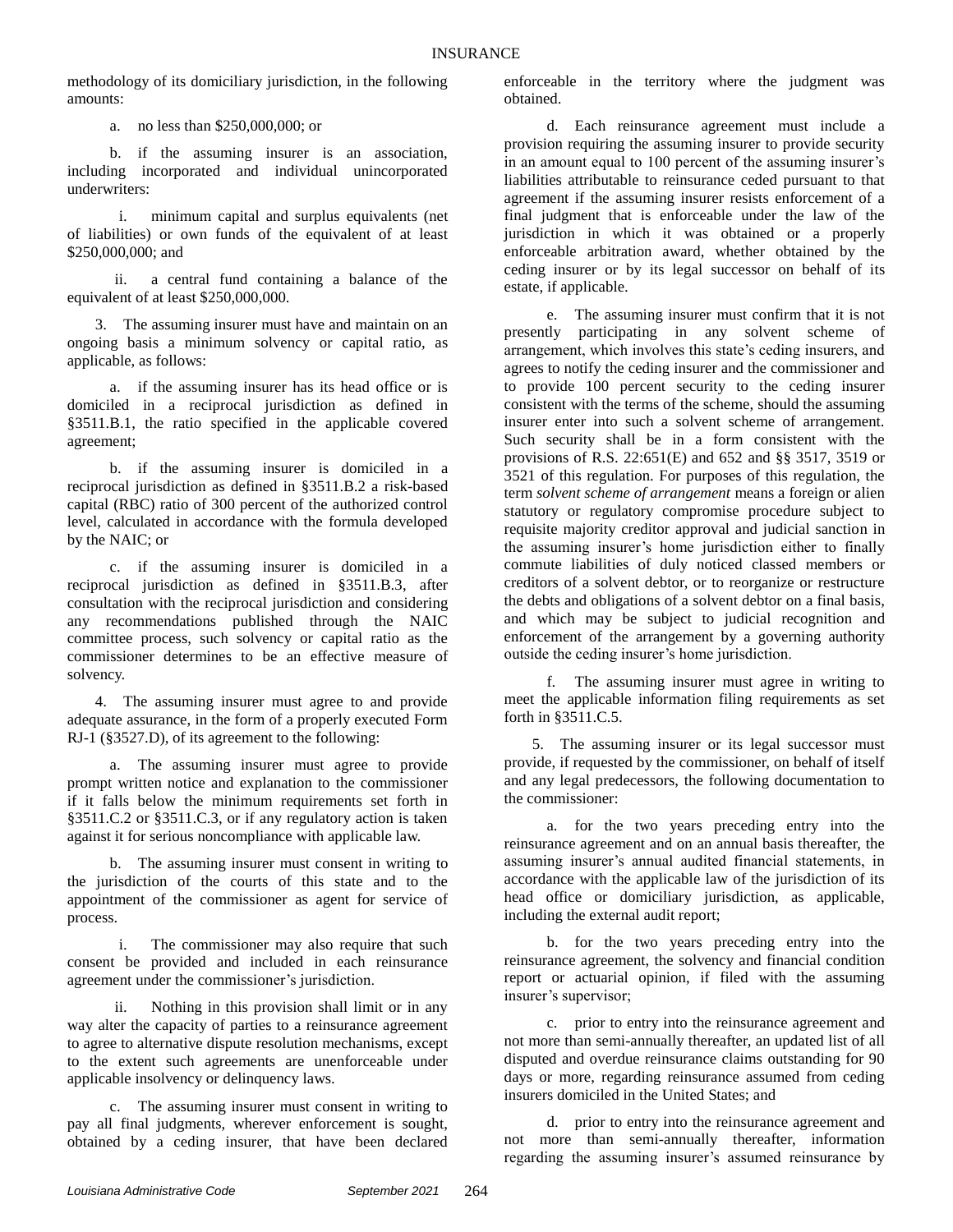ceding insurer, ceded reinsurance by the assuming insurer, and reinsurance recoverable on paid and unpaid losses by the assuming insurer to allow for the evaluation of the criteria set forth in §3511.C.6.

6. The assuming insurer must maintain a practice of prompt payment of claims under reinsurance agreements. The lack of prompt payment will be evidenced if any of the following criteria is met:

a. More than 15 percent of the reinsurance recoverables from the assuming insurer are overdue and in dispute as reported to the commissioner;

b. More than 15 percent of the assuming insurer's ceding insurers or reinsurers have overdue reinsurance recoverable on paid losses of 90 days or more which are not in dispute and which exceed for each ceding insurer \$100,000, or as otherwise specified in a covered agreement; or

c. The aggregate amount of reinsurance recoverable on paid losses which are not in dispute, but are overdue by 90 days or more, exceeds \$50,000,000, or as otherwise specified in a covered agreement.

7. The assuming insurer's supervisory authority must confirm to the commissioner on an annual basis that the assuming insurer complies with the requirements set forth in §3511.C.2-3.

8. Nothing in this provision precludes an assuming insurer from providing the commissioner with information on a voluntary basis.

D. The commissioner shall timely create and publish a list of reciprocal jurisdictions.

1. A list of reciprocal jurisdictions is published through the NAIC committee process. The commissioner's list shall include any reciprocal jurisdiction as defined under §3511.B.1-2, and shall consider any other reciprocal jurisdiction included on the NAIC list. The commissioner may approve a jurisdiction that does not appear on the NAIC list of reciprocal jurisdictions as provided by applicable law, regulation, or in accordance with criteria published through the NAIC committee process.

2. The commissioner may remove a jurisdiction from the list of reciprocal jurisdictions upon a determination that the jurisdiction no longer meets one or more of the requirements of a reciprocal jurisdiction, as provided by applicable law, regulation, or in accordance with a process published through the NAIC committee process, except that the commissioner shall not remove from the list a reciprocal jurisdiction as defined under §3511.B.1-.2. Upon removal of a reciprocal jurisdiction from this list credit for reinsurance ceded to an assuming insurer domiciled in that jurisdiction shall be allowed, if otherwise allowed pursuant to R.S. 22:651 et seq.

E. The commissioner shall timely create and publish a list of assuming insurers that have satisfied the conditions set forth in this section and to which cessions shall be granted credit in accordance with this section.

1. If an NAIC accredited jurisdiction has determined that the conditions set forth in §3511.C have been met, the commissioner has the discretion to defer to that jurisdiction's determination, and add such assuming insurer to the list of assuming insurers to which cessions shall be granted credit in accordance with this subsection. The commissioner may accept financial documentation filed with another NAIC accredited jurisdiction or with the NAIC in satisfaction of the requirements of §3511.C.

2. When requesting that the commissioner defer to another NAIC accredited jurisdiction's determination, an assuming insurer must submit a properly executed Form RJ-1 (§3527.D) and additional information as the commissioner may require. A state that has received such a request will notify other states through the NAIC committee process and provide relevant information with respect to the determination of eligibility.

F. If the commissioner determines that an assuming insurer no longer meets one or more of the requirements under this section, the commissioner may revoke or suspend the eligibility of the assuming insurer for recognition under this section.

1. While an assuming insurer's eligibility is suspended, no reinsurance agreement issued, amended or renewed after the effective date of the suspension qualifies for credit except to the extent that the assuming insurer's obligations under the contract are secured in accordance with §3515.

2. If an assuming insurer's eligibility is revoked, no credit for reinsurance may be granted after the effective date of the revocation with respect to any reinsurance agreements entered into by the assuming insurer, including reinsurance agreements entered into prior to the date of revocation, except to the extent that the assuming insurer's obligations under the contract are secured in a form acceptable to the commissioner and consistent with the provisions of §3515.

G. Before denying statement credit or imposing a requirement to post security with respect to §3511.F or adopting any similar requirement that will have substantially the same regulatory impact as security, the commissioner shall:

1. communicate with the ceding insurer, the assuming insurer, and the assuming insurer's supervisory authority that the assuming insurer no longer satisfies one of the conditions listed in §3511.C;

2. provide the assuming insurer with 30 days from the initial communication to submit a plan to remedy the defect, and 90 days from the initial communication to remedy the defect, except in exceptional circumstances in which a shorter period is necessary for policyholder and other consumer protection;

3. after the expiration of 90 days or less, as set out in §3511.G.2, if the commissioner determines that no or insufficient action was taken by the assuming insurer, the commissioner may impose any of the requirements as set out in this Subsection; and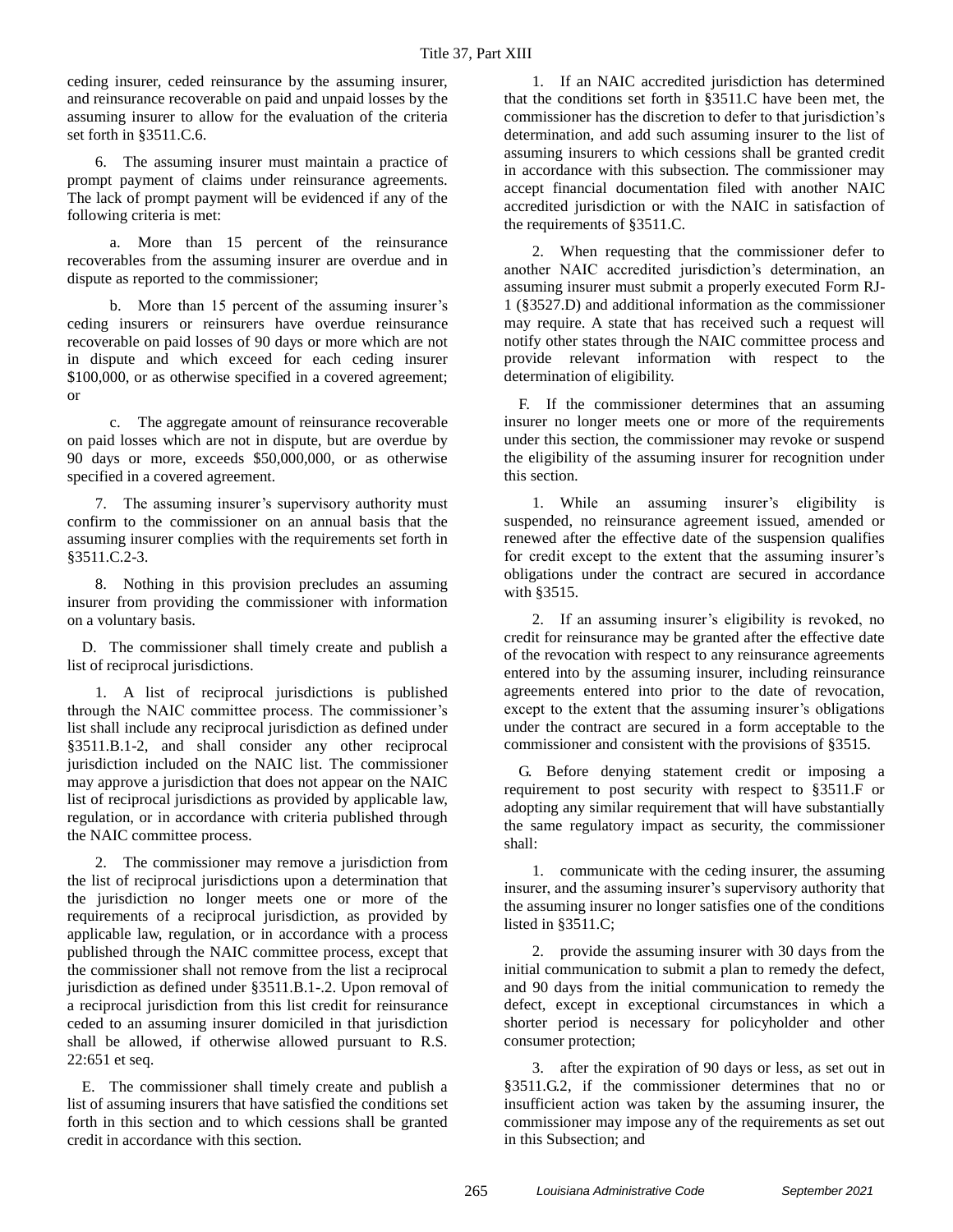4. provide a written explanation to the assuming insurer of any of the requirements set out in this Subsection.

H. If subject to a legal process of rehabilitation, liquidation or conservation, as applicable, the ceding insurer, or its representative, may seek and, if determined appropriate by the court in which the proceedings are pending, may obtain an order requiring that the assuming insurer post security for all outstanding liabilities.

AUTHORITY NOTE: Promulgated in accordance with R.S. 22, Sections 2(E), 11, 651 and 661.

HISTORICAL NOTE: Promulgated by the Department of Insurance, Office of the Commissioner, LR 47:1314 (September 2021).

#### **§3513. Credit for Reinsurance Required by Law [Formerly §3511]**

A. Pursuant to R.S. 22:651(G), the commissioner shall allow credit for reinsurance ceded by a domestic insurer to an assuming insurer not meeting the requirements of R.S.  $22:651(B)$ ,  $(C)$ ,  $(D)$ ,  $(E)$  or  $(F)$  but only as to the insurance of risks located in jurisdictions where the reinsurance is required by the applicable law or regulation of that jurisdiction. As used in §3513:

*Jurisdiction*—state, district or territory of the United States and any lawful national government.

AUTHORITY NOTE: Promulgated in accordance with R.S. 22, Sections 2(E), 11, 651 and 661.

HISTORICAL NOTE: Promulgated by the Department of Insurance, Office of the Commissioner, LR 21:1246 (November 1995), amended LR 39:1815 (July 2013), amended LR 47:1317 (September 2021).

### **§3515. Reduction from Liability for Reinsurance Ceded to an Unauthorized Assuming Insurer [Formerly §3513]**

A. Pursuant to R.S. 22:652, the commissioner shall allow a reduction from liability for reinsurance ceded by a domestic insurer to an assuming insurer not meeting the requirements of R.S. 22:651 in an amount not exceeding the liabilities carried by the ceding insurer. The reduction shall be in the amount of funds held by or on behalf of the ceding insurer, including funds held in trust for the exclusive benefit of the ceding insurer, under a reinsurance contract with such assuming insurer as security for the payment of obligations under the reinsurance contract. The security shall be held in the United States subject to withdrawal solely by, and under the exclusive control of, the ceding insurer or, in the case of a trust, held in a qualified United States financial institution as defined in R.S. 22:653(B). This security may be in the form of any of the following:

1. cash;

2. securities listed by the Securities Valuation Office of the NAIC, including those deemed exempt from filing as defined by the purposes and procedures manual of the Securities and Valuation Office, and qualifying as admitted assets;

3. clean, irrevocable, unconditional and evergreen letters of credit issued or confirmed by a qualified United States financial institution, as defined in R.S. 22:653(A),

effective no later than December 31 of the year for which filing is being made, and in the possession of, or in trust for, the ceding insurer on or before the filing date of its annual statement. Letters of credit meeting applicable standards of issuer acceptability as of the dates of their issuance (or confirmation) shall, notwithstanding the issuing (or confirming) institution's subsequent failure to meet applicable standards of issuer acceptability, continue to be acceptable as security until their expiration, extension, renewal, modification or amendment, whichever first occurs; or

4. any other form of security acceptable to the commissioner.

B. An admitted asset or a reduction from liability for reinsurance ceded to an unauthorized assuming insurer pursuant to §3515.A shall be allowed only when the requirements of §3523 and the applicable portions of §§3517, 3519 or 3521 have been satisfied.

AUTHORITY NOTE: Promulgated in accordance with R.S. 22, Sections 2(E), 11, 651 and 661.

HISTORICAL NOTE: Promulgated by the Department of Insurance, Office of the Commissioner, LR 21:1246 (November 1995), amended LR 39:1815 (July 2013), amended LR 47:1317 (Septemebr 2021).

#### **§3517. Trust Agreements Qualified under §3515 [Formerly §3515]**

A. As used in §3517:

*Beneficiary*―the entity for whose sole benefit the trust has been established and any successor of the beneficiary by operation of law. If a court of law appoints a successor in interest to the named *beneficiary*, then the named *beneficiary* includes, and is limited to, the court appointed domiciliary receiver (including conservator, rehabilitator, or liquidator).

*Grantor*―the entity that has established a trust for the sole benefit of the beneficiary. When established in conjunction with a reinsurance agreement, the *grantor* is the unlicensed, unaccredited assuming insurer.

*Obligations*―as used in §3517.B.11, means:

a. reinsured losses and allocated loss expenses paid by the ceding company, but not recovered from the assuming insurer;

b. reserves for reinsured losses reported and outstanding;

c. reserves for reinsured losses incurred but not reported; and

d. reserves for allocated reinsured loss expenses and unearned premiums.

B. Required Conditions

1. The trust agreement shall be entered into between the beneficiary, the grantor and a trustee, which shall be a qualified United States financial institution as defined in R.S. 22:653(B).

2. The trust agreement shall create a trust account into which assets shall be deposited.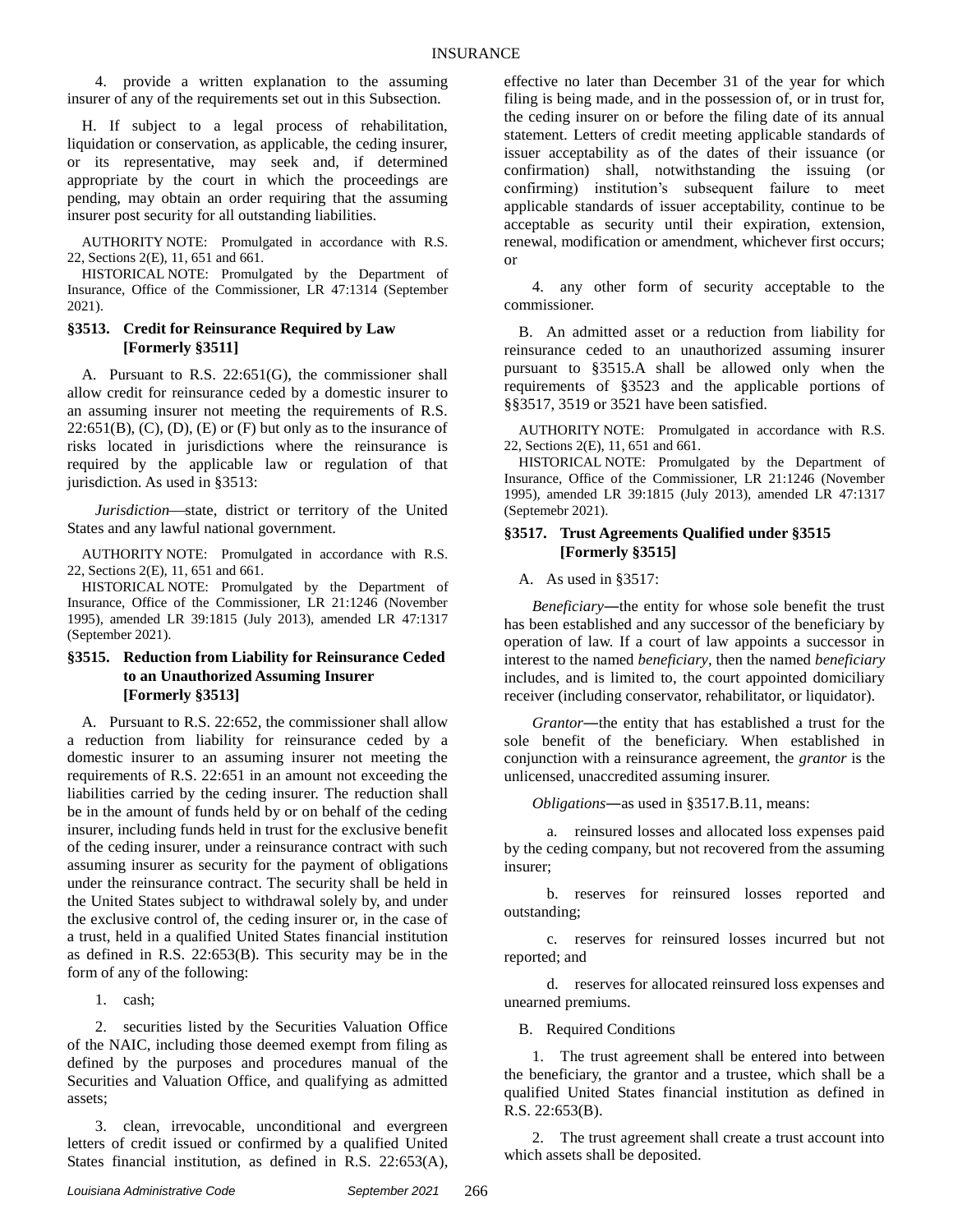3. All assets in the trust account shall be held by the trustee at the trustee's office in the United States.

4. The trust agreement shall provide that:

a. the beneficiary shall have the right to withdraw assets from the trust account at any time, without notice to the grantor, subject only to written notice from the beneficiary to the trustee;

b. no other statement or document is required to be presented to withdraw assets, except that the beneficiary may be required to acknowledge receipt of withdrawn assets;

c. it is not subject to any conditions or qualifications outside of the trust agreement; and

d. it shall not contain references to any other agreements or documents except as provided for in §3517.B.11-12.

5. The trust agreement shall be established for the sole benefit of the beneficiary.

6. The trust agreement shall require the trustee to:

a. receive assets and hold all assets in a safe place;

b. determine that all assets are in such form that the beneficiary, or the trustee upon direction by the beneficiary, may whenever necessary negotiate any such assets, without consent or signature from the grantor or any other person or entity;

c. furnish to the grantor and the beneficiary a statement of all assets in the trust account upon its inception and at intervals no less frequent than the end of each calendar quarter;

d. notify the grantor and the beneficiary within 10 days, of any deposits to or withdrawals from the trust account;

e. upon written demand of the beneficiary, immediately take any and all steps necessary to transfer absolutely and unequivocally all right, title and interest in the assets held in the trust account to the beneficiary and deliver physical custody of the assets to the beneficiary; and

f. allow no substitutions or withdrawals of assets from the trust account, except on written instructions from the beneficiary, except that the trustee may, without the consent of but with notice to the beneficiary, upon call or maturity of any trust asset, withdraw such asset upon condition that the proceeds are paid into the trust account.

7. The trust agreement shall provide that at least 30 days, but not more than 45 days, prior to termination of the trust account, written notification of termination shall be delivered by the trustee to the beneficiary.

8. The trust agreement shall be made subject to and governed by the laws of the state in which the trust is domiciled.

9. The trust agreement shall prohibit invasion of the trust corpus for the purpose of paying commission to, or reimbursing the expenses of, the trustee. In order for a letter of credit to qualify as an asset of the trust, the trustee shall have the right and the obligation pursuant to the deed of trust or some other binding agreement (as duly approved by the commissioner), to immediately draw down the full amount of the letter of credit and hold the proceeds in trust for the beneficiaries of the trust if the letter of credit will otherwise expire without being renewed or replaced.

10. The trust agreement shall provide that the trustee shall be liable for its negligence, willful misconduct or lack of good faith. The failure of the trustee to draw against the letter of credit in circumstances where such draw would be required shall be deemed to be negligence and/or willful misconduct.

11. Notwithstanding other provisions of this regulation, when a trust agreement is established in conjunction with a reinsurance agreement covering risks other than life, annuities and accident and health, where it is customary practice to provide a trust agreement for a specific purpose, the trust agreement may provide that the ceding insurer shall undertake to use and apply amounts drawn upon the trust account, without diminution because of the insolvency of the ceding insurer or the assuming insurer, only for the following purposes:

a. to pay or reimburse the ceding insurer for the assuming insurer's share under the specific reinsurance agreement regarding any losses and allocated loss expenses paid by the ceding insurer, but not recovered from the assuming insurer, or for unearned premiums due to the ceding insurer if not otherwise paid by the assuming insurer;

b. to make payment to the assuming insurer of any amounts held in the trust account that exceed 102 percent of the actual amount required to fund the assuming insurer's obligations under the specific reinsurance agreement; or

c. where the ceding insurer has received notification of termination of the trust account and where the assuming insurer's entire obligations under the specific reinsurance agreement remain unliquidated and undischarged 10 days prior to the termination date, to withdraw amounts equal to the obligations and deposit those amounts in a separate account, in the name of the ceding insurer in any qualified United States financial institution as defined in R.S. 22:653(B) apart from its general assets, in trust for such uses and purposes specified in §3517.B.11.a-b as may remain executory after such withdrawal and for any period after the termination date.

12. Notwithstanding other provisions of this regulation, when a trust agreement is established to meet the requirements of §3515 in conjunction with a reinsurance agreement covering life, annuities or accident and health risks, where it is customary to provide a trust agreement for a specific purpose, the trust agreement may provide that the ceding insurer shall undertake to use and apply amounts drawn upon the trust account, without diminution because of the insolvency of the ceding insurer or the assuming insurer, only for the following purposes:

a. to pay or reimburse the ceding insurer for: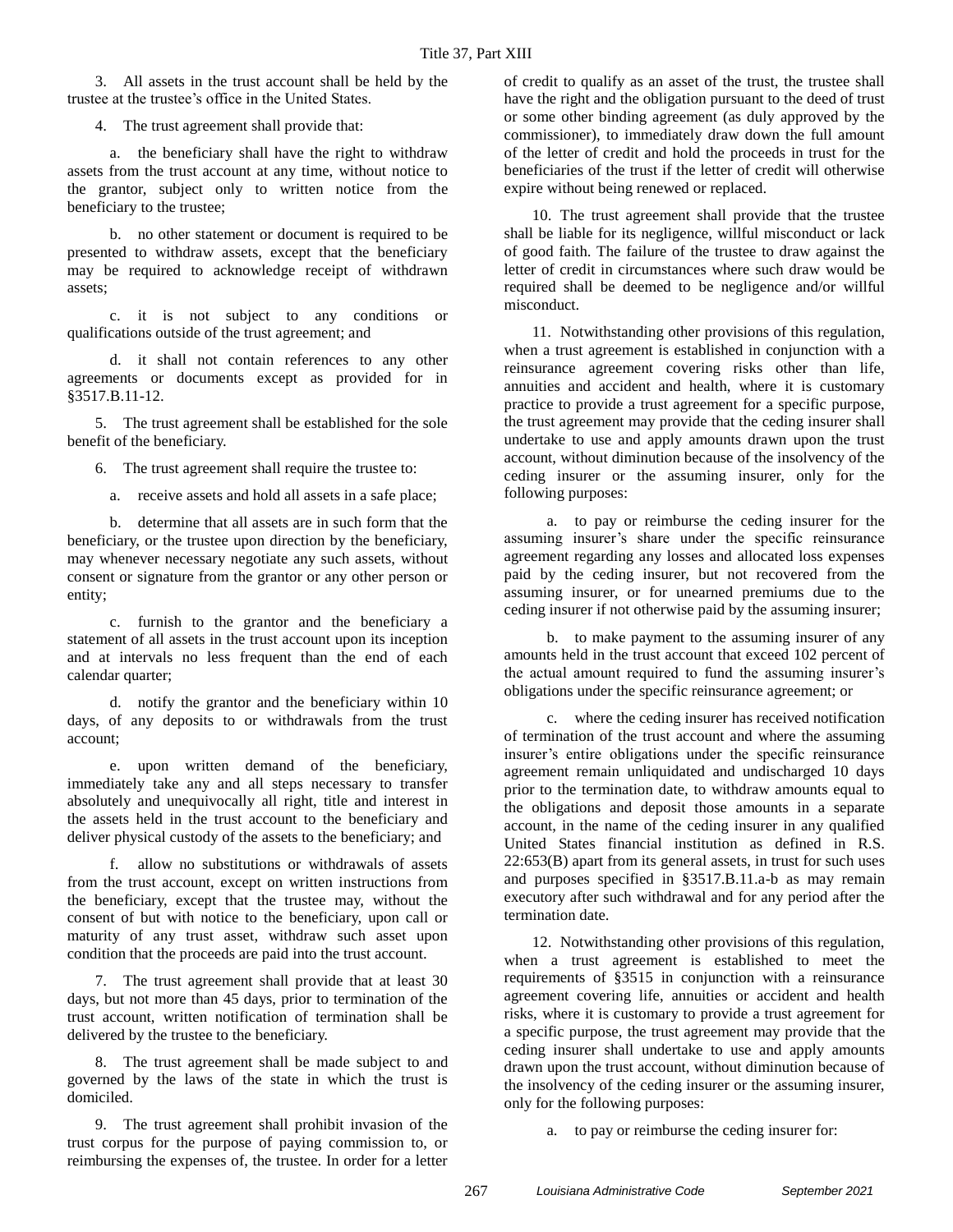i. the assuming insurer's share under the specific reinsurance agreement of premiums returned, but not yet recovered from the assuming insurer, to the owners of policies reinsured under the reinsurance agreement on account of cancellations of the policies; and

ii. the assuming insurer's share under the specific reinsurance agreement of surrenders and benefits or losses paid by the ceding insurer, but not yet recovered from the assuming insurer, under the terms and provisions of the policies reinsured under the reinsurance agreement;

b. to pay to the assuming insurer amounts held in the trust account in excess of the amount necessary to secure the credit or reduction from liability for reinsurance taken by the ceding insurer; or

c. where the ceding insurer has received notification of termination of the trust and where the assuming insurer's entire obligations under the specific reinsurance agreement remain unliquidated and undischarged 10 days prior to the termination date, to withdraw amounts equal to the assuming insurer's share of liabilities, to the extent that the liabilities have not yet been funded by the assuming insurer, and deposit those amounts in a separate account, in the name of the ceding insurer in any qualified United States financial institution apart from its general assets, in trust for the uses and purposes specified in §3517.B.12.a-b as may remain executory after withdrawal and for any period after the termination date.

13. Either the reinsurance agreement or the trust agreement must stipulate that assets deposited in the trust account shall be valued according to their current fair market value and shall consist only of cash in United States dollars, certificates of deposit issued by a United States bank and payable in United States dollars, and investments permitted by the Louisiana Insurance Code or any combination of the above, provided investments in or issued by an entity controlling, controlled by or under common control with either the grantor or the beneficiary of the trust shall not exceed 5 percent of total investments. The agreement may further specify the types of investments to be deposited. If the reinsurance agreement covers life, annuities or accident and health risks, then the provisions required by this paragraph must be included in the reinsurance agreement.

C. Permitted Conditions

1. The trust agreement may provide that the trustee may resign upon delivery of a written notice of resignation, effective not less than 90 days after the beneficiary and grantor receive the notice and that the trustee may be removed by the grantor by delivery to the trustee and the beneficiary of a written notice of removal, effective not less than 90 days after the trustee and the beneficiary receive the notice, provided that no such resignation or removal shall be effective until a successor trustee has been duly appointed and approved by the beneficiary and the grantor and all assets in the trust have been duly transferred to the new trustee.

2. The grantor may have the full and unqualified right to vote any shares of stock in the trust account and to receive from time to time payments of any dividends or interest upon any shares of stock or obligations included in the trust account. Any interest or dividends shall be either forwarded promptly upon receipt to the grantor or deposited in a separate account established in the grantor's name.

3. The trustee may be given authority to invest, and accept substitutions of, any funds in the account, provided that no investment or substitution shall be made without prior approval of the beneficiary, unless the trust agreement specifies categories of investments acceptable to the beneficiary and authorizes the trustee to invest funds and to accept substitutions that the trustee determines are at least equal in current fair market value to the assets withdrawn and that are consistent with the restrictions in §3517.D.1.b.

4. The trust agreement may provide that the beneficiary may at any time designate a party to which all or part of the trust assets are to be transferred. Transfer may be conditioned upon the trustee receiving, prior to or simultaneously, other specified assets.

5. The trust agreement may provide that, upon termination of the trust account, all assets not previously withdrawn by the beneficiary shall, with written approval by the beneficiary, be delivered over to the grantor.

D. Additional Conditions Applicable to Reinsurance **Agreements** 

1. A reinsurance agreement may contain provisions that:

a. require the assuming insurer to enter into a trust agreement and to establish a trust account for the benefit of the ceding insurer, and specifying what the agreement is to cover;

b. require the assuming insurer, prior to depositing assets with the trustee, to execute assignments or endorsements in blank, or to transfer legal title to the trustee of all shares, obligations or any other assets requiring assignments, in order that the ceding insurer, or the trustee upon the direction of the ceding insurer, may whenever necessary negotiate these assets without consent or signature from the assuming insurer or any other entity;

c. require that all settlements of account between the ceding insurer and the assuming insurer be made in cash or its equivalent; and

d. stipulate that the assuming insurer and the ceding insurer agree that the assets in the trust account, established pursuant to the provisions of the reinsurance agreement, may be withdrawn by the ceding insurer at any time, notwithstanding any other provisions in the reinsurance agreement, and shall be utilized and applied by the ceding insurer or its successors in interest by operation of law, including without limitation any liquidator, rehabilitator, receiver or conservator of such company, without diminution because of insolvency on the part of the ceding insurer or the assuming insurer, only for the following purposes:

i. to pay or reimburse the ceding insurer for: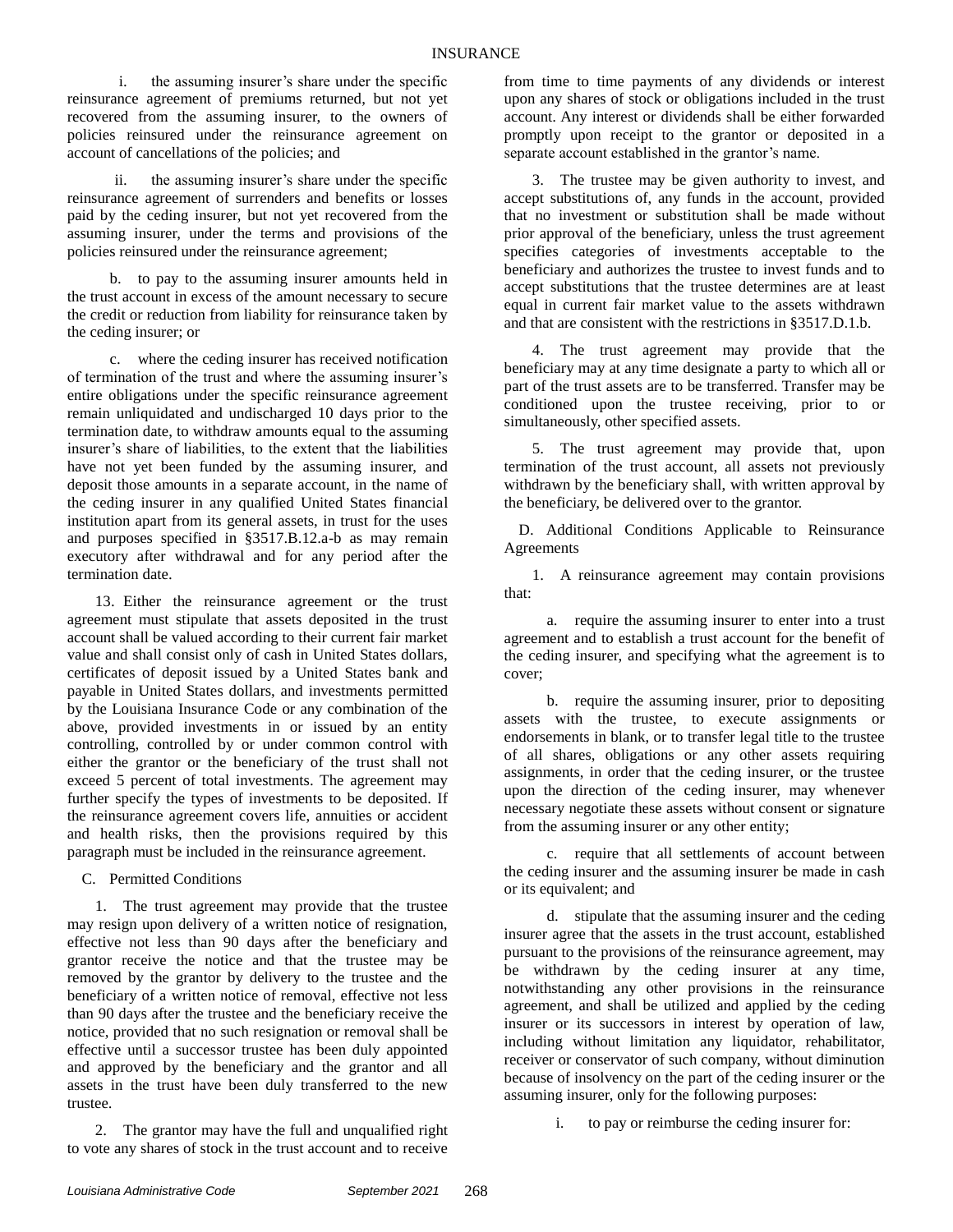(a). the assuming insurer's share under the specific reinsurance agreement of premiums returned, but not yet recovered from the assuming insurer, to the owners of policies reinsured under the reinsurance agreement because of cancellations of such policies;

(b). the assuming insurer's share of surrenders and benefits or losses paid by the ceding insurer pursuant to the provisions of the policies reinsured under the reinsurance agreement; and

(c). any other amounts necessary to secure the credit or reduction from liability for reinsurance taken by the ceding insurer;

ii. to make payment to the assuming insurer of amounts held in the trust account in excess of the amount necessary to secure the credit or reduction from liability for reinsurance taken by the ceding insurer.

2. The reinsurance agreement also may contain provisions that:

a. give the assuming insurer the right to seek approval from the ceding insurer, which shall not be unreasonably or arbitrarily withheld, to withdraw from the trust account all or any part of the trust assets and transfer those assets to the assuming insurer, provided:

i. the assuming insurer shall, at the time of withdrawal, replace the withdrawn assets with other qualified assets having a current fair market value equal to the market value of the assets withdrawn so as to maintain at all times the deposit in the required amount; or

ii. after withdrawal and transfer, the current fair market value of the trust account is no less than 102 percent of the required amount;

b. provide for the return of any amount withdrawn in excess of the actual amounts required for §3517.D.1.e and interest payments at a rate not in excess of the prime rate of interest on such amounts;

c. permit the award by any arbitration panel or court of competent jurisdiction of:

i. interest at a rate different from that provided in §3517.D.2.b;

ii. court or arbitration costs;

iii. attorney's fees; and

iv. any other reasonable expenses.

E. A trust agreement may be used to reduce any liability for reinsurance ceded to an unauthorized assuming insurer in financial statements required to be filed with this department in compliance with the provisions of this regulation when established on or before the date of filing of the financial statement of the ceding insurer. Further, the reduction for the existence of an acceptable trust account may be up to the current fair market value of acceptable assets available to be withdrawn from the trust account at that time, but such reduction shall be no greater than the specific obligations under the reinsurance agreement that the trust account was established to secure.

F. Notwithstanding the effective date of this regulation, any trust agreement or underlying reinsurance agreement in existence prior to September 1, 2013 will continue to be acceptable until August 30, 2014, after which date the agreements will have to fully comply with this regulation for the trust agreement to be acceptable.

G. The failure of any trust agreement to specifically identify the *beneficiary* as defined in §3517.A shall not be construed to affect any actions or rights that the commissioner may take or possess pursuant to the provisions of the laws of this state.

AUTHORITY NOTE: Promulgated in accordance with R.S. 22, Sections 2(E), 11, 651 and 661.

HISTORICAL NOTE: Promulgated by the Department of Insurance, Office of the Commissioner, LR 21:1246 (November 1995), amended LR 39:1816 (July 2013), amended LR 47:1317 (September 2021).

### **§3519. Letters of Credit Qualified under §3515 [Formerly §3517]**

A. The letter of credit must be clean, irrevocable, unconditional and issued or confirmed by a qualified United States financial institution as defined in R.S. 22:653(A). The letter of credit shall contain an issue date and expiration date and shall stipulate that the beneficiary need only draw a sight draft under the letter of credit and present it to obtain funds and that no other document need be presented. The letter of credit also shall indicate that it is not subject to any condition or qualifications outside of the letter of credit. In addition, the letter of credit itself shall not contain reference to any other agreements, documents or entities, except as provided in §3519.H.1. As used in §3519:

*Beneficiary*—the domestic insurer for whose benefit the letter of credit has been established and any successor of the beneficiary by operation of law. If a court of law appoints a successor in interest to the named beneficiary, then the named beneficiary includes, and is limited to, the court appointed domiciliary receiver (including conservator, rehabilitator, or liquidator).

B. The heading of the letter of credit may include a boxed section containing the name of the applicant and other appropriate notations to provide a reference for the letter of credit. The boxed section shall be clearly marked to indicate that such information is for internal identification purposes only.

C. The letter of credit shall contain a statement to the effect that the obligation of the qualified United States financial institution under the letter of credit is in no way contingent upon reimbursement with respect thereto.

D. The term of the letter of credit shall be for at least one year and shall contain an "evergreen clause" that prevents the expiration of the letter of credit without due notice from the issuer. The "evergreen clause" shall provide for a period of no less than 30 days notice prior to expiration date or nonrenewal.

E. The letter of credit shall state whether it is subject to and governed by the laws of this state or the *Uniform Customs and Practice for Documentary Credits of the*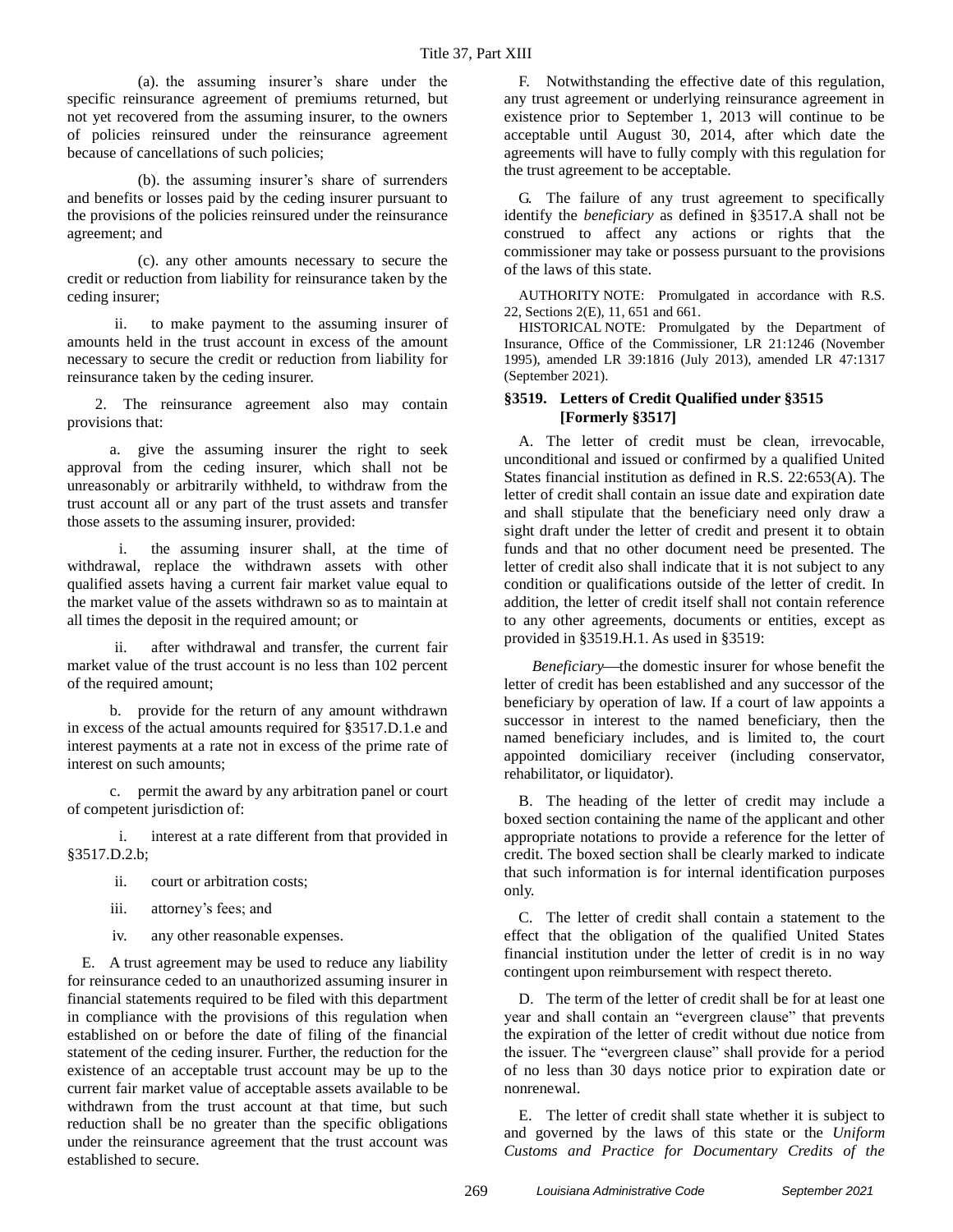*International Chamber of Commerce Publication 600 (UCP 600) or International Standby Practices of the International Chamber of Commerce Publication 590* (ISP98), or any successor publication, and all drafts drawn thereunder shall be presentable at an office in the United States of a qualified United States financial institution.

F. If the letter of credit is made subject to the *Uniform Customs and Practice for Documentary Credits of the International Chamber of Commerce Publication 600 (UCP 600) International Standby Practices of the International Chamber of Commerce Publication 590* (ISP98) or any successor publication, then the letter of credit shall specifically address and provide for an extension of time to draw against the letter of credit in the event that one or more of the occurrences specified in Article 36 of *Publication 600* or any other successor publication, occur.

G. If the letter of credit is issued by a financial institution authorized to issue letters of credit, other than a qualified United States financial institution as described in §3519.A, then the following additional requirements shall be met:

1. the issuing financial institution shall formally designate the confirming qualified United States financial institution as its agent for the receipt and payment of the drafts; and

2. the "evergreen clause" shall provide for 30 days notice prior to expiration date for nonrenewal.

H. Reinsurance Agreement Provisions

1. The reinsurance agreement in conjunction with which the letter of credit is obtained may contain provisions that:

a. require the assuming insurer to provide letters of credit to the ceding insurer and specify what they are to cover;

b. stipulate that the assuming insurer and ceding insurer agree that the letter of credit provided by the assuming insurer pursuant to the provisions of the reinsurance agreement may be drawn upon at any time, notwithstanding any other provisions in the agreement, and shall be utilized by the ceding insurer or its successors in interest only for one or more of the following reasons:

i. to pay or reimburse the ceding insurer for:

(a). the assuming insurer's share under the specific reinsurance agreement of premiums returned, but not yet recovered from the assuming insurers, to the owners of policies reinsured under the reinsurance agreement on account of cancellations of such policies;

(b). the assuming insurer's share, under the specific reinsurance agreement, of surrenders and benefits or losses paid by the ceding insurer, but not yet recovered from the assuming insurers, under the terms and provisions of the policies reinsured under the reinsurance agreement; and

(c). any other amounts necessary to secure the credit or reduction from liability for reinsurance taken by the ceding insurer;

ii. where the letter of credit will expire without renewal or be reduced or replaced by a letter of credit for a reduced amount and where the assuming insurer's entire obligations under the reinsurance agreement remain unliquidated and undischarged 10 days prior to the termination date, to withdraw amounts equal to the assuming insurer's share of the liabilities, to the extent that the liabilities have not yet been funded by the assuming insurer and exceed the amount of any reduced or replacement letter of credit, and deposit those amounts in a separate account in the name of the ceding insurer in a qualified United States financial institution apart from its general assets, in trust for such uses and purposes specified in §3519.H.1.b.i as may remain after withdrawal and for any period after the termination date;

c. all of the provisions of §3519.H.1 shall be applied without diminution because of insolvency on the part of the ceding insurer or assuming insurer.

2. Nothing contained §3519.H.1 shall preclude the ceding insurer and assuming insurer from providing for:

a. an interest payment, at a rate not in excess of the prime rate of interest, on the amounts held pursuant to §3519.H.1.b; or

b. the return of any amounts drawn down on the letters of credit in excess of the actual amounts required for the above or any amounts that are subsequently determined not to be due.

AUTHORITY NOTE: Promulgated in accordance with R.S. 22, Sections 2(E), 11, 651 and 661.

HISTORICAL NOTE: Promulgated by the Department of Insurance, Office of the Commissioner, LR 21:1246 (November 1995), amended LR 39:1818 (July 2013), amended LR 47:1320 (September 2021).

#### **§3521. Other Security [Formerly §3519]**

A. A ceding insurer may take credit for unencumbered funds withheld by the ceding insurer in the United States subject to withdrawal solely by the ceding insurer and under its exclusive control.

AUTHORITY NOTE: Promulgated in accordance with R.S. 22, Sections 2(E), 11, 651 and 661.

HISTORICAL NOTE: Promulgated by the Department of Insurance, Office of the Commissioner, LR 21:1246 (November 1995), amended LR 39:1819 (July 2013), amended LR 47:1321 (September 2021).

#### **§3523. Reinsurance Contract [Formerly §3521]**

A. Credit will not be granted, nor an asset or reduction from liability allowed, to a ceding insurer for reinsurance effected with assuming insurers meeting the requirements of §§3505, 3507, 3509, 3510, or 3513 or otherwise in compliance with R.S. 22:651 after the adoption of this regulation unless the reinsurance agreement includes:

1. a proper insolvency clause, which stipulates that reinsurance is payable directly to the liquidator or successor without diminution regardless of the status of the ceding company, pursuant to R.S.  $22:651(I)(2)$ ;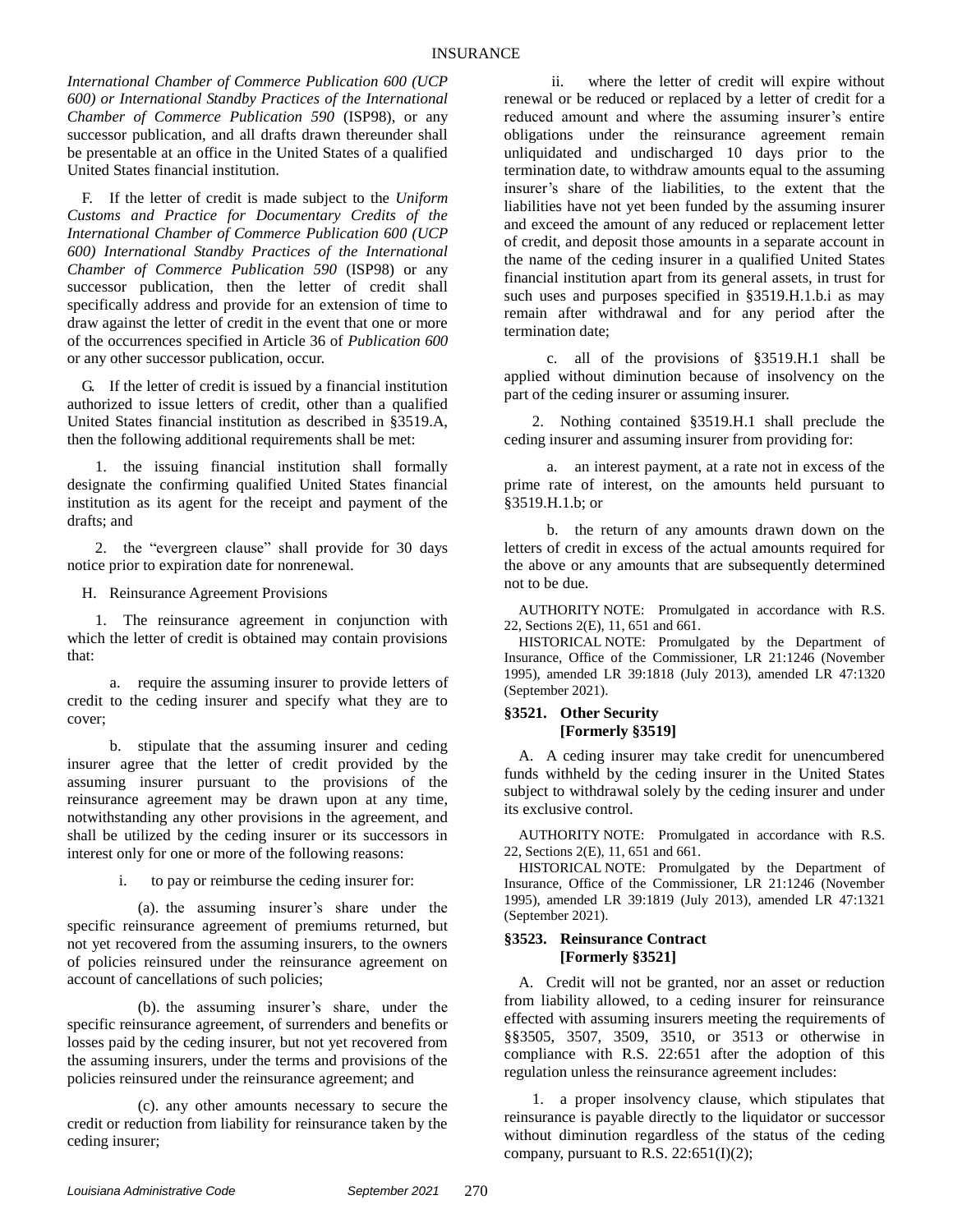2. a provision pursuant to R.S.  $22:651(H)(1)(a)(i)$ whereby the assuming insurer, if an unauthorized assuming insurer, has submitted to the jurisdiction of the alternative dispute resolution panel or court of competent jurisdiction within the United States, has agreed to comply with all requirements necessary to give the court or panel jurisdiction, has designated an agent upon whom service of process may be effected, and has agreed to abide by the final decision of the court or panel; and

3. a proper reinsurance intermediary clause, if applicable, which stipulates that the credit risk for the intermediary is carried by the assuming insurer.

AUTHORITY NOTE: Promulgated in accordance with R.S. 22, Sections 2(E), 11, 651 and 661.

HISTORICAL NOTE: Promulgated by the Department of Insurance, Office of the Commissioner, LR 21:1246 (November 1995), amended LR 39:1819 (July 2013), amended LR 47:1321 (September 2021).

#### **§3525. Agreements Requiring Approval [Formerly §3523]**

A. The following kinds of reinsurance agreements shall not be entered into by any domestic insurer unless they are first submitted to the commissioner of insurance for his written approval, who shall approve the same if the terms thereof do not injuriously affect the rights of policyholders of any of the insurers parties thereto:

1. agreements of reinsurance of any life insurer other than agreements made in the ordinary course of business covering reinsurance of individual lives or joint lives under reinsurance agreements relating to current business; or

2. agreements whereby any insurer, other than a life insurer, cedes any existing outstanding reserves to an insurer not authorized to transact business in this state, or cedes to any insurer or insurers at one time, or during a period of six consecutive months more than 20 percent of the total amount of its outstanding reserves, not including in either case premiums ceded by agreements made in the ordinary course of business covering the reinsurance of individual risks under reinsurance relating to current business.

B. If the commissioner of insurance refuses to approve any such agreement submitted for his approval, he shall grant the insurer a hearing upon request.

C. In addition to the requirements of §3525.A, the commissioner may require that any reinsurance agreement must be approved, in writing, by the commissioner when the agreement is between a Louisiana domestic insurer and a nonadmitted or unauthorized assuming insurer.

AUTHORITY NOTE: Promulgated in accordance with R.S. 22, Sections 2(E), 11, 651 and 661.

HISTORICAL NOTE: Promulgated by the Department of Insurance, Office of the Commissioner, LR 21:1246 (November 1995), amended LR 39:1819 (July 2013), amended LR 47:1321 (September 2021).

#### **§3527. Contracts Affected [Formerly §3525]**

A. All new and renewal reinsurance transactions entered into after December 31, 2013 shall conform to the requirements of the Act and this regulation if credit is to be given to the ceding insurer for such reinsurance.

#### B. Form AR-1

### FORM AR-1 CERTIFICATE OF ASSUMING INSURER

| (name of officer)     |     | (title of officer)         |
|-----------------------|-----|----------------------------|
|                       |     |                            |
| ("Assuming Insurer"), | the | (name of assuming insurer) |

assuming insurer under a reinsurance agreement with one or more insurers domiciled in Louisiana, hereby certify that Assuming Insurer:

1. Submits to the jurisdiction of any court of competent jurisdiction in Louisiana for the adjudication of any issues arising out of the reinsurance agreement, agrees to comply with all requirements necessary to give such court jurisdiction, and will abide by the final decision of such court or any appellate court in the event of an appeal. Nothing in this paragraph constitutes or should be understood to constitute a waiver of Assuming Insurer's rights to commence an action in any court of competent jurisdiction in the United States, to remove an action to a United States District Court, or to seek a transfer of a case to another court as permitted by the laws of the United States or of any state in the United States. This paragraph is not intended to conflict with or override the obligation of the parties to the reinsurance agreement to arbitrate their disputes if such an obligation is created in the agreement.

2. Designates the Commissioner of Insurance of Louisiana as its lawful attorney upon whom may be served any lawful process in any action, suit or proceeding arising out of the reinsurance agreement instituted by or on behalf of the ceding insurer.

3. Submits to the authority of the Commissioner of Insurance of Louisiana to examine its books and records and agrees to bear the expense of any such examination.

4. Submits with this form a current list of insurers domiciled in Louisiana reinsured by Assuming Insurer and undertakes to submit additions to or deletions from the list to the Insurance Commissioner at least once per calendar quarter.

Dated:

(name of assuming insurer)

BY: \_\_\_\_\_\_\_\_\_\_\_\_\_\_\_\_\_\_\_\_\_\_\_ \_\_\_\_\_\_\_\_\_\_\_\_\_\_\_\_\_\_\_\_\_\_\_\_\_\_\_\_\_\_\_

(name of officer) (title of officer)

#### C. Form CR-1

#### FORM CR-1 CERTIFICATE OF CERTIFIED REINSURER

| (name of officer)     |     | (title of officer)         |
|-----------------------|-----|----------------------------|
|                       | Ωt  |                            |
| ("Assuming Insurer"), | the | (name of assuming insurer) |

assuming insurer under a reinsurance agreement with one or more insurers domiciled in Louisiana, in order to be considered for approval in Louisiana, hereby certify that Assuming Insurer:

1. Submits to the jurisdiction of any court of competent jurisdiction in Louisiana for the adjudication of any issues arising out of the reinsurance agreement, agrees to comply with all requirements necessary to give such court jurisdiction, and will abide by the final decision of such court or any appellate court in the event of an appeal. Nothing in this paragraph constitutes or should be understood to constitute a waiver of Assuming Insurer's rights to commence an action in any court of competent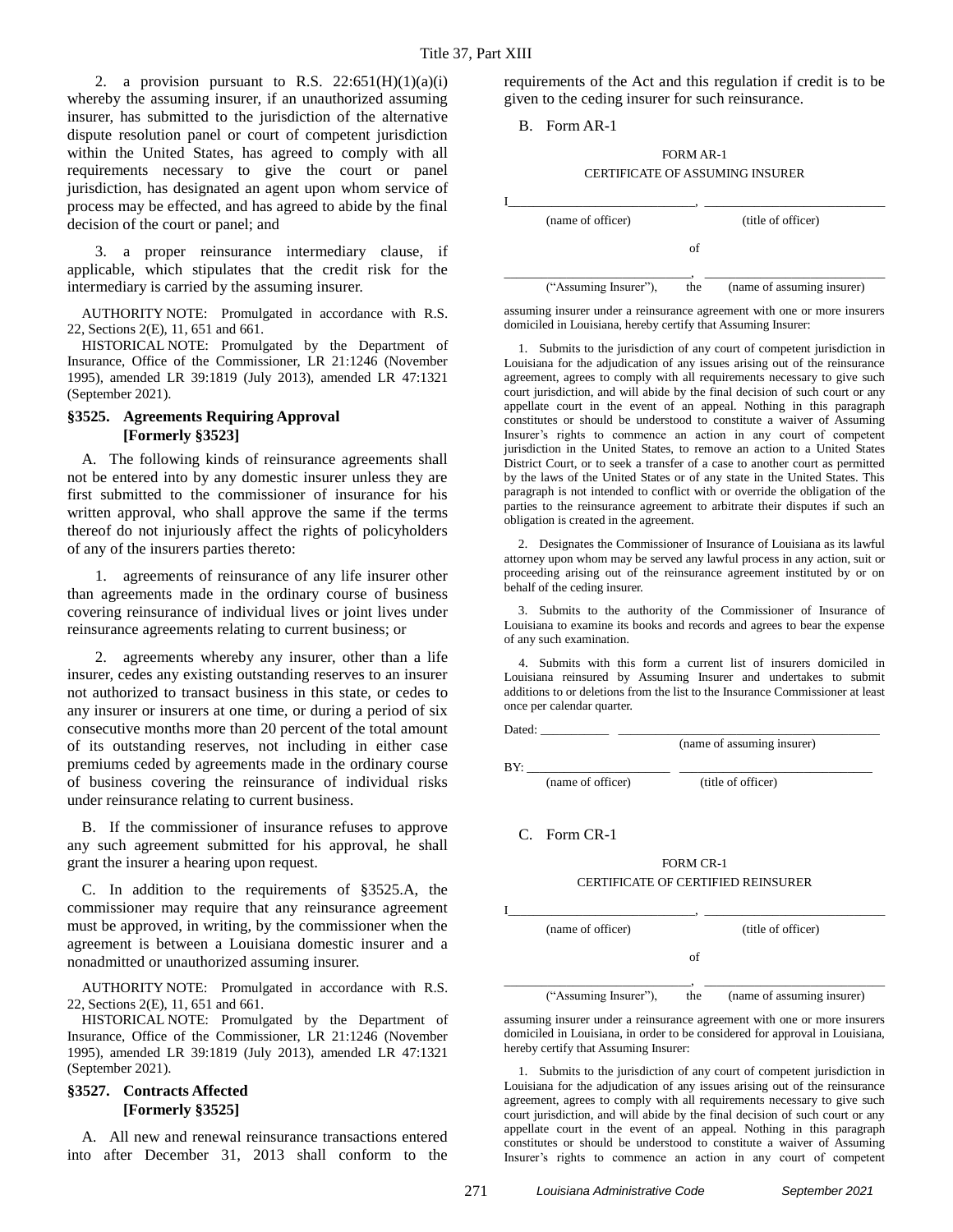jurisdiction in the United States, to remove an action to a United States District Court, or to seek a transfer of a case to another court as permitted by the laws of the United States or of any state in the United States. This paragraph is not intended to conflict with or override the obligation of the parties to the reinsurance agreement to arbitrate their disputes if such an obligation is created in the agreement.

2. Designates the Commissioner of Insurance of Louisiana as its lawful attorney upon whom may be served any lawful process in any action, suit or proceeding arising out of the reinsurance agreement instituted by or on behalf of the ceding insurer.

3. Agrees to provide security in an amount equal to 100 percent of liabilities attributable to United States ceding insurers if it resists enforcement of a final United States judgment or properly enforceable arbitration award.

4. Agrees to provide notification within 10 days of any regulatory actions taken against it, any change in the provisions of its domiciliary license or any change in its rating by an approved rating agency, including a statement describing such changes and the reasons therefore.

5. Agrees to annually file information comparable to relevant provisions of the NAIC financial statement for use by insurance markets in accordance with LAC 37:XIII.3510.B.7.d.

6. Agrees to annually file the report of the independent auditor on the financial statements of the insurance enterprise.

7. Agrees to annually file audited financial statements, regulatory filings, and actuarial opinion in accordance with LAC 37:XIII.3510.B.7.d.

8. Agrees to annually file an updated list of all disputed and overdue reinsurance claims regarding reinsurance assumed from United States domestic ceding insurers.

9. Is in good standing as an insurer or reinsurer with the supervisor of its domiciliary jurisdiction.

| Dated:            |                            |
|-------------------|----------------------------|
|                   | (name of assuming insurer) |
| BY:               |                            |
| (name of officer) | (title of officer)         |

D. Form RJ-1

FORM RJ-1

#### CERTIFICATE OF REINSURER DOMICILED IN RECIPROCAL JURISDICTION

I\_\_\_\_\_\_\_\_\_\_\_\_\_\_\_\_\_\_\_\_\_\_\_\_\_\_\_\_\_\_, \_\_\_\_\_\_\_\_\_\_\_\_\_\_\_\_\_\_\_\_\_\_\_\_\_\_\_\_\_

(name of officer) (title of officer)

of  $\Box$ 

(name of assuming insurer)

insurer under a reinsurance agreement with one or more insurers domiciled

in \_\_\_\_\_\_\_\_\_\_\_\_\_\_\_\_\_, in order to be considered for approval in this state, (name of state)

hereby certify that \_\_\_\_\_\_\_\_\_\_\_\_\_\_\_\_\_\_\_\_\_\_\_\_\_\_\_ ("Assuming Insurer"):

#### (name of assuming insurer)

1. Submits to the jurisdiction of any court of competent jurisdiction in Louisiana for the adjudication of any issues arising out of the reinsurance agreement, agrees to comply with all requirements necessary to give such court jurisdiction, and will abide by the final decision of such court or any appellate court in the event of an appeal. The assuming insurer agrees that it will include such consent in each reinsurance agreement, if requested by the commissioner. Nothing in this paragraph constitutes or should be understood to constitute a waiver of assuming insurer's rights to commence an action in any court of competent jurisdiction in the United States, to remove an action to a United States District Court, or to seek a transfer of a case to another court as permitted by the laws of the United States or of any state in the United States. This paragraph is not intended to conflict with or override the obligation of the parties to the reinsurance agreement to arbitrate their disputes if such an obligation is created in the agreement, except to the extent such agreements are unenforceable under applicable insolvency or delinquency laws.

2. Designates the Insurance Commissioner of Louisiana as its lawful attorney upon whom may be served any lawful process in any action, suit or proceeding in this state arising out of the reinsurance agreement instituted by or on behalf of the ceding insurer.

3. Agrees to pay all final judgments, wherever enforcement is sought, obtained by a ceding insurer, that have been declared enforceable in the territory where the judgment was obtained.

4. Agrees to provide prompt written notice and explanation if it falls below the minimum capital and surplus or capital or surplus ratio, or if any regulatory action is taken against it for serious noncompliance with applicable law.

5. Confirms that it is not presently participating in any solvent scheme of arrangement, which involves insurers domiciled in Louisiana. If the assuming insurer enters into such an arrangement, the assuming insurer agrees to notify the ceding insurer and the commissioner, and to provide 100% security to the ceding insurer consistent with the terms of the scheme.

6. Agrees that in each reinsurance agreement it will provide security in an amount equal to 100% of the assuming insurer's liabilities attributable to reinsurance ceded pursuant to that agreement if the assuming insurer resists enforcement of a final United States judgment, that is enforceable under the law of the territory in which it was obtained, or a properly enforceable arbitration award whether obtained by the ceding insurer or by its resolution estate, if applicable.

7. Agrees to provide the documentation in accordance with §3511.C.5, if requested by the commissioner.

Dated: \_\_\_\_\_\_\_\_\_\_\_ \_\_\_\_\_\_\_\_\_\_\_\_\_\_\_\_\_\_\_\_\_\_\_\_\_\_\_\_\_\_\_\_\_\_\_\_\_\_\_\_\_\_

(name of assuming insurer)

BY: \_\_\_\_\_\_\_\_\_\_\_\_\_\_\_\_\_\_\_\_\_\_\_ \_\_\_\_\_\_\_\_\_\_\_\_\_\_\_\_\_\_\_\_\_\_\_\_\_\_\_\_\_\_\_

(name of officer) (title of officer)

E. Form CR-F

**Form CR-F - PART 1** Assumed Reinsurance as of December 31, Current Year (000 Omitted)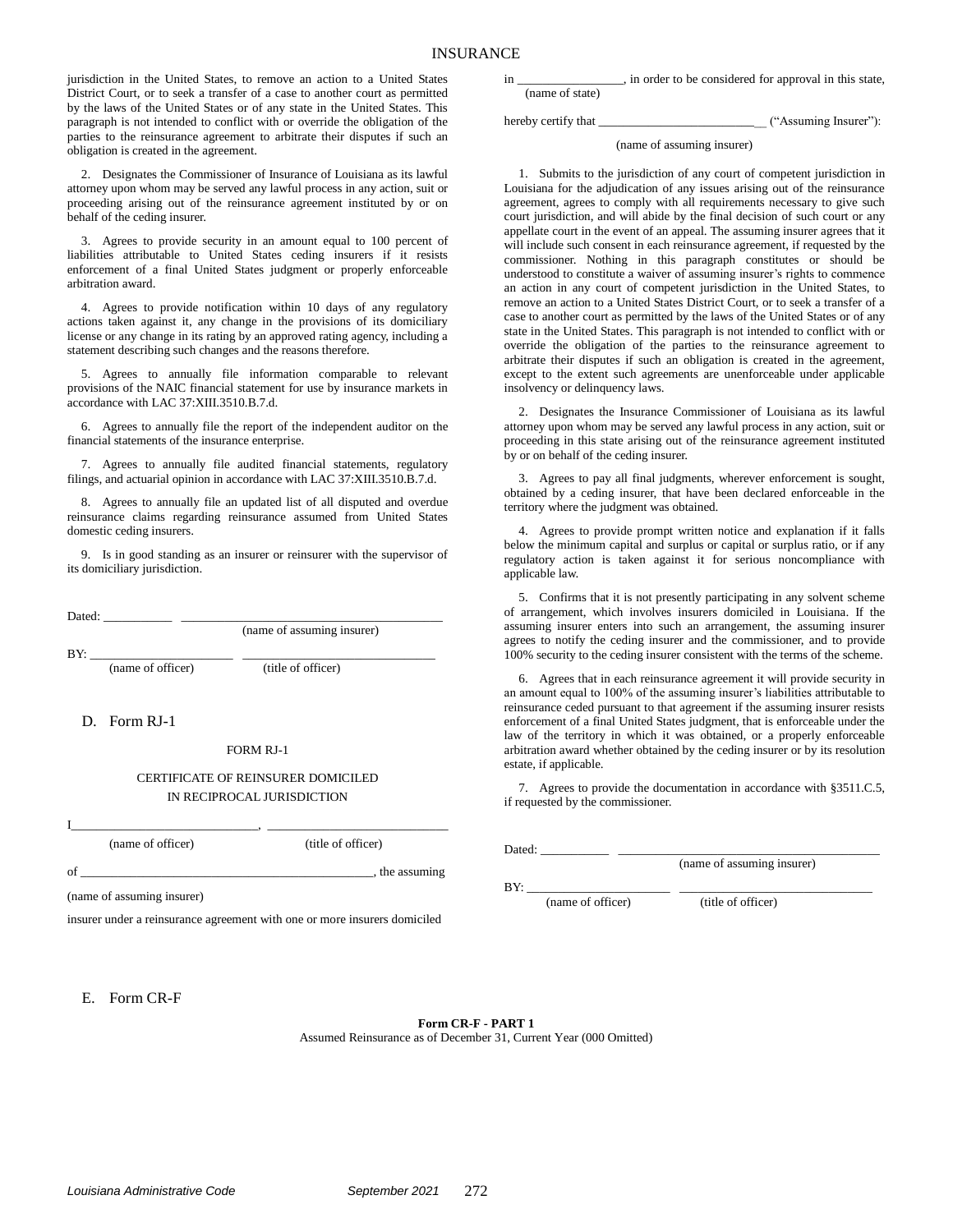# Title 37, Part XIII

|                                    |                     |                                            |                            |                                                                                                               | <b>Reasonness</b>             |                                | ×                                      | 10                                 | π.                        | 11                                                                                                                           |                                   |                                                                                                                                                                                                                                                                                                                                                                                                                                                                                                                             |                                                                    |
|------------------------------------|---------------------|--------------------------------------------|----------------------------|---------------------------------------------------------------------------------------------------------------|-------------------------------|--------------------------------|----------------------------------------|------------------------------------|---------------------------|------------------------------------------------------------------------------------------------------------------------------|-----------------------------------|-----------------------------------------------------------------------------------------------------------------------------------------------------------------------------------------------------------------------------------------------------------------------------------------------------------------------------------------------------------------------------------------------------------------------------------------------------------------------------------------------------------------------------|--------------------------------------------------------------------|
| Company<br>  Code or<br>  Illambat | Nate of<br>Renaused | 02/23/15<br>Denicibury<br><b>Saudation</b> | <b>Assaul</b><br>Pennissen | <b>TaidLoose and</b><br>$\begin{array}{c} \text{Low} \\ \text{A-distribution} \\ \text{Equation} \end{array}$ | Known Case<br>Linear and LAS: | <b>CONTRACTOR</b><br>$Chird+7$ | Costagera<br>Contrapporte<br>- Earthle | Arranel<br>Perissens<br>Linnerable | <b>Uppenet</b><br>Pommeri | $\begin{array}{c} \mbox{Pathill} \\ \mbox{By } \varpi \\ \mbox{Depedad} \\ \mbox{W\'m} \end{array}$<br>Rendared<br>Companies | Latters:<br>$\pi$<br>Cress Posted | $\begin{array}{r} \mathcal{W} \\ \mathcal{W} \\ \mathcal{W} \\ \mathcal{W} \\ \mathcal{W} \\ \mathcal{W} \\ \mathcal{W} \\ \mathcal{W} \\ \mathcal{W} \\ \mathcal{W} \\ \mathcal{W} \\ \mathcal{W} \\ \mathcal{W} \\ \mathcal{W} \\ \mathcal{W} \\ \mathcal{W} \\ \mathcal{W} \\ \mathcal{W} \\ \mathcal{W} \\ \mathcal{W} \\ \mathcal{W} \\ \mathcal{W} \\ \mathcal{W} \\ \mathcal{W} \\ \mathcal{W} \\ \mathcal{W} \\ \mathcal{W} \\ \mathcal{W} \\ \mathcal{W} \\ \mathcal{W} \\ \mathcal$<br>Hexay Laters<br>of Overall | Arabadd of<br>Austral<br>Pindged or<br>Collateral<br>Held u: Trust |
| -                                  |                     |                                            |                            |                                                                                                               |                               | and and the party              |                                        |                                    | and the computation       |                                                                                                                              |                                   |                                                                                                                                                                                                                                                                                                                                                                                                                                                                                                                             |                                                                    |
|                                    |                     |                                            |                            |                                                                                                               |                               |                                |                                        |                                    |                           |                                                                                                                              |                                   |                                                                                                                                                                                                                                                                                                                                                                                                                                                                                                                             |                                                                    |
|                                    |                     |                                            |                            |                                                                                                               |                               |                                |                                        |                                    |                           |                                                                                                                              |                                   |                                                                                                                                                                                                                                                                                                                                                                                                                                                                                                                             |                                                                    |
|                                    |                     |                                            |                            |                                                                                                               |                               |                                |                                        |                                    |                           |                                                                                                                              |                                   |                                                                                                                                                                                                                                                                                                                                                                                                                                                                                                                             |                                                                    |
|                                    |                     |                                            |                            |                                                                                                               |                               |                                |                                        |                                    |                           |                                                                                                                              |                                   |                                                                                                                                                                                                                                                                                                                                                                                                                                                                                                                             |                                                                    |
|                                    |                     |                                            |                            |                                                                                                               |                               |                                |                                        |                                    |                           |                                                                                                                              |                                   |                                                                                                                                                                                                                                                                                                                                                                                                                                                                                                                             |                                                                    |
|                                    |                     |                                            |                            |                                                                                                               |                               |                                |                                        |                                    |                           |                                                                                                                              |                                   |                                                                                                                                                                                                                                                                                                                                                                                                                                                                                                                             |                                                                    |
|                                    |                     |                                            |                            |                                                                                                               |                               |                                |                                        |                                    |                           |                                                                                                                              |                                   |                                                                                                                                                                                                                                                                                                                                                                                                                                                                                                                             |                                                                    |
|                                    |                     |                                            |                            |                                                                                                               |                               |                                |                                        |                                    |                           |                                                                                                                              |                                   |                                                                                                                                                                                                                                                                                                                                                                                                                                                                                                                             |                                                                    |
|                                    |                     |                                            |                            |                                                                                                               |                               |                                |                                        |                                    |                           |                                                                                                                              |                                   |                                                                                                                                                                                                                                                                                                                                                                                                                                                                                                                             |                                                                    |
|                                    |                     |                                            |                            |                                                                                                               |                               |                                |                                        |                                    |                           |                                                                                                                              |                                   |                                                                                                                                                                                                                                                                                                                                                                                                                                                                                                                             |                                                                    |
|                                    |                     |                                            |                            |                                                                                                               |                               |                                |                                        |                                    |                           |                                                                                                                              |                                   |                                                                                                                                                                                                                                                                                                                                                                                                                                                                                                                             |                                                                    |
|                                    |                     |                                            |                            |                                                                                                               |                               |                                |                                        |                                    |                           |                                                                                                                              |                                   |                                                                                                                                                                                                                                                                                                                                                                                                                                                                                                                             |                                                                    |
|                                    |                     |                                            |                            |                                                                                                               |                               |                                |                                        |                                    |                           |                                                                                                                              |                                   |                                                                                                                                                                                                                                                                                                                                                                                                                                                                                                                             |                                                                    |
|                                    |                     |                                            |                            |                                                                                                               |                               |                                |                                        |                                    |                           |                                                                                                                              |                                   |                                                                                                                                                                                                                                                                                                                                                                                                                                                                                                                             |                                                                    |
|                                    |                     |                                            |                            |                                                                                                               |                               |                                |                                        |                                    |                           |                                                                                                                              |                                   |                                                                                                                                                                                                                                                                                                                                                                                                                                                                                                                             |                                                                    |
|                                    |                     |                                            |                            |                                                                                                               |                               |                                |                                        |                                    |                           |                                                                                                                              |                                   |                                                                                                                                                                                                                                                                                                                                                                                                                                                                                                                             |                                                                    |
|                                    |                     |                                            |                            |                                                                                                               |                               |                                |                                        |                                    |                           |                                                                                                                              |                                   |                                                                                                                                                                                                                                                                                                                                                                                                                                                                                                                             |                                                                    |
|                                    |                     |                                            |                            |                                                                                                               |                               |                                |                                        |                                    |                           |                                                                                                                              |                                   |                                                                                                                                                                                                                                                                                                                                                                                                                                                                                                                             |                                                                    |
|                                    |                     |                                            |                            |                                                                                                               |                               |                                |                                        |                                    |                           |                                                                                                                              |                                   |                                                                                                                                                                                                                                                                                                                                                                                                                                                                                                                             |                                                                    |
| Google Totals                      |                     |                                            |                            |                                                                                                               |                               |                                |                                        |                                    |                           |                                                                                                                              |                                   |                                                                                                                                                                                                                                                                                                                                                                                                                                                                                                                             |                                                                    |

#### **Form CR-F – PART 2** Ceded Reinsurance as of December 31, Current Year (000 Omitted)

|                                                 |                           |                                  |                                                                                       |                                         |                        |                    |                                           |                                       | Bottomery Roment & On                               |                                               |                                                              |                                                |                                    |                                            | <b>Bestimme co. Tropicion</b>                                               | 18                                                                                 |                                                         |
|-------------------------------------------------|---------------------------|----------------------------------|---------------------------------------------------------------------------------------|-----------------------------------------|------------------------|--------------------|-------------------------------------------|---------------------------------------|-----------------------------------------------------|-----------------------------------------------|--------------------------------------------------------------|------------------------------------------------|------------------------------------|--------------------------------------------|-----------------------------------------------------------------------------|------------------------------------------------------------------------------------|---------------------------------------------------------|
| Company<br>Code of<br>$\mathbbm{D}$<br>Marzher. | Nejer<br>Left<br>Reasser. | Describer<br><b>Tuitofiction</b> | Bestaaten<br>Costracts<br>Créling 75%<br>Int Main of<br>Direct<br>Treveness<br>Weitan | Resistance<br><b>Premano</b><br>Critici | <b>Daid</b><br>Lutier. | <b>Part</b><br>LAE | <b>Kister</b><br>Care Long<br>Zieterret   | $10 -$<br>Kayery<br>Owitall<br>Rentro | лт.<br>计任务<br><b>JHRK</b><br>List<br><b>Zusehun</b> | -12<br>=0.53<br>説明<br><b>TAE</b><br>Reported. | 13<br><b>State Control</b><br>University<br><b>Sheratawa</b> | Ħ.<br>Good Publishers<br>Cleanged<br>Community | TT.<br>0.01<br>frmgt<br>$74$ Tabia | 76<br>Celed<br>future.<br><b>Figure 16</b> | m.<br><b>STORY OF</b><br>Olim<br><b>AUGANE</b><br>Due to<br><b>Lotatesm</b> | (Tel: Aimhast)<br>Recommidde<br>Frim.<br><b>Relations</b><br>Om 35-<br>$[10 + 17]$ | Tunis Hert<br>Company<br>Under<br>Reporters<br>Treatain |
|                                                 |                           |                                  |                                                                                       |                                         |                        |                    |                                           |                                       |                                                     |                                               |                                                              |                                                |                                    |                                            |                                                                             |                                                                                    |                                                         |
|                                                 |                           |                                  |                                                                                       |                                         |                        |                    |                                           |                                       |                                                     |                                               |                                                              |                                                |                                    |                                            |                                                                             |                                                                                    |                                                         |
|                                                 |                           |                                  |                                                                                       |                                         |                        |                    |                                           |                                       |                                                     |                                               |                                                              |                                                |                                    |                                            |                                                                             |                                                                                    |                                                         |
| ---                                             |                           |                                  |                                                                                       |                                         |                        |                    |                                           |                                       |                                                     |                                               |                                                              |                                                |                                    |                                            |                                                                             |                                                                                    |                                                         |
| -                                               |                           |                                  |                                                                                       |                                         |                        |                    |                                           |                                       |                                                     |                                               |                                                              |                                                |                                    |                                            |                                                                             |                                                                                    |                                                         |
|                                                 |                           |                                  |                                                                                       |                                         |                        |                    |                                           |                                       |                                                     |                                               |                                                              |                                                |                                    |                                            |                                                                             |                                                                                    |                                                         |
|                                                 |                           |                                  |                                                                                       |                                         |                        |                    |                                           |                                       |                                                     |                                               |                                                              |                                                |                                    |                                            |                                                                             |                                                                                    |                                                         |
|                                                 |                           |                                  |                                                                                       |                                         |                        |                    |                                           |                                       |                                                     |                                               |                                                              |                                                |                                    |                                            |                                                                             |                                                                                    |                                                         |
| ---                                             |                           | ---                              |                                                                                       |                                         |                        | --                 | and the state of the local<br>---<br>---- |                                       | ___                                                 |                                               | <b>STATISTICS</b>                                            | -----                                          | <b>Science Adv</b>                 | --                                         |                                                                             |                                                                                    |                                                         |
|                                                 |                           |                                  |                                                                                       |                                         |                        |                    |                                           |                                       |                                                     |                                               |                                                              |                                                |                                    |                                            |                                                                             |                                                                                    |                                                         |
|                                                 |                           |                                  |                                                                                       |                                         |                        |                    |                                           |                                       |                                                     |                                               |                                                              |                                                |                                    |                                            |                                                                             |                                                                                    |                                                         |
|                                                 |                           |                                  |                                                                                       |                                         |                        |                    |                                           |                                       |                                                     |                                               |                                                              |                                                |                                    |                                            |                                                                             |                                                                                    |                                                         |
|                                                 |                           |                                  |                                                                                       |                                         |                        |                    |                                           |                                       |                                                     |                                               |                                                              |                                                |                                    |                                            |                                                                             |                                                                                    |                                                         |
| 3900099 25tth                                   |                           |                                  |                                                                                       |                                         |                        |                    |                                           |                                       |                                                     |                                               |                                                              |                                                |                                    |                                            |                                                                             |                                                                                    |                                                         |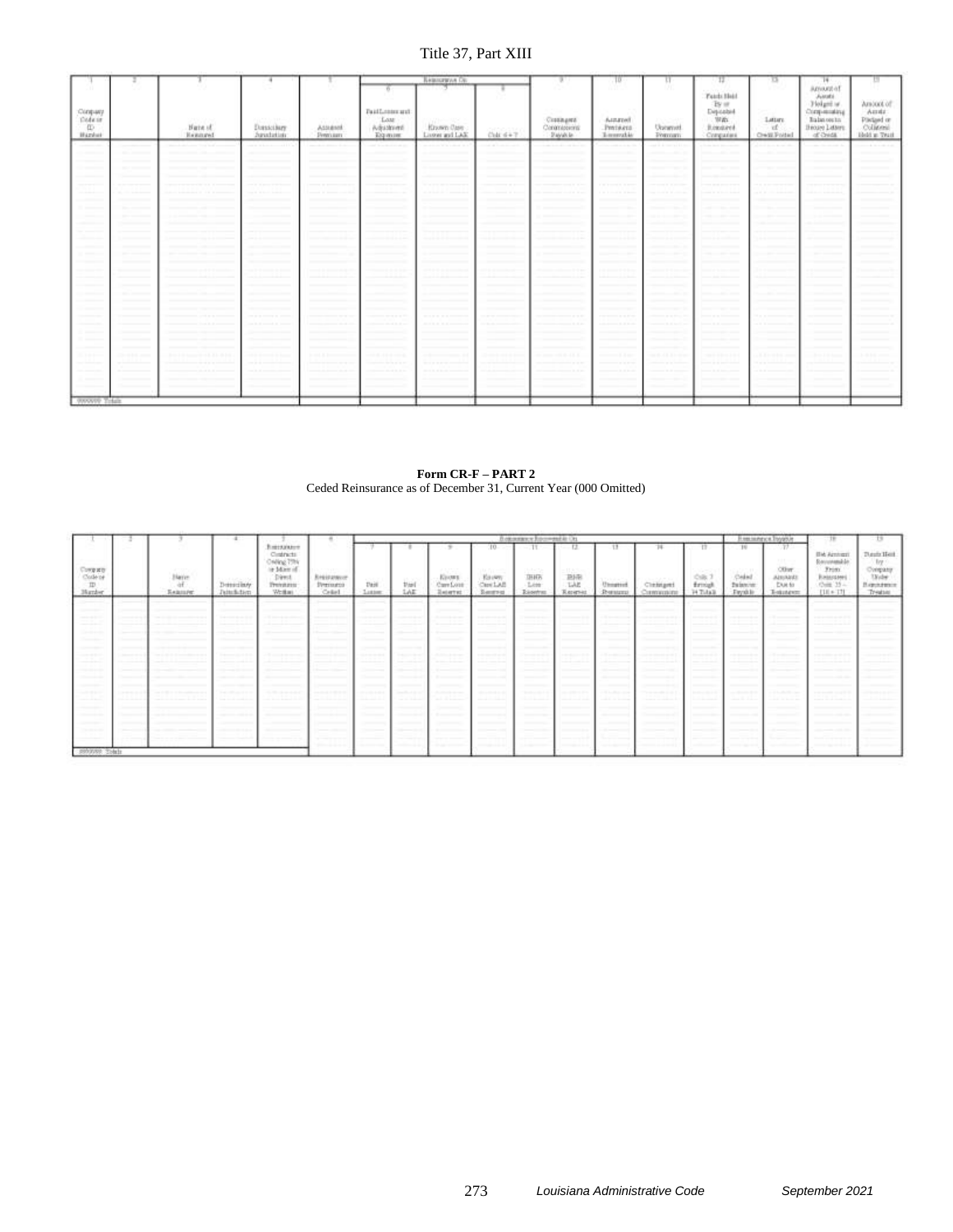# INSURANCE

 $\textbf{Form CRAS} \rightarrow \textbf{PART 1}- \textbf{SECTION 1} \\ \textbf{R} \cdot \textbf{H} \cdot \textbf{H} \cdot \textbf{H} \cdot \textbf{H} \cdot \textbf{H} \cdot \textbf{H} \cdot \textbf{H} \cdot \textbf{H} \cdot \textbf{H} \cdot \textbf{H} \cdot \textbf{H} \cdot \textbf{H} \cdot \textbf{H} \cdot \textbf{H} \cdot \textbf{H} \cdot \textbf{H} \cdot \textbf{H} \cdot \textbf{H} \cdot \textbf{H} \cdot \textbf{H} \cdot \textbf{H} \cdot \textbf{H} \cdot \textbf{H} \$ 

| Currenzy                            |                                                                                                                                                                                                                                                                                                                                                                                                                                                                            |                                     |                                     |              |                                    |                                         |                                           |                                                                                                                                                                                                                                                                                                                                                                                                                                                                            | $10 -$<br>Reinstatunce<br>Psynble on                                                                                                                                                                                                                                                      | 11                                | 12<br>Funds                           |
|-------------------------------------|----------------------------------------------------------------------------------------------------------------------------------------------------------------------------------------------------------------------------------------------------------------------------------------------------------------------------------------------------------------------------------------------------------------------------------------------------------------------------|-------------------------------------|-------------------------------------|--------------|------------------------------------|-----------------------------------------|-------------------------------------------|----------------------------------------------------------------------------------------------------------------------------------------------------------------------------------------------------------------------------------------------------------------------------------------------------------------------------------------------------------------------------------------------------------------------------------------------------------------------------|-------------------------------------------------------------------------------------------------------------------------------------------------------------------------------------------------------------------------------------------------------------------------------------------|-----------------------------------|---------------------------------------|
| Cirde or<br>$\mathbb{ID}$<br>Number |                                                                                                                                                                                                                                                                                                                                                                                                                                                                            | Effective<br>Date                   | Name<br>of<br>Rammred               | Location     | Type of<br>Baimwance<br>Antimod    | Amount of<br>In Force at<br>End of Year | Reserve                                   | Premiums                                                                                                                                                                                                                                                                                                                                                                                                                                                                   | Paid and<br>Unpuid<br>Limes                                                                                                                                                                                                                                                               | Modified<br>Comstrance<br>Reserve | Withheld<br><b>Under</b><br>Communice |
|                                     | <b>Service Controller</b>                                                                                                                                                                                                                                                                                                                                                                                                                                                  |                                     |                                     |              |                                    |                                         |                                           |                                                                                                                                                                                                                                                                                                                                                                                                                                                                            |                                                                                                                                                                                                                                                                                           |                                   |                                       |
|                                     | <b>STATISTICS</b>                                                                                                                                                                                                                                                                                                                                                                                                                                                          | printed and state and               | <b>TERMETER</b><br><b></b>          |              | THE R. P. LEWIS CO., LANSING MICH. | TELEVISION CONTRACTOR                   | <b>International Process</b>              | <b>STATISTICS</b>                                                                                                                                                                                                                                                                                                                                                                                                                                                          | siring in                                                                                                                                                                                                                                                                                 | --------                          | <b>CONTRACTOR</b>                     |
|                                     |                                                                                                                                                                                                                                                                                                                                                                                                                                                                            |                                     |                                     |              |                                    |                                         |                                           |                                                                                                                                                                                                                                                                                                                                                                                                                                                                            |                                                                                                                                                                                                                                                                                           |                                   |                                       |
| $-1 - 1$                            | --------                                                                                                                                                                                                                                                                                                                                                                                                                                                                   | --------                            | $+ + +$                             | ----         | $-1000$<br>----                    | ---                                     | Grand and the company of the state of the |                                                                                                                                                                                                                                                                                                                                                                                                                                                                            | <b>Manufacturers and American constitutes</b>                                                                                                                                                                                                                                             |                                   |                                       |
| 11211<br>$-1111$                    |                                                                                                                                                                                                                                                                                                                                                                                                                                                                            | $-2101222222$                       | 122112<br>                          |              | the following control and on       | 1111111<br>-------                      | 19110101                                  | 11.7744474447                                                                                                                                                                                                                                                                                                                                                                                                                                                              | 31.000 months \$ \$ \$ \$ \$ \$ \$ \$ \$ \$                                                                                                                                                                                                                                               |                                   |                                       |
| $-0.000000$<br>------               | ----------                                                                                                                                                                                                                                                                                                                                                                                                                                                                 | --------                            |                                     |              |                                    | -------                                 |                                           |                                                                                                                                                                                                                                                                                                                                                                                                                                                                            | $-1111$                                                                                                                                                                                                                                                                                   | $+ - + + +$                       |                                       |
|                                     | DOM: NO 93 12                                                                                                                                                                                                                                                                                                                                                                                                                                                              |                                     |                                     |              |                                    | 1110111-00919-0103                      | ----                                      |                                                                                                                                                                                                                                                                                                                                                                                                                                                                            |                                                                                                                                                                                                                                                                                           |                                   |                                       |
|                                     |                                                                                                                                                                                                                                                                                                                                                                                                                                                                            |                                     |                                     |              |                                    |                                         |                                           |                                                                                                                                                                                                                                                                                                                                                                                                                                                                            |                                                                                                                                                                                                                                                                                           |                                   |                                       |
|                                     | $\frac{1}{2} \left( \frac{1}{2} \right) \left( \frac{1}{2} \right) \left( \frac{1}{2} \right) \left( \frac{1}{2} \right) \left( \frac{1}{2} \right) \left( \frac{1}{2} \right) \left( \frac{1}{2} \right) \left( \frac{1}{2} \right) \left( \frac{1}{2} \right) \left( \frac{1}{2} \right) \left( \frac{1}{2} \right) \left( \frac{1}{2} \right) \left( \frac{1}{2} \right) \left( \frac{1}{2} \right) \left( \frac{1}{2} \right) \left( \frac{1}{2} \right) \left( \frac$ |                                     |                                     |              |                                    |                                         |                                           | 101204-01019-01020-0101                                                                                                                                                                                                                                                                                                                                                                                                                                                    |                                                                                                                                                                                                                                                                                           |                                   |                                       |
|                                     |                                                                                                                                                                                                                                                                                                                                                                                                                                                                            |                                     |                                     |              |                                    |                                         |                                           |                                                                                                                                                                                                                                                                                                                                                                                                                                                                            |                                                                                                                                                                                                                                                                                           |                                   |                                       |
|                                     |                                                                                                                                                                                                                                                                                                                                                                                                                                                                            |                                     |                                     |              |                                    |                                         |                                           |                                                                                                                                                                                                                                                                                                                                                                                                                                                                            |                                                                                                                                                                                                                                                                                           |                                   |                                       |
|                                     | the product of the first                                                                                                                                                                                                                                                                                                                                                                                                                                                   |                                     |                                     |              |                                    |                                         |                                           |                                                                                                                                                                                                                                                                                                                                                                                                                                                                            |                                                                                                                                                                                                                                                                                           |                                   |                                       |
|                                     |                                                                                                                                                                                                                                                                                                                                                                                                                                                                            |                                     |                                     |              | $-101$                             |                                         |                                           |                                                                                                                                                                                                                                                                                                                                                                                                                                                                            |                                                                                                                                                                                                                                                                                           |                                   |                                       |
|                                     |                                                                                                                                                                                                                                                                                                                                                                                                                                                                            |                                     |                                     |              | ---                                |                                         |                                           |                                                                                                                                                                                                                                                                                                                                                                                                                                                                            |                                                                                                                                                                                                                                                                                           |                                   |                                       |
| $-1 - 1 - 1$<br>$1 + 10$            |                                                                                                                                                                                                                                                                                                                                                                                                                                                                            | $1 + 11$                            | $1 + 1 =$                           | $+ 114 + 14$ | 1.11                               |                                         | -------                                   |                                                                                                                                                                                                                                                                                                                                                                                                                                                                            |                                                                                                                                                                                                                                                                                           |                                   |                                       |
| $1.1 - 1.0$                         | 14448441444                                                                                                                                                                                                                                                                                                                                                                                                                                                                |                                     |                                     |              | ---                                |                                         | 114444                                    | ---------                                                                                                                                                                                                                                                                                                                                                                                                                                                                  |                                                                                                                                                                                                                                                                                           |                                   |                                       |
|                                     |                                                                                                                                                                                                                                                                                                                                                                                                                                                                            |                                     |                                     |              |                                    | 1110111-0010-01                         |                                           |                                                                                                                                                                                                                                                                                                                                                                                                                                                                            |                                                                                                                                                                                                                                                                                           |                                   |                                       |
|                                     | December 2014 1-2                                                                                                                                                                                                                                                                                                                                                                                                                                                          | <b>SANDRO AND</b>                   |                                     |              | 33 days and                        |                                         |                                           | 11-12-11-11                                                                                                                                                                                                                                                                                                                                                                                                                                                                | $-14.4$                                                                                                                                                                                                                                                                                   |                                   |                                       |
| $+ -$                               |                                                                                                                                                                                                                                                                                                                                                                                                                                                                            |                                     |                                     |              | the most size and 1.0 Lincoln      |                                         | $1 + 1 + 0 + 1 + 0 + 0 + 0 + 0 + 0 + 0$   | $111 + 111 + 111 + 111 + 111$                                                                                                                                                                                                                                                                                                                                                                                                                                              |                                                                                                                                                                                                                                                                                           | $-0.014444$                       |                                       |
| -----------                         | <b>SECURE PERMIT</b>                                                                                                                                                                                                                                                                                                                                                                                                                                                       | ------                              |                                     |              | ---                                | ---                                     | ---                                       | --------                                                                                                                                                                                                                                                                                                                                                                                                                                                                   | -------                                                                                                                                                                                                                                                                                   | $-0.444$                          |                                       |
|                                     | Team and make state                                                                                                                                                                                                                                                                                                                                                                                                                                                        | ------                              |                                     |              |                                    |                                         |                                           |                                                                                                                                                                                                                                                                                                                                                                                                                                                                            |                                                                                                                                                                                                                                                                                           | ----                              |                                       |
|                                     | $\frac{1}{2} \left( \frac{1}{2} \left( \frac{1}{2} \right) + \frac{1}{2} \left( \frac{1}{2} \right) + \frac{1}{2} \left( \frac{1}{2} \right) + \frac{1}{2} \left( \frac{1}{2} \right) + \frac{1}{2} \left( \frac{1}{2} \right) + \frac{1}{2} \left( \frac{1}{2} \right) + \frac{1}{2} \left( \frac{1}{2} \right) + \frac{1}{2} \left( \frac{1}{2} \right) + \frac{1}{2} \left( \frac{1}{2} \right) + \frac{1}{2} \left( \frac{1}{2} \right) +$                             | contract and the con-               |                                     |              |                                    |                                         |                                           |                                                                                                                                                                                                                                                                                                                                                                                                                                                                            |                                                                                                                                                                                                                                                                                           |                                   |                                       |
| <b>FEBRUARY STATE</b>               | THE REPORT                                                                                                                                                                                                                                                                                                                                                                                                                                                                 | altri participato                   | in in de<br>100 000 000 000 000 000 |              | 11444000101010000                  | 1310211-121-121-012                     | THE FOURTH-41 STEP                        | $\frac{1}{2} \left( \frac{1}{2} \right) \left( \frac{1}{2} \right) \left( \frac{1}{2} \right) \left( \frac{1}{2} \right) \left( \frac{1}{2} \right) \left( \frac{1}{2} \right) \left( \frac{1}{2} \right) \left( \frac{1}{2} \right) \left( \frac{1}{2} \right) \left( \frac{1}{2} \right) \left( \frac{1}{2} \right) \left( \frac{1}{2} \right) \left( \frac{1}{2} \right) \left( \frac{1}{2} \right) \left( \frac{1}{2} \right) \left( \frac{1}{2} \right) \left( \frac$ | $\label{eq:3.1} (0, -1) \leq (1, 1, 1) \leq (1, 1, 1) \leq (1, 1, 1) \leq (1, 1, 1) \leq (1, 1, 1) \leq (1, 1, 1) \leq (1, 1, 1) \leq (1, 1, 1) \leq (1, 1, 1) \leq (1, 1, 1) \leq (1, 1, 1) \leq (1, 1, 1) \leq (1, 1, 1) \leq (1, 1, 1) \leq (1, 1, 1) \leq (1, 1, 1) \leq (1, 1, 1) \$ | <b>THEFT SHOULD</b>               | 110101010101010101                    |
|                                     | 101011-01                                                                                                                                                                                                                                                                                                                                                                                                                                                                  | <b>Installation</b>                 |                                     |              |                                    | 111111                                  |                                           |                                                                                                                                                                                                                                                                                                                                                                                                                                                                            |                                                                                                                                                                                                                                                                                           |                                   |                                       |
|                                     | --------                                                                                                                                                                                                                                                                                                                                                                                                                                                                   |                                     |                                     |              | ---                                |                                         | ---                                       | --------                                                                                                                                                                                                                                                                                                                                                                                                                                                                   |                                                                                                                                                                                                                                                                                           | ----                              |                                       |
| ---------                           | 2010/07/19 04:1                                                                                                                                                                                                                                                                                                                                                                                                                                                            | the product of the                  | *********<br>                       |              |                                    | --------                                |                                           | --------                                                                                                                                                                                                                                                                                                                                                                                                                                                                   |                                                                                                                                                                                                                                                                                           | -----------------                 |                                       |
| --<br>--                            | 14 4 4 4 5 6 7<br>-----                                                                                                                                                                                                                                                                                                                                                                                                                                                    | <b>STATISTICS</b>                   |                                     |              | ---<br>---                         |                                         |                                           |                                                                                                                                                                                                                                                                                                                                                                                                                                                                            |                                                                                                                                                                                                                                                                                           |                                   |                                       |
| H-                                  |                                                                                                                                                                                                                                                                                                                                                                                                                                                                            |                                     |                                     |              | $\frac{1}{2}$                      |                                         |                                           |                                                                                                                                                                                                                                                                                                                                                                                                                                                                            |                                                                                                                                                                                                                                                                                           |                                   |                                       |
|                                     | ----------                                                                                                                                                                                                                                                                                                                                                                                                                                                                 | <b>Scale of the Anti-Anti-Anti-</b> |                                     |              | -----<br>                          |                                         | ----                                      | ------------                                                                                                                                                                                                                                                                                                                                                                                                                                                               |                                                                                                                                                                                                                                                                                           | ----                              |                                       |
| 1. A provided a control             | <b>District Controller</b>                                                                                                                                                                                                                                                                                                                                                                                                                                                 | <b>SAMPLE CO</b>                    |                                     |              | <b>STATISTICS</b><br>----          |                                         |                                           |                                                                                                                                                                                                                                                                                                                                                                                                                                                                            |                                                                                                                                                                                                                                                                                           |                                   |                                       |
|                                     |                                                                                                                                                                                                                                                                                                                                                                                                                                                                            |                                     |                                     |              |                                    |                                         |                                           |                                                                                                                                                                                                                                                                                                                                                                                                                                                                            |                                                                                                                                                                                                                                                                                           |                                   |                                       |
| <b>FERRETTE STATE</b>               | <b>CONTRACTOR</b>                                                                                                                                                                                                                                                                                                                                                                                                                                                          | ----------                          | 1101111<br>---------                |              | or present<br>---                  | -----------------                       | THE R. P. LEWIS CO., LANSING MICH.        | ------------------                                                                                                                                                                                                                                                                                                                                                                                                                                                         | ----------                                                                                                                                                                                                                                                                                | -----                             |                                       |
|                                     |                                                                                                                                                                                                                                                                                                                                                                                                                                                                            |                                     |                                     |              |                                    |                                         |                                           |                                                                                                                                                                                                                                                                                                                                                                                                                                                                            |                                                                                                                                                                                                                                                                                           |                                   |                                       |
|                                     |                                                                                                                                                                                                                                                                                                                                                                                                                                                                            |                                     |                                     |              |                                    |                                         |                                           |                                                                                                                                                                                                                                                                                                                                                                                                                                                                            |                                                                                                                                                                                                                                                                                           |                                   |                                       |
| 11222                               | --                                                                                                                                                                                                                                                                                                                                                                                                                                                                         |                                     |                                     |              | 1.111                              |                                         |                                           | ----------                                                                                                                                                                                                                                                                                                                                                                                                                                                                 |                                                                                                                                                                                                                                                                                           | $-1111$                           |                                       |
| 111111111111                        |                                                                                                                                                                                                                                                                                                                                                                                                                                                                            | In the contract state of            | ------<br>---------------------     | -----------  | <b>STATISTICS</b>                  | 120 EXISTENTS AND RESIDENCE             | 2010/02/20 01:00                          | <b>CONTRACTOR</b>                                                                                                                                                                                                                                                                                                                                                                                                                                                          | ---------<br><b>P-910 - 000 000</b>                                                                                                                                                                                                                                                       | ---------------------             | -----                                 |
|                                     |                                                                                                                                                                                                                                                                                                                                                                                                                                                                            |                                     |                                     |              |                                    |                                         |                                           |                                                                                                                                                                                                                                                                                                                                                                                                                                                                            |                                                                                                                                                                                                                                                                                           |                                   |                                       |
| Totals                              |                                                                                                                                                                                                                                                                                                                                                                                                                                                                            |                                     |                                     |              |                                    |                                         |                                           |                                                                                                                                                                                                                                                                                                                                                                                                                                                                            |                                                                                                                                                                                                                                                                                           |                                   |                                       |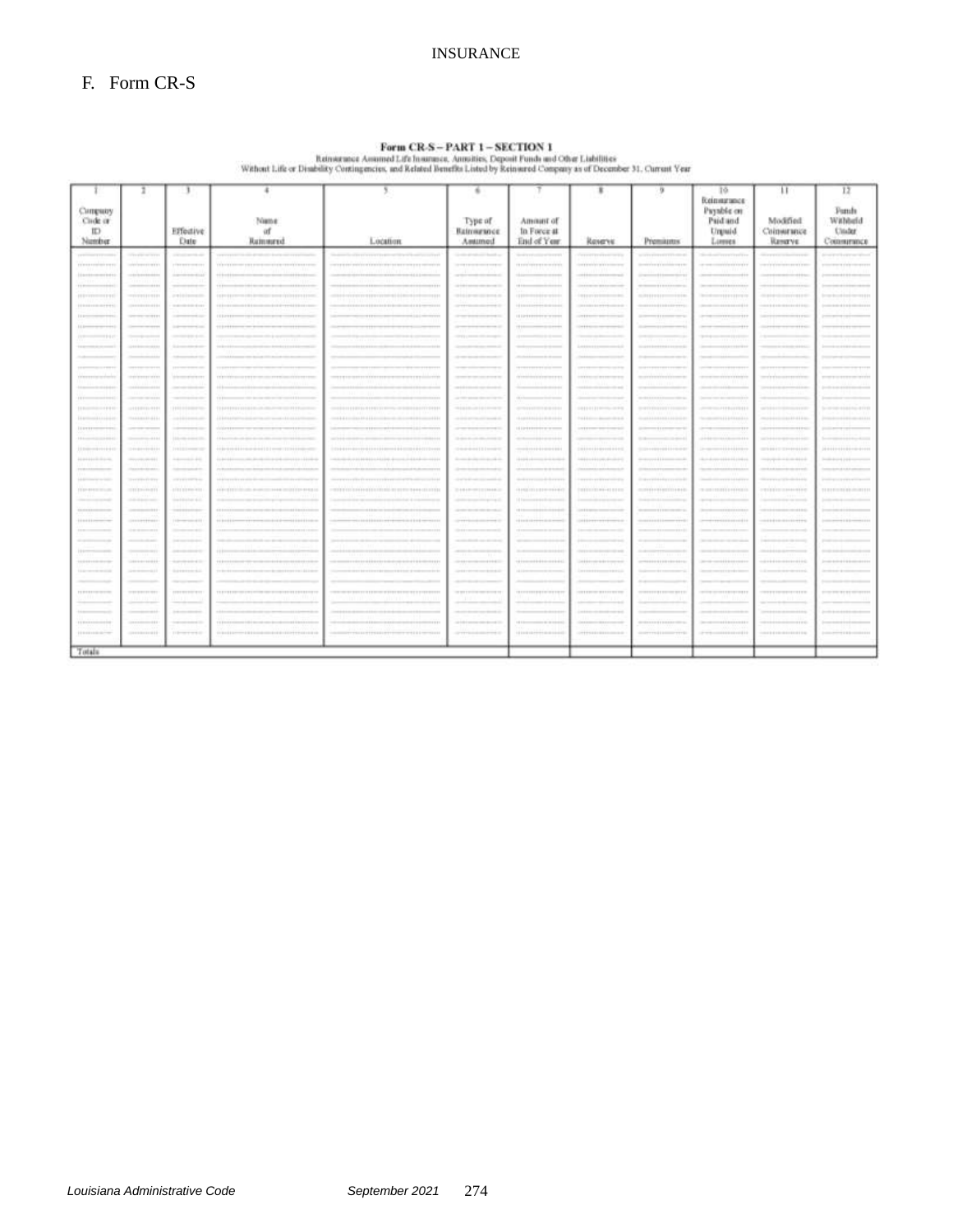# Title 37, Part XIII

#### Form CR-S-PART 1-SECTION 2

| Reinsumner Assumed Accident and Health Insurance Listed by Reinsured Company as of December 31, Current Year |  |
|--------------------------------------------------------------------------------------------------------------|--|
|--------------------------------------------------------------------------------------------------------------|--|

|                                     |                                         |                                                                                                                                                                                                                                                                                                                                                                                                                                                |                                                                |                                              |                                                                                                                                                                                                                                                                                                                                           |                                  |                                                                                                                                                                                                                                                                                                                                                                                                                                                                                                                                   | Reserve                                                                                                                                                                                                                                                                                                                              | $10-$                                                  | 11                                                                                                                                                                                                                                                                                                                                                                                                                                                  | 13                                          |
|-------------------------------------|-----------------------------------------|------------------------------------------------------------------------------------------------------------------------------------------------------------------------------------------------------------------------------------------------------------------------------------------------------------------------------------------------------------------------------------------------------------------------------------------------|----------------------------------------------------------------|----------------------------------------------|-------------------------------------------------------------------------------------------------------------------------------------------------------------------------------------------------------------------------------------------------------------------------------------------------------------------------------------------|----------------------------------|-----------------------------------------------------------------------------------------------------------------------------------------------------------------------------------------------------------------------------------------------------------------------------------------------------------------------------------------------------------------------------------------------------------------------------------------------------------------------------------------------------------------------------------|--------------------------------------------------------------------------------------------------------------------------------------------------------------------------------------------------------------------------------------------------------------------------------------------------------------------------------------|--------------------------------------------------------|-----------------------------------------------------------------------------------------------------------------------------------------------------------------------------------------------------------------------------------------------------------------------------------------------------------------------------------------------------------------------------------------------------------------------------------------------------|---------------------------------------------|
| Company<br>Code or<br>TD.<br>Number |                                         | Effective<br><b>Thate</b>                                                                                                                                                                                                                                                                                                                                                                                                                      | Nume<br>αf<br>Reinstred                                        | Domiciliary<br>Jurisdiction                  | Туре<br>αf<br><b><i><u>Reinsmance</u></i></b><br>Assimal                                                                                                                                                                                                                                                                                  | Premams                          | Untarned<br>Prendums                                                                                                                                                                                                                                                                                                                                                                                                                                                                                                              | Ladvildy<br>Other Thus<br>For<br>Uncerned<br>Premiums                                                                                                                                                                                                                                                                                | Reinstrunge<br>Payable on<br>Paid and<br>Unpaid Losses | Modified<br>Совмитився<br>Reserve                                                                                                                                                                                                                                                                                                                                                                                                                   | Funds<br>Withheld<br>Under<br>Comstance     |
| -----------                         | $-111111$                               | $1 - 11 - 11 + 11$                                                                                                                                                                                                                                                                                                                                                                                                                             |                                                                |                                              | <b><i><u><u><u>ALLER WILLIAMENT</u></u></u></i></b>                                                                                                                                                                                                                                                                                       | ****************                 | 0.644811110100118                                                                                                                                                                                                                                                                                                                                                                                                                                                                                                                 | ------------------                                                                                                                                                                                                                                                                                                                   | 110111-1111111111111                                   | 14411144111144                                                                                                                                                                                                                                                                                                                                                                                                                                      | -----------------                           |
| ------------                        | <b>Linksworth Control</b>               | server is an involvement in                                                                                                                                                                                                                                                                                                                                                                                                                    |                                                                |                                              | through the control of the state of the state                                                                                                                                                                                                                                                                                             |                                  |                                                                                                                                                                                                                                                                                                                                                                                                                                                                                                                                   | is more ( ii ) more ( howed )                                                                                                                                                                                                                                                                                                        | ------------------                                     | ----------------                                                                                                                                                                                                                                                                                                                                                                                                                                    | ----------------------                      |
| 111000011100                        | 1.44444444                              | -------------                                                                                                                                                                                                                                                                                                                                                                                                                                  |                                                                |                                              |                                                                                                                                                                                                                                                                                                                                           |                                  | ----                                                                                                                                                                                                                                                                                                                                                                                                                                                                                                                              | $\frac{1}{2} \left[ \begin{array}{cc} 0 & 0 & 0 \\ 0 & 0 & 0 \\ 0 & 0 & 0 \\ 0 & 0 & 0 \\ 0 & 0 & 0 \\ 0 & 0 & 0 \\ 0 & 0 & 0 \\ 0 & 0 & 0 \\ 0 & 0 & 0 & 0 \\ 0 & 0 & 0 & 0 \\ 0 & 0 & 0 & 0 \\ 0 & 0 & 0 & 0 & 0 \\ 0 & 0 & 0 & 0 & 0 \\ 0 & 0 & 0 & 0 & 0 & 0 \\ 0 & 0 & 0 & 0 & 0 & 0 \\ 0 & 0 & 0 & 0 & 0 & 0 & 0 \\ 0 & 0 & 0$ |                                                        |                                                                                                                                                                                                                                                                                                                                                                                                                                                     | --------------                              |
| 1111-11-221-2                       | ---------                               |                                                                                                                                                                                                                                                                                                                                                                                                                                                |                                                                |                                              | 212 240 014 215 2 2772 22-23                                                                                                                                                                                                                                                                                                              | *****************                | The same data is a set of the top and send and a                                                                                                                                                                                                                                                                                                                                                                                                                                                                                  |                                                                                                                                                                                                                                                                                                                                      |                                                        |                                                                                                                                                                                                                                                                                                                                                                                                                                                     |                                             |
| -----------                         | -------                                 | 20044444444444444                                                                                                                                                                                                                                                                                                                                                                                                                              |                                                                |                                              |                                                                                                                                                                                                                                                                                                                                           |                                  |                                                                                                                                                                                                                                                                                                                                                                                                                                                                                                                                   |                                                                                                                                                                                                                                                                                                                                      | ----------------                                       | -------------                                                                                                                                                                                                                                                                                                                                                                                                                                       | -------------------                         |
| $1114 - 164411144$                  | 10.4004141444                           | <b>Hallmann</b>                                                                                                                                                                                                                                                                                                                                                                                                                                |                                                                |                                              | 2114 011 011 012 012 013                                                                                                                                                                                                                                                                                                                  |                                  |                                                                                                                                                                                                                                                                                                                                                                                                                                                                                                                                   | American product and products                                                                                                                                                                                                                                                                                                        | 1111111-111111111111                                   |                                                                                                                                                                                                                                                                                                                                                                                                                                                     | 2-80-122-222-222-222-222-2                  |
|                                     | To present A.M.A.Mc                     | <b>Street Avenue</b>                                                                                                                                                                                                                                                                                                                                                                                                                           |                                                                |                                              |                                                                                                                                                                                                                                                                                                                                           |                                  |                                                                                                                                                                                                                                                                                                                                                                                                                                                                                                                                   | -----                                                                                                                                                                                                                                                                                                                                |                                                        |                                                                                                                                                                                                                                                                                                                                                                                                                                                     |                                             |
| -------------                       | ,,,,,,,,,,,                             | ------------                                                                                                                                                                                                                                                                                                                                                                                                                                   |                                                                |                                              | ----------------                                                                                                                                                                                                                                                                                                                          |                                  | ----------------                                                                                                                                                                                                                                                                                                                                                                                                                                                                                                                  | <b>WINDOWS &amp; MARINER &amp; MARTINEZ</b>                                                                                                                                                                                                                                                                                          | <b></b>                                                | ---------------                                                                                                                                                                                                                                                                                                                                                                                                                                     | .                                           |
| <br>+++++++++++                     | <b>STERN LINE</b><br>2010/07/2012 02:00 | alasi isteri                                                                                                                                                                                                                                                                                                                                                                                                                                   | 111414111-1212031-12120-2-0-0-0-0-0-0-0-0-0-0-0-0-0            |                                              |                                                                                                                                                                                                                                                                                                                                           | 010123-0-015-015<br>------------ |                                                                                                                                                                                                                                                                                                                                                                                                                                                                                                                                   | Calcula and concessioned                                                                                                                                                                                                                                                                                                             | 110111-110111-010                                      | -----------------                                                                                                                                                                                                                                                                                                                                                                                                                                   | 1.000110110110111<br>++++++++++++           |
| 122 S. Lewis Co., LA 4-5-5-5-5-7    | The Annah Annah Area                    | $\frac{1}{2} \left( \frac{1}{2} + \frac{1}{2} \right) \left( \frac{1}{2} + \frac{1}{2} \right) \left( \frac{1}{2} + \frac{1}{2} \right) \left( \frac{1}{2} + \frac{1}{2} \right) \left( \frac{1}{2} + \frac{1}{2} \right) \left( \frac{1}{2} + \frac{1}{2} \right) \left( \frac{1}{2} + \frac{1}{2} \right) \left( \frac{1}{2} + \frac{1}{2} \right) \left( \frac{1}{2} + \frac{1}{2} \right) \left( \frac{1}{2} + \frac{1}{2} \right) \left($ | 1201211-12121212221-1-1222-1-12222-0-022-2                     |                                              |                                                                                                                                                                                                                                                                                                                                           | -------------------              | Seconda 22 English Administration                                                                                                                                                                                                                                                                                                                                                                                                                                                                                                 | $-1 + 1 - -1 + 1 - 1$<br>27 March 2 12 2 2 2 2 2 2 2 2 2 2 2 2 2 2 2                                                                                                                                                                                                                                                                 | ------------------<br>******************               | suited in the interest considerable to                                                                                                                                                                                                                                                                                                                                                                                                              | 1-10-1212 0-0-12-22 0-23 0-2                |
| ,,,,,,,,,,,,,                       | ------                                  | $-1111 - 1111$                                                                                                                                                                                                                                                                                                                                                                                                                                 | 011031101  0132110101101                                       |                                              | 21215-121011-0112                                                                                                                                                                                                                                                                                                                         |                                  |                                                                                                                                                                                                                                                                                                                                                                                                                                                                                                                                   | 0 x p x 1 p y q p p = 1 p y d = m =                                                                                                                                                                                                                                                                                                  | 110111-1111111-11101                                   | -------------                                                                                                                                                                                                                                                                                                                                                                                                                                       | ,,,,,,,,,,,,,,,,,                           |
| ,,,,,,,,,,,,,                       | 11 mm + + + + +                         | -------------                                                                                                                                                                                                                                                                                                                                                                                                                                  | <b>Hotel</b> (1971)                                            |                                              |                                                                                                                                                                                                                                                                                                                                           | ****************                 | --------------                                                                                                                                                                                                                                                                                                                                                                                                                                                                                                                    | -----------------                                                                                                                                                                                                                                                                                                                    | ,,,,,,,,,,,,,,,,                                       | --------------                                                                                                                                                                                                                                                                                                                                                                                                                                      |                                             |
| -----------                         | <b>Similar</b>                          | <b>SOLL-HOLL</b>                                                                                                                                                                                                                                                                                                                                                                                                                               |                                                                |                                              |                                                                                                                                                                                                                                                                                                                                           |                                  |                                                                                                                                                                                                                                                                                                                                                                                                                                                                                                                                   |                                                                                                                                                                                                                                                                                                                                      |                                                        |                                                                                                                                                                                                                                                                                                                                                                                                                                                     |                                             |
| -----                               | 1.444444444                             |                                                                                                                                                                                                                                                                                                                                                                                                                                                |                                                                |                                              |                                                                                                                                                                                                                                                                                                                                           |                                  |                                                                                                                                                                                                                                                                                                                                                                                                                                                                                                                                   | ---------------------                                                                                                                                                                                                                                                                                                                | ,,,,,,,,,,,,,,,,                                       |                                                                                                                                                                                                                                                                                                                                                                                                                                                     |                                             |
|                                     | Il proprieto                            | www.community.com                                                                                                                                                                                                                                                                                                                                                                                                                              | 120 000 000 000 000                                            |                                              |                                                                                                                                                                                                                                                                                                                                           | ---------------                  |                                                                                                                                                                                                                                                                                                                                                                                                                                                                                                                                   | Learner part nonner part et b                                                                                                                                                                                                                                                                                                        |                                                        |                                                                                                                                                                                                                                                                                                                                                                                                                                                     | 2-month 22-month 22-22-2                    |
| 120mm = 0.130mm                     | -------                                 | <b>Scott &amp; Editorial Anti-</b>                                                                                                                                                                                                                                                                                                                                                                                                             | 1111111111111<br>\$10.5 Scottist \$10.1 Services               |                                              |                                                                                                                                                                                                                                                                                                                                           | -----------------                |                                                                                                                                                                                                                                                                                                                                                                                                                                                                                                                                   | to detect 4 botted percent is \$10 meter.                                                                                                                                                                                                                                                                                            | 110111-11020-0-0-0-                                    | <b>CONTRACTOR</b> & Brown & M. Libraries                                                                                                                                                                                                                                                                                                                                                                                                            |                                             |
| ,,,,,,,,,,,,,                       | 11 Brond & G & Brd.                     |                                                                                                                                                                                                                                                                                                                                                                                                                                                |                                                                |                                              | 2021 2012 2 2 3 3 4 5 6 7 8 9 8 1 3 4 5 6                                                                                                                                                                                                                                                                                                 | ****************                 |                                                                                                                                                                                                                                                                                                                                                                                                                                                                                                                                   | 2 except Link account \$1.000 \$                                                                                                                                                                                                                                                                                                     | ,,,,,,,,,,,,,,,,,,,                                    |                                                                                                                                                                                                                                                                                                                                                                                                                                                     | ,,,,,,,,,,,,,,,,,                           |
| ---------                           | to anno 122 in                          | prop in publication in it.                                                                                                                                                                                                                                                                                                                                                                                                                     | -----------<br>LLLL 20   000   200   201   000                 |                                              | A-12 (0-12) 2-2 (-1-1-1-2)                                                                                                                                                                                                                                                                                                                |                                  |                                                                                                                                                                                                                                                                                                                                                                                                                                                                                                                                   | special plan importa-                                                                                                                                                                                                                                                                                                                |                                                        | from \$40 \$100.00 \$30.00 percent                                                                                                                                                                                                                                                                                                                                                                                                                  |                                             |
| A PALLAS ALASKA                     | <b>Service Garden</b>                   |                                                                                                                                                                                                                                                                                                                                                                                                                                                |                                                                |                                              |                                                                                                                                                                                                                                                                                                                                           |                                  |                                                                                                                                                                                                                                                                                                                                                                                                                                                                                                                                   |                                                                                                                                                                                                                                                                                                                                      |                                                        |                                                                                                                                                                                                                                                                                                                                                                                                                                                     |                                             |
| ------------                        | <b>FT 0000 E 000 E 000</b>              | ------------                                                                                                                                                                                                                                                                                                                                                                                                                                   |                                                                |                                              |                                                                                                                                                                                                                                                                                                                                           | ------------------               | -----------------                                                                                                                                                                                                                                                                                                                                                                                                                                                                                                                 | to a strong and strong process.                                                                                                                                                                                                                                                                                                      | <b>*********************</b>                           | 212012-010 010110-01010-01010                                                                                                                                                                                                                                                                                                                                                                                                                       |                                             |
| 11151116110                         | 1144444444                              | ------------                                                                                                                                                                                                                                                                                                                                                                                                                                   |                                                                |                                              | 2-2-2-20-222-2-2-2-2-2-2-2-2                                                                                                                                                                                                                                                                                                              |                                  | $\frac{1}{2} \left( \left( \left( \left( \frac{1}{2} \right) \right) \left( \left( \left( \left( \frac{1}{2} \right) \right) \right) \right) \right) + \left( \left( \left( \left( \left( \frac{1}{2} \right) \right) \right) \right) \right) + \left( \left( \left( \left( \left( \left( \left( \left( \left( \frac{1}{2} \right) \right) \right) \right) \right) \right) \right) \right) + \left( \left( \left( \left( \left( \left( \left( \left( \left( \left( \frac{1}{2} \right) \right) \right) \right) \right) \right) \$ | $-1 + 1 + 1 + 1 + \cdots + 1 + 1 + 1 + 1 + 1 + \cdots$                                                                                                                                                                                                                                                                               | ------------------                                     | $-1.0 + \frac{1}{2} \cdot 0.4 + \frac{1}{2} \cdot \frac{1}{2} \cdot 0.0 + \frac{1}{2} \cdot 0.4 + \frac{1}{2} \cdot 0.4 + \frac{1}{2} \cdot 0.4 + \frac{1}{2} \cdot 0.4 + \frac{1}{2} \cdot 0.4 + \frac{1}{2} \cdot 0.4 + \frac{1}{2} \cdot 0.4 + \frac{1}{2} \cdot 0.4 + \frac{1}{2} \cdot 0.4 + \frac{1}{2} \cdot 0.4 + \frac{1}{2} \cdot 0.4 + \frac{1}{2} \cdot 0.4 + \frac{1}{2} \cdot $                                                       | ------------------                          |
| a de primeira en las de primeiras   | ---------                               | comment and the state man is in the                                                                                                                                                                                                                                                                                                                                                                                                            |                                                                | --------------------------------             | the six at the second control of the second control of the second                                                                                                                                                                                                                                                                         |                                  | development of the colour development of                                                                                                                                                                                                                                                                                                                                                                                                                                                                                          | 21 models \$ 10 d movement \$ \$2.0 m \$ \$                                                                                                                                                                                                                                                                                          |                                                        | the state data is a decodered and state of the                                                                                                                                                                                                                                                                                                                                                                                                      | collected with a level or single and short- |
| 11111111111                         | --------                                | ------------                                                                                                                                                                                                                                                                                                                                                                                                                                   |                                                                |                                              | ---------                                                                                                                                                                                                                                                                                                                                 | <b>************</b>              |                                                                                                                                                                                                                                                                                                                                                                                                                                                                                                                                   |                                                                                                                                                                                                                                                                                                                                      | <b>**************</b>                                  | send a star a pointing water pair.                                                                                                                                                                                                                                                                                                                                                                                                                  |                                             |
| 1110111-0112                        | $-1000 + 1000$                          | -----------                                                                                                                                                                                                                                                                                                                                                                                                                                    |                                                                |                                              | F1100011100111                                                                                                                                                                                                                                                                                                                            |                                  | $2 + 1 + 1 + 2 + 3 + 3 + 4 = 0$                                                                                                                                                                                                                                                                                                                                                                                                                                                                                                   | to provide a \$1 p entropy as a party                                                                                                                                                                                                                                                                                                |                                                        |                                                                                                                                                                                                                                                                                                                                                                                                                                                     | --------------------                        |
| 19 2 2 2 3 4 5 6 7 8 9 10 11        | --------                                | ------------                                                                                                                                                                                                                                                                                                                                                                                                                                   |                                                                |                                              | 2010 EXPLORER DVD & HENRY & Bride                                                                                                                                                                                                                                                                                                         |                                  | <b>DERECK # PR</b>                                                                                                                                                                                                                                                                                                                                                                                                                                                                                                                | <b>CONTRACTOR</b>                                                                                                                                                                                                                                                                                                                    | ********************                                   |                                                                                                                                                                                                                                                                                                                                                                                                                                                     |                                             |
| 11101212110                         |                                         |                                                                                                                                                                                                                                                                                                                                                                                                                                                |                                                                |                                              | 211mm1111111111                                                                                                                                                                                                                                                                                                                           | 12121211-122311-012              | 5-14-241-121-221-221-22                                                                                                                                                                                                                                                                                                                                                                                                                                                                                                           | <b><i>CAROLLALANAMI 10 1911</i></b>                                                                                                                                                                                                                                                                                                  | 110111-110111-1101                                     | 2.0.13.032-10.10.10 mm                                                                                                                                                                                                                                                                                                                                                                                                                              | 1201222-011019-010                          |
| 1111111111111                       | to worked the base                      |                                                                                                                                                                                                                                                                                                                                                                                                                                                |                                                                |                                              | $\frac{1}{2} \left( \left( \left( \begin{array}{cc} 0 & 0 & 0 \\ 0 & 0 & 0 \\ 0 & 0 & 0 \\ 0 & 0 & 0 \\ 0 & 0 & 0 \\ 0 & 0 & 0 \\ 0 & 0 & 0 \\ 0 & 0 & 0 & 0 \\ 0 & 0 & 0 & 0 \\ 0 & 0 & 0 & 0 \\ 0 & 0 & 0 & 0 & 0 \\ 0 & 0 & 0 & 0 & 0 \\ 0 & 0 & 0 & 0 & 0 \\ 0 & 0 & 0 & 0 & 0 & 0 \\ 0 & 0 & 0 & 0 & 0 & 0 \\ 0 & 0 & 0 & 0 & 0 & 0$ |                                  | 410010191110111011010                                                                                                                                                                                                                                                                                                                                                                                                                                                                                                             | is good at a summer to be a list                                                                                                                                                                                                                                                                                                     | <b><i>BEDNEYGEEDIERHOOD</i></b>                        | $\label{eq:3.1} \begin{split} \mathcal{C}^{(1)}(x) &= \frac{1}{2} \left( \begin{array}{cc} \frac{1}{2} & \frac{1}{2} \left( \begin{array}{cc} \frac{1}{2} & \frac{1}{2} \left( \frac{1}{2} \right) & \frac{1}{2} \left( \frac{1}{2} \right) & \frac{1}{2} \left( \frac{1}{2} \right) \right) \\ \frac{1}{2} & \frac{1}{2} \left( \frac{1}{2} \right) & \frac{1}{2} \left( \frac{1}{2} \right) & \frac{1}{2} \left( \frac{1}{2} \right) & \frac{1}{$ | ----------------                            |
| 111-121-2                           | School Country                          |                                                                                                                                                                                                                                                                                                                                                                                                                                                | 11011101101110111010                                           |                                              | -----------                                                                                                                                                                                                                                                                                                                               | ,,,,,,,,,,,,,,                   |                                                                                                                                                                                                                                                                                                                                                                                                                                                                                                                                   | Darwing Link expectation of E                                                                                                                                                                                                                                                                                                        |                                                        | -------------                                                                                                                                                                                                                                                                                                                                                                                                                                       |                                             |
| 100001111                           | <b><i><u>Property</u></i></b>           |                                                                                                                                                                                                                                                                                                                                                                                                                                                | 11111111111                                                    |                                              |                                                                                                                                                                                                                                                                                                                                           | -----------------                | ---------------                                                                                                                                                                                                                                                                                                                                                                                                                                                                                                                   | <b>Contract And American</b>                                                                                                                                                                                                                                                                                                         | 10111111111                                            | ----------------                                                                                                                                                                                                                                                                                                                                                                                                                                    |                                             |
| 111011-01110                        | 1111111111                              |                                                                                                                                                                                                                                                                                                                                                                                                                                                |                                                                |                                              |                                                                                                                                                                                                                                                                                                                                           | *****************                | 2004/07/18 00:00 00:00 00:00                                                                                                                                                                                                                                                                                                                                                                                                                                                                                                      | 2 2 2 2 2 3 3 4 3 4 3 4 3 4 3 4 3 4 3 4                                                                                                                                                                                                                                                                                              | ******************                                     | $-15558 \frac{1}{2} + 255 \frac{1}{2} + \frac{1}{2} + 255 \frac{1}{2} + \frac{1}{2} + \frac{1}{2} + \frac{1}{2} + \frac{1}{2} + \frac{1}{2} + \frac{1}{2} + \frac{1}{2} + \frac{1}{2} + \frac{1}{2} + \frac{1}{2} + \frac{1}{2} + \frac{1}{2} + \frac{1}{2} + \frac{1}{2} + \frac{1}{2} + \frac{1}{2} + \frac{1}{2} + \frac{1}{2} + \frac{1}{2} + \frac{1}{2} + \frac{1}{2} + \frac{1}{2$                                                           |                                             |
|                                     | in Linkinski                            | ------------                                                                                                                                                                                                                                                                                                                                                                                                                                   | 88-144-1-120-21-220-221-221-221-221-221-221-2                  |                                              |                                                                                                                                                                                                                                                                                                                                           | ----------------                 | $\frac{1}{2} - \frac{1}{2} \frac{1}{2} \frac{1}{2} + \frac{1}{2} \frac{1}{2} \frac{1}{2} \frac{1}{2} + \frac{1}{2} \frac{1}{2} \frac{1}{2} + \frac{1}{2} \frac{1}{2} \frac{1}{2} + \frac{1}{2} \frac{1}{2} \frac{1}{2} + \frac{1}{2} \frac{1}{2} \frac{1}{2} + \frac{1}{2} \frac{1}{2} \frac{1}{2} + \frac{1}{2} \frac{1}{2} \frac{1}{2} + \frac{1}{2} \frac{1}{2} \frac{1}{2} + \frac{1}{2}$                                                                                                                                     | to some of A at A second A female &                                                                                                                                                                                                                                                                                                  | 110111-120211-01021                                    | 1.000 km k b.000 km k b b b k k                                                                                                                                                                                                                                                                                                                                                                                                                     | 10000110001101101                           |
| <b>LENGTH STEEL</b>                 | a provincian da                         | PANYMERH                                                                                                                                                                                                                                                                                                                                                                                                                                       | (1771) 1777                                                    |                                              | <b>CONTRACTOR</b>                                                                                                                                                                                                                                                                                                                         | 5/6/6/22/2012 22:00 22:00 22:    | THE R. P. LEWIS CO., LANSING MICH.                                                                                                                                                                                                                                                                                                                                                                                                                                                                                                | <b>Company programme care company</b>                                                                                                                                                                                                                                                                                                | THIS EDITORY ENGINEERS                                 | The party property the property                                                                                                                                                                                                                                                                                                                                                                                                                     |                                             |
| ------------                        | <b>PERSONAL PRO</b>                     | <b>STREET EXECUT</b>                                                                                                                                                                                                                                                                                                                                                                                                                           | TWO R R R R O EE TO R R P D EE TO HOU R R F D E TO EE TO EE TO |                                              | <b><i>POST ROOM &amp; ROB RESOURCE BOX</i></b>                                                                                                                                                                                                                                                                                            |                                  | <b><i><u>PARTIESE EDIT EN PRESENTE</u></i></b>                                                                                                                                                                                                                                                                                                                                                                                                                                                                                    | to allowing a stage a movement of all the top of                                                                                                                                                                                                                                                                                     | <b>FENERAL ENTREPRISED</b>                             | property and affected a state at the co-                                                                                                                                                                                                                                                                                                                                                                                                            |                                             |
| ----------                          | 1144444444                              | $-110110110110$                                                                                                                                                                                                                                                                                                                                                                                                                                | 1001101101110110110-0010-00101010                              | ----------------------------                 |                                                                                                                                                                                                                                                                                                                                           |                                  | $2 - 4 + 6 + 4 + 4 - 1 + 4 + 6 + 4 + 6 + 1$                                                                                                                                                                                                                                                                                                                                                                                                                                                                                       |                                                                                                                                                                                                                                                                                                                                      | 110111011011011011                                     | 1-011010-001010101                                                                                                                                                                                                                                                                                                                                                                                                                                  | ,,,,,,,,,,,,,,,,,                           |
| 12 x presented \$ \$ \$ \$ \$       | Days and \$1.00 km                      | Great Edit Engineers & Edit                                                                                                                                                                                                                                                                                                                                                                                                                    |                                                                |                                              |                                                                                                                                                                                                                                                                                                                                           |                                  |                                                                                                                                                                                                                                                                                                                                                                                                                                                                                                                                   | --------------                                                                                                                                                                                                                                                                                                                       |                                                        | interes de cor de devolvers de liste de stave                                                                                                                                                                                                                                                                                                                                                                                                       |                                             |
| 111001101101                        | 1100101-019                             | <b>Should build a minimum (2.2.2.2</b> )                                                                                                                                                                                                                                                                                                                                                                                                       | 22-122-23-23 0-23-2                                            | 08-00012110-1011211-0112110111-01220-01220-0 | 000000111010111                                                                                                                                                                                                                                                                                                                           | --------------------             | Texas e de poder del presento del                                                                                                                                                                                                                                                                                                                                                                                                                                                                                                 | In anticod & sk & entered industrial &                                                                                                                                                                                                                                                                                               | 220111111111111111111111                               | think has a decision with bound                                                                                                                                                                                                                                                                                                                                                                                                                     | 2-120-221-2-2-1-1-2-2-2-2-2-2               |
| 1111-11-0110-                       | $11 + 111111$                           | 5.411 + + + + + + +                                                                                                                                                                                                                                                                                                                                                                                                                            |                                                                |                                              | 2010/01/03 03:00 PM                                                                                                                                                                                                                                                                                                                       | ----------------                 | 2-reverses comment                                                                                                                                                                                                                                                                                                                                                                                                                                                                                                                | $24-4414$ [ $41-444$ ]                                                                                                                                                                                                                                                                                                               | ,,,,,,,,,,,,,,,,,,                                     | 10101 ----------                                                                                                                                                                                                                                                                                                                                                                                                                                    | 1000010100000000                            |
| Totals                              |                                         |                                                                                                                                                                                                                                                                                                                                                                                                                                                |                                                                |                                              |                                                                                                                                                                                                                                                                                                                                           |                                  |                                                                                                                                                                                                                                                                                                                                                                                                                                                                                                                                   |                                                                                                                                                                                                                                                                                                                                      |                                                        |                                                                                                                                                                                                                                                                                                                                                                                                                                                     |                                             |
|                                     |                                         |                                                                                                                                                                                                                                                                                                                                                                                                                                                |                                                                |                                              |                                                                                                                                                                                                                                                                                                                                           |                                  |                                                                                                                                                                                                                                                                                                                                                                                                                                                                                                                                   |                                                                                                                                                                                                                                                                                                                                      |                                                        |                                                                                                                                                                                                                                                                                                                                                                                                                                                     |                                             |

#### Form CR-S-PART 2

Reinsurance Recoverable on Paid and Unpaid Losses Listed by Reinsuring Company as of December 31, Current Year

| Company                                                                                      |                                          |                                                                                                                                                                                                                                      | Name                                                                                                                                                                                                                                 |                                                                                                                                                                                                                                |                                                                                                                                                                                                                                |                                                                                                                                                                                                                                |
|----------------------------------------------------------------------------------------------|------------------------------------------|--------------------------------------------------------------------------------------------------------------------------------------------------------------------------------------------------------------------------------------|--------------------------------------------------------------------------------------------------------------------------------------------------------------------------------------------------------------------------------------|--------------------------------------------------------------------------------------------------------------------------------------------------------------------------------------------------------------------------------|--------------------------------------------------------------------------------------------------------------------------------------------------------------------------------------------------------------------------------|--------------------------------------------------------------------------------------------------------------------------------------------------------------------------------------------------------------------------------|
| Code or                                                                                      |                                          | Effetive                                                                                                                                                                                                                             |                                                                                                                                                                                                                                      |                                                                                                                                                                                                                                | Рил                                                                                                                                                                                                                            | THE GHI                                                                                                                                                                                                                        |
| <b>ID Mumber</b>                                                                             |                                          | Date                                                                                                                                                                                                                                 | Company                                                                                                                                                                                                                              | Leesbon                                                                                                                                                                                                                        | Logiate                                                                                                                                                                                                                        | 24181                                                                                                                                                                                                                          |
| <b><i><u>ANTESS DE CONSTRUITS</u></i></b>                                                    | <b>ATRICHMENTAL</b>                      | <b>CEREMON BY EXPERIES</b>                                                                                                                                                                                                           | <b>美国国家的国家的基本基本基本的国际国家中国家委员会基本的国际中国家委员会基本中基地公司的工具和国家的国家协会基本基本的国际公司和国家委员会基本国家</b>                                                                                                                                                     |                                                                                                                                                                                                                                |                                                                                                                                                                                                                                |                                                                                                                                                                                                                                |
| <b>BY REAL OR CONSULTANT</b>                                                                 | <b>BREEZE-HOUSE-ASS</b>                  | ----------------                                                                                                                                                                                                                     |                                                                                                                                                                                                                                      | 法实际的 网络非常的变体的 网络加利亚尔 电表面分离器 网络阿拉伯 医克里克氏病 化硝酸铅 医尿 医色素 医阴茎 计数字符号 医黄 计时间 不                                                                                                                                                        |                                                                                                                                                                                                                                |                                                                                                                                                                                                                                |
| 8120111-1-12120                                                                              |                                          |                                                                                                                                                                                                                                      |                                                                                                                                                                                                                                      |                                                                                                                                                                                                                                |                                                                                                                                                                                                                                | <b>FRAILEE ASSESSED AND ARRESTS AND ARRESTS AND ARRESTS</b>                                                                                                                                                                    |
| <b><i>BASEBARY - BLATE</i></b>                                                               | <b>AFRICAFILM FORESTS</b>                | <b>08080001881818000</b>                                                                                                                                                                                                             |                                                                                                                                                                                                                                      |                                                                                                                                                                                                                                |                                                                                                                                                                                                                                |                                                                                                                                                                                                                                |
| is considerably and the state                                                                |                                          |                                                                                                                                                                                                                                      | 11 000 000 1 22 23 24 000 000 1 23 24 25 26 27 28 29 20 21 22 23 24 25 26 27 28 29 20 21 22 23 24 25 26 27 28 29 20 21 22 23 24 25 26 27 28 29 20 21 22 23 24 25 26 27 28 29 20 21 22 23 24 25 26 27 28 29 20 21 22 23 24 25 2       |                                                                                                                                                                                                                                |                                                                                                                                                                                                                                |                                                                                                                                                                                                                                |
| 818888800018141                                                                              | 11110110111111                           | 120401-0030-0040-004                                                                                                                                                                                                                 | 11/00/03 12:13:14:14:15:00:00 12:14:14:15:00:00 12:14:14:15:15:16:16:16:16:16:16:16:16:16:16:16:16:1                                                                                                                                 |                                                                                                                                                                                                                                |                                                                                                                                                                                                                                | 212 21 22 23 24 25 26 27 28 29 29 20 21 22 23 24 25 26 27 28 29 20 21 22 23 24 25 26 27 28 29 20 21 22 23 24 25                                                                                                                |
| 1111111101111111                                                                             | 1111110101111                            | 0808000001010101                                                                                                                                                                                                                     |                                                                                                                                                                                                                                      | 8.08.0 0010 8.08.0 \$1.000 \$1.000 \$1.000 \$1.000 \$1.000 \$1.000 \$1.000 \$1.000 \$1.000 \$1.000 \$1.000 \$1.000 \$1.000 \$1                                                                                                 | CONTRACTORS CONTRACTORS AND RELEASED FOR A REPORT OF THE ART WAS CITED AND RELEASED FOR A RELEASED FOR A RELEASED FOR A RELEASED FOR A RELEASED FOR A RELEASED FOR A RELEASED FOR A RELEASED FOR A RELEASED FOR A RELEASED FOR | TO DIA 81313 (2010) \$1313 \$131 (20) \$1313 \$1410 (20) \$1313 \$1415                                                                                                                                                         |
| --------------                                                                               | ------------                             | <b>48881000881088800</b>                                                                                                                                                                                                             |                                                                                                                                                                                                                                      | \$18.000.00.000 @ 000 5 \$18.000 00 00 \$18.000 @ 000 \$18.000 \$19.000 @ 000 \$19.000 \$1                                                                                                                                     |                                                                                                                                                                                                                                |                                                                                                                                                                                                                                |
| 1111111-10111                                                                                |                                          | <b>CARDINAL RELEASED</b>                                                                                                                                                                                                             | 14 months 2 \$3.54 months a \$1.6 of milion \$1 \$14 milion in Link State and Contents and Link Address and Address                                                                                                                  | A BOLD COLLAGE SCIENCE AND COLLECTED AND RELEASED FOR A STATE OF A RELEASED FOR A REPORT OF A RELEASED FOR A REPORT OF A RELEASED FOR A RELEASED FOR A RELEASED FOR A RELEASED FOR A RELEASED FOR A RELEASED FOR A RELEASED FO |                                                                                                                                                                                                                                | 12-8-1211 12:3-13-1-0-0-0-2 22:3-23 PRODUCED AN ANGELE ANG INITIAL ANGELES                                                                                                                                                     |
| 81111100010111                                                                               | 1111111111111                            | 120301-0120-0120-0                                                                                                                                                                                                                   |                                                                                                                                                                                                                                      |                                                                                                                                                                                                                                |                                                                                                                                                                                                                                |                                                                                                                                                                                                                                |
| 01101010111                                                                                  | 01111-0111111                            | <b>CASE CORPORATION</b>                                                                                                                                                                                                              | 2218 0 612 12 23 24 25 26 27 28 29 29 29 29 29 29 29 29 20 21 22 23 24 25 26 27 28 29 20 21 22 23 24                                                                                                                                 |                                                                                                                                                                                                                                |                                                                                                                                                                                                                                |                                                                                                                                                                                                                                |
| 499988800044110                                                                              | -------------                            | <b>4844 0000 83458 FEED</b>                                                                                                                                                                                                          |                                                                                                                                                                                                                                      | 224.00.022223334.0003433434000003333423.00332233000000003334343400000                                                                                                                                                          | 2020年4月18日 2020年7月18日4日12月25日 4月10日 2月10日 2月10日                                                                                                                                                                                | 2021年11月12日,000003111111110000101111000001110000000                                                                                                                                                                            |
|                                                                                              |                                          | <b>CARD CORPORATION AND A REAL PROPERTY</b>                                                                                                                                                                                          | 3.5 (000) 1983 4.5 × 4.5 (000) 1984 4.85 4.15 (0.0) 1.5 × 4.5 (0.0) 1.0) 1.0 × 4.5 (0.0) 2.6 × 4.6 (0.0) 1.0 × 4.6 (0.0) 1.0 × 4.6 (0.0)                                                                                             |                                                                                                                                                                                                                                |                                                                                                                                                                                                                                | 2012 2012 212:23 23:00:00 0 2 2 2 3 2 3 3 4 5 6 7 7 8 2 3 2 3 4 5 6 7 8 9 30 4 30 4 50 60 7 8 9 40 5 6 7 8 9 9 0 1 1 2 2 3 4 5 6 7 8 9 0 1 2 3 4 5 6 7 8 9 0 1 2 3 4 5 6 7 8 9 0 1 2 3 4 5 6 7 8 9 0 1 2 3 4 5 6 7 8 9 0 1 2 3 |
| <b>6188888000888888</b>                                                                      | 111121-00311                             | 110311-0022111111                                                                                                                                                                                                                    |                                                                                                                                                                                                                                      |                                                                                                                                                                                                                                |                                                                                                                                                                                                                                | 222224 223 23 24 25 26 27 28 29 29 20 21 22 23 24 25 26 27 28 29 20 21 22 23 24 25 26 27 28 29 20 21 22 23 24 25 26 27 28 29 20 21 22 23 24 25 26 27 28 29 20 21 22 23 24 25 26 27 28 29 20 21 22 23 24 25 26 27 28 29 20 21 2 |
| 0110111-01111                                                                                |                                          | -------------                                                                                                                                                                                                                        |                                                                                                                                                                                                                                      |                                                                                                                                                                                                                                |                                                                                                                                                                                                                                |                                                                                                                                                                                                                                |
| 0000000000000000                                                                             | -------------                            |                                                                                                                                                                                                                                      |                                                                                                                                                                                                                                      |                                                                                                                                                                                                                                | 2020年8月10日12月22日12日12日12日12日12日12日12日12日12日12日                                                                                                                                                                                 |                                                                                                                                                                                                                                |
| 181011111111111111                                                                           | 111111-001011110                         |                                                                                                                                                                                                                                      |                                                                                                                                                                                                                                      | 1. 我来说,我的话的最大来自我,你的时候,你真是怎么感,我的时候,你去看着你,我来,你的时候,你真是要你的!你 你的时候!你要看着来,你的!!!                                                                                                                                                      | 1991年8月28日 10:00:00 年度全国人民共和国大学生基督教会会社中国共和国大学生基督教会会社                                                                                                                                                                           |                                                                                                                                                                                                                                |
| 0.0 0.0 0.0 ml (mod) 0.6 b 0.0 -                                                             | Intrinsiciaries                          | <b>CERA Cropped And EX EXA-C</b>                                                                                                                                                                                                     |                                                                                                                                                                                                                                      |                                                                                                                                                                                                                                |                                                                                                                                                                                                                                | 4 to be 4 22 K K V 1 (2010) 1 4 K 1 & 1 (2) 1 (2) 1 (2) 1 (2) 1 (2) 2) 4 (2) 1 (2) 2) 1 (2) 2) 1 (2) 2) 2                                                                                                                      |
| FFF1110001U10                                                                                | 0000000000000                            | THE R. P. LEWIS CO., LANSING MICH.                                                                                                                                                                                                   | 2010/04/03 04:04 01:04 02:03 03:04 03:04 03:04 04:04 04:04 04:04 04:04 04:04 04:04 04:04 04:04                                                                                                                                       |                                                                                                                                                                                                                                | 22010 1203 121 122 123 124 125 126 127 128 129 120 121 122 123 124                                                                                                                                                             |                                                                                                                                                                                                                                |
|                                                                                              | 100404-01039-0103                        | <b>CARD CORPORATION</b>                                                                                                                                                                                                              |                                                                                                                                                                                                                                      |                                                                                                                                                                                                                                |                                                                                                                                                                                                                                | 0000444411000044411420000444444000044444400                                                                                                                                                                                    |
| 181011111111111111                                                                           | 103155-000001223                         | <b>4444 - 100 - 100 - 100 - 100 - 100 - 100 - 100 - 100 - 100 - 100 - 100 - 100 - 100 - 100 - 100 - 100 - 100 - 100 - 100 - 100 - 100 - 100 - 100 - 100 - 100 - 100 - 100 - 100 - 100 - 100 - 100 - 100 - 100 - 100 - 100 - 100 </b> |                                                                                                                                                                                                                                      |                                                                                                                                                                                                                                |                                                                                                                                                                                                                                | ANARY \$1728 \$1000000 \$300 \$300 \$4000 \$4000 \$4000 \$4000 \$4000 \$4000 \$                                                                                                                                                |
| <b>Institutioner (vind)</b>                                                                  | <b>Intelligencer</b>                     | TERMINERED EXECUTIVE                                                                                                                                                                                                                 | be referred as a plant to concentrate the first connection of the concentration of the first department of the first of the concentration of the concentration of the concentration of                                               |                                                                                                                                                                                                                                |                                                                                                                                                                                                                                | {//britishtmatical/animal/animal/animal/                                                                                                                                                                                       |
| <b><i><u>A PO DO DO DO DO DO DO DO DO DO </u></i></b>                                        | <b><i><u>RESIDENTS RESIDENTS</u></i></b> | <b>HERBRICH EXECUTIVE</b>                                                                                                                                                                                                            |                                                                                                                                                                                                                                      | 2020年11月12日 2021年2月10日 12:20:00 12:20:00 20:20:00 20:20:00 20:20:00 20:20:00:00:00 20:20:00:00                                                                                                                                 |                                                                                                                                                                                                                                |                                                                                                                                                                                                                                |
| 0120311-0222-022                                                                             | <b>ELECTRIC CONTRACTOR</b>               | 7110101111111111                                                                                                                                                                                                                     |                                                                                                                                                                                                                                      | 122 mm = 22 122 123 124 125 126 127 128 129 120 121 122 123 124 125 126 127 128 129 120 120 120 120                                                                                                                            |                                                                                                                                                                                                                                | 202112-01010-0010121212-0-02010-0-0201-0-02020                                                                                                                                                                                 |
| 08000408-00000889-000                                                                        | <b><i>BRANANIERS</i> EXPERIENCE</b>      | 2828-000-00128-001                                                                                                                                                                                                                   |                                                                                                                                                                                                                                      | <b>有关系统的现在分类不良的第三条件的时代更重要的现在分词的时间分量量最低的比例的时间的事业量量最低的时间的时间变量量量的时间。</b>                                                                                                                                                          |                                                                                                                                                                                                                                | Additional Prints & R. (1993) 1993 2-2 (20) 2-2 (20) 2-2 (20) 2-2 (20) 2-2 (20) 2-2 (20) 2-2 (20) 2-2 (20) 2-2                                                                                                                 |
| <b><i><u><u><b>A</b></u></u> A A</i> A <i>A A A</i>  A <i>A</i>  A <i>A</i>  A <i>A</i> </b> | <b>FRANKLINGHAMES</b>                    |                                                                                                                                                                                                                                      | The desired find a state of the local constitution of the contract of the property of the finance of the constitution of the constitution of the constitution of the constitution of the con-                                        |                                                                                                                                                                                                                                | abort to be president to be the book of the paid color of the paid color                                                                                                                                                       | 11-m-121 py potential a py p concert to be a final month py publical                                                                                                                                                           |
| <b>EVERED AR INCO 8 KILLER</b>                                                               | <b>EXECUTIVES</b> 22 FEET                | <b>CARD CORPORATION</b>                                                                                                                                                                                                              | <b>EX INSURAL EX EX EX EXISTING TO EXISTENT AND REPORTED TO EXISTENT OF A REPORT OF A REPORT OF A REPORT OF A REPORT OF A REPORT OF A REPORT OF A REPORT OF A REPORT OF A REPORT OF A REPORT OF A REPORT OF A REPORT OF A REPORT</b> | 2 8 8 1 1 1 1 1 1 2 3 4 5 6 7 8 9 9 0 1 2 3 4 5 6 7 8 9 0 1 2 3 4 5 6 7 8 9 0 1 2 3 4 5 6 7 8 9 0 1 2 3 4 5 6 7 8 9 0 1 2 3 4 5 6 7 8 9 0 1 2 3 4 5 6 7 8 9 0 1 2 3 4 5 6 7 8 9 0 1 2 3 4 5 6 7 8 9 0 1 2 3 4 5 6 7 8 9 0 1 2  |                                                                                                                                                                                                                                | 2 8 10 11 12 13 14 15 16 17 18 18 19 19 19 19 19 19 19 19 19 10:00:00 10:00:00 10:00:00 10:00:00 10:00:00 10:00:00                                                                                                             |
| <b><i>BRANCHARD COMPANY</i></b>                                                              | <b>ELECTRICIAL INCORPORATION</b>         | <b>*****************</b>                                                                                                                                                                                                             |                                                                                                                                                                                                                                      |                                                                                                                                                                                                                                |                                                                                                                                                                                                                                |                                                                                                                                                                                                                                |
|                                                                                              | 111777-111111                            |                                                                                                                                                                                                                                      |                                                                                                                                                                                                                                      |                                                                                                                                                                                                                                | (Interdibilities and 11 hours are addressed in this party)                                                                                                                                                                     |                                                                                                                                                                                                                                |
| <b>FREEZEE EDITOR EXT END</b>                                                                | ,,,,,,,,,,,,,,                           | 1220 (1011) 21 1 2 2 2 3 4 1 4                                                                                                                                                                                                       | EXTREMELTED EXTENSION EXECUTIVES INTERFERING EXECUTIVE IN EXECUTIVE EXECUTIVES                                                                                                                                                       | FRESHMEET RECEIVED THAT If FEDERAL HIGH THE FEE CREATED AT \$1,000 MILLION CONTROL FOR THE U.S.                                                                                                                                | 1999 ER ET ET 1899 ER ET ET ET 1999 ER ET ET ET ET ET 1999 ER ET ET ET 1999 ER                                                                                                                                                 |                                                                                                                                                                                                                                |
| EVERAL CARDIOLES END                                                                         | <b>EXECUTIVE RESIDENCE</b>               | <b>SERECT RESIDENCE</b>                                                                                                                                                                                                              |                                                                                                                                                                                                                                      |                                                                                                                                                                                                                                |                                                                                                                                                                                                                                | 12/01/12/12 03:00:00 12:00 03:00 03:00 03:00 03:00 04:00 04:00 04:00                                                                                                                                                           |
| E1301010161A131                                                                              | 1111111111111                            | 48481010101111101                                                                                                                                                                                                                    | 8 8 20 20 21 22 33 34 35 36 37 38 39 39 30 31 32 33 34 35 36 37 38 39 30 31 32 33 44 45 46 47 48 49 40 41 42 43 44 45 47                                                                                                             | 8.829.001.4+4 2 \$ 00 to 00 \$ \$1 \$1 \$1 \$2 \$2 \$3 \$3 \$3 \$3 \$3 \$3 \$3 \$4 \$5 \$ \$3 \$3 \$4 \$5 \$5 \$ \$4 \$6 \$5 \$1 \$1 \$2 \$5 \$                                                                                | 100444410000111100004444440000114440001                                                                                                                                                                                        | 10010104999010101010101010001033000                                                                                                                                                                                            |
| <b>STORES IN COLLEGE AND</b>                                                                 | 200101-01122-012                         | THE RESIDENCE OF LANDS                                                                                                                                                                                                               |                                                                                                                                                                                                                                      |                                                                                                                                                                                                                                | directed in a contribution of the control of the control of the proof.                                                                                                                                                         | to the U.S. and a minimum and a property to the following the property of the second in-                                                                                                                                       |
| 49-14039-1-120-2                                                                             | <b>ISS (14-1-1-1-1-1-1)</b>              | -----------                                                                                                                                                                                                                          |                                                                                                                                                                                                                                      |                                                                                                                                                                                                                                |                                                                                                                                                                                                                                |                                                                                                                                                                                                                                |
| A 2 8 8 9 8 9 10 11 12 13 8 13 8 14                                                          | 144141141111111                          | 14440404114991811                                                                                                                                                                                                                    |                                                                                                                                                                                                                                      |                                                                                                                                                                                                                                | 000141111000011111110111111111010101111010                                                                                                                                                                                     |                                                                                                                                                                                                                                |
|                                                                                              |                                          |                                                                                                                                                                                                                                      |                                                                                                                                                                                                                                      |                                                                                                                                                                                                                                |                                                                                                                                                                                                                                |                                                                                                                                                                                                                                |
|                                                                                              |                                          | Totals-Life. Annuity and Accident and Health                                                                                                                                                                                         |                                                                                                                                                                                                                                      |                                                                                                                                                                                                                                |                                                                                                                                                                                                                                |                                                                                                                                                                                                                                |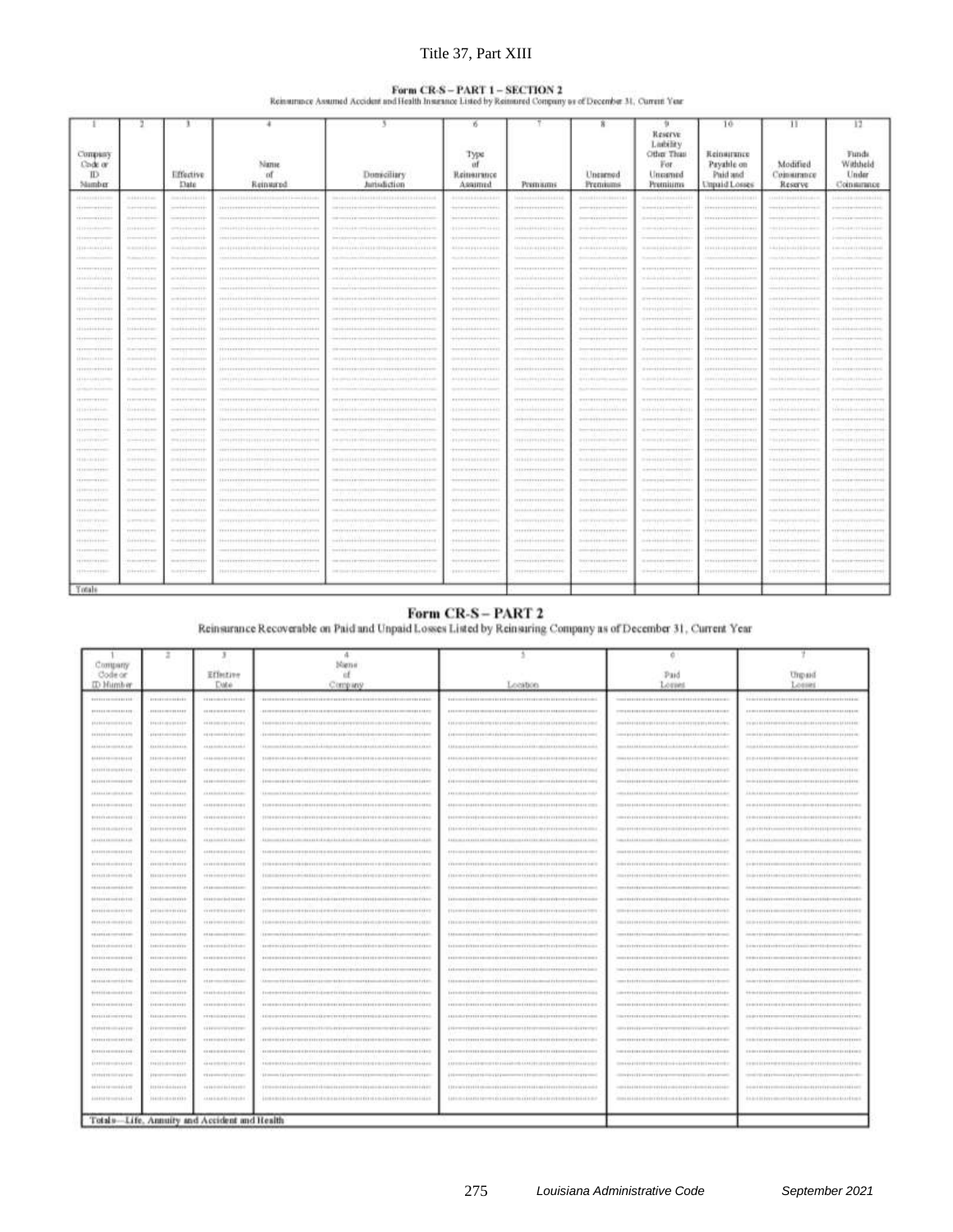# INSURANCE

 $\begin{minipage}[t]{0.08\textwidth} \begin{minipage}[t]{0.08\textwidth} \begin{minipage}[t]{0.08\textwidth} \begin{minipage}[t]{0.08\textwidth} \begin{minipage}[t]{0.08\textwidth} \begin{minipage}[t]{0.08\textwidth} \begin{minipage}[t]{0.08\textwidth} \begin{minipage}[t]{0.08\textwidth} \begin{minipage}[t]{0.08\textwidth} \begin{minipage}[t]{0.08\textwidth} \begin{minipage}[t]{0.08\textwidth} \begin{minipage}[t]{0.08\textwidth} \begin{minipage}[t]{0.08\textwidth$ 

| Cleopany.                                          | z                                        | э                                                                                                                                                                                                                                                                                                                                                                                                                                              |                                  |                                                                            | $\epsilon$                              | ۳                                              |                                      | Beterie Chedit<br>Taken            | 16                                                                                                                               | Cubitanding Surplus<br><b>Bullet</b>    |                                   | 13                                            | 14<br><b>Funds</b>                 |
|----------------------------------------------------|------------------------------------------|------------------------------------------------------------------------------------------------------------------------------------------------------------------------------------------------------------------------------------------------------------------------------------------------------------------------------------------------------------------------------------------------------------------------------------------------|----------------------------------|----------------------------------------------------------------------------|-----------------------------------------|------------------------------------------------|--------------------------------------|------------------------------------|----------------------------------------------------------------------------------------------------------------------------------|-----------------------------------------|-----------------------------------|-----------------------------------------------|------------------------------------|
| Code or<br><b>ID</b><br>Nazzber                    |                                          | Effective<br><b>Date</b>                                                                                                                                                                                                                                                                                                                                                                                                                       | Nasan<br>$\mathbf{d}$<br>Company | Lacation                                                                   | Type of<br><b>Batementer</b><br>Cidad   | Assessor in<br>Force of<br><b>Blad of Vast</b> | $\mathbb{Z}$<br>Carrent<br>Yes       | τ.<br>Price<br><b>Yast</b>         | Photography                                                                                                                      | $\mathbb{H}$<br><b>Current</b><br>Year. | 12<br>Prior<br><b>Year</b>        | Modded<br>Consumer<br><b>Baratve</b>          | Withheld<br>trialer.<br>Chiamanaca |
| -----                                              | ------                                   |                                                                                                                                                                                                                                                                                                                                                                                                                                                |                                  |                                                                            | Commercial design and the property      |                                                | -------                              | $1000 + 1000 + 1000 + 1000$        | -----                                                                                                                            |                                         | and statements.                   | and the factory control                       |                                    |
|                                                    |                                          |                                                                                                                                                                                                                                                                                                                                                                                                                                                |                                  |                                                                            |                                         |                                                |                                      |                                    |                                                                                                                                  | <b>Service Andrews</b>                  | Statement of the American         |                                               |                                    |
|                                                    |                                          |                                                                                                                                                                                                                                                                                                                                                                                                                                                |                                  |                                                                            |                                         |                                                | <b>Professional Professional</b>     |                                    |                                                                                                                                  |                                         |                                   |                                               |                                    |
|                                                    |                                          | ---<br>------                                                                                                                                                                                                                                                                                                                                                                                                                                  |                                  |                                                                            | $\sim$                                  |                                                | <b>SALES CONTROL</b><br>------       |                                    |                                                                                                                                  |                                         | School Corp.<br>----              |                                               |                                    |
|                                                    |                                          |                                                                                                                                                                                                                                                                                                                                                                                                                                                |                                  |                                                                            |                                         |                                                |                                      |                                    |                                                                                                                                  |                                         |                                   |                                               |                                    |
| <b>STATE</b>                                       | announced the con-                       | and a series                                                                                                                                                                                                                                                                                                                                                                                                                                   |                                  |                                                                            |                                         |                                                | -----                                | months and a commercial all-       |                                                                                                                                  | -----                                   | a in determined                   |                                               |                                    |
| ----                                               |                                          | $-2000 + 0.4400 - 1000$                                                                                                                                                                                                                                                                                                                                                                                                                        |                                  |                                                                            |                                         |                                                | Christian Company of the A           |                                    |                                                                                                                                  |                                         | Determined                        |                                               |                                    |
| $-1000$<br>---                                     | The company's the company's              | <b>STARTING</b>                                                                                                                                                                                                                                                                                                                                                                                                                                |                                  |                                                                            |                                         |                                                | -                                    |                                    |                                                                                                                                  |                                         | <b>Salesman</b>                   |                                               |                                    |
|                                                    |                                          |                                                                                                                                                                                                                                                                                                                                                                                                                                                |                                  |                                                                            |                                         |                                                | <b>Service Andrews</b>               |                                    |                                                                                                                                  |                                         | ----                              |                                               |                                    |
| <b>Sales and Controller</b>                        | ----                                     | to all work and success.                                                                                                                                                                                                                                                                                                                                                                                                                       |                                  |                                                                            |                                         |                                                | <b>STATISTICS</b>                    |                                    |                                                                                                                                  | <b>Service Americans</b>                |                                   |                                               |                                    |
|                                                    | <b>CALCULATION</b>                       | and a process.                                                                                                                                                                                                                                                                                                                                                                                                                                 |                                  |                                                                            | $\sim$                                  | <b>CONTRACTOR</b>                              | The property of the local dealership |                                    | ---                                                                                                                              | TA ALANSA ANNA                          | The project process and           |                                               |                                    |
| ----------                                         | and the company's company's property     | <b>CONTRACTOR CONTRACTOR</b>                                                                                                                                                                                                                                                                                                                                                                                                                   |                                  | <b>CONTRACTOR CONTRACTOR</b>                                               | <b>CONTRACTOR</b>                       | ----                                           | <b>CONTRACTOR</b>                    | <b>SECRETARY REPORTS</b>           | <b>CONTRACTOR</b> CONTRACTOR                                                                                                     | the course of the country continued     | to increase and                   | <b>SECURITY AND RESIDENCE OF A SECURITY</b>   |                                    |
|                                                    | <b>Committee of the A</b>                | PERMIT                                                                                                                                                                                                                                                                                                                                                                                                                                         | 122222310                        |                                                                            | Advanced Mark Architects in the Allis   | and at 5 minutes are \$ \$ 40 days.            | --------                             | Activities in Links                | $-240$                                                                                                                           | 19-1-14039-1-120-2                      | 188884480                         | 400448444444444                               | <b>CAST AS A SER</b>               |
| The planning and start in the color                | in month de la de carac                  | ----------                                                                                                                                                                                                                                                                                                                                                                                                                                     |                                  | to the company of the characteristic discussion of the characteristic con- | <b><i><u>DERESS ENGINEERING</u></i></b> | The six is announced in the first profession   | <b><i><u>ARCHERSHER</u></i></b>      | provided at a constraint and       | <b><i><u>Address Commercial</u></i></b>                                                                                          | The state is developed and construc-    | The day and all all and solven in | the start is the development during the first | ---------                          |
| <b>Contract Address</b>                            | committed and control                    | ---------                                                                                                                                                                                                                                                                                                                                                                                                                                      |                                  |                                                                            |                                         | <b>Andreas Architects</b>                      | <b>ARCHAMENT</b>                     |                                    | ----                                                                                                                             | the set of the dealer stresses          | to be the company                 | licated at a strained process and             | ---------                          |
| ___                                                |                                          |                                                                                                                                                                                                                                                                                                                                                                                                                                                |                                  |                                                                            |                                         |                                                | --                                   |                                    |                                                                                                                                  |                                         | -----                             |                                               |                                    |
|                                                    |                                          |                                                                                                                                                                                                                                                                                                                                                                                                                                                |                                  |                                                                            |                                         |                                                | <b>Definition</b>                    |                                    |                                                                                                                                  |                                         | -                                 |                                               |                                    |
| _____                                              |                                          |                                                                                                                                                                                                                                                                                                                                                                                                                                                |                                  |                                                                            |                                         |                                                | -                                    |                                    |                                                                                                                                  |                                         | <b>STATE OF TAXABLE PARTY.</b>    |                                               |                                    |
| <b><i><u>CONTRACTOR COMMUNICATION</u></i></b>      |                                          | come in the change of the                                                                                                                                                                                                                                                                                                                                                                                                                      |                                  |                                                                            |                                         |                                                | <b>CARD AT A COMPANY AND</b>         |                                    |                                                                                                                                  |                                         | <b>SALES AND REAL</b>             |                                               |                                    |
| ---                                                |                                          | <b>CONTRACTOR</b>                                                                                                                                                                                                                                                                                                                                                                                                                              |                                  |                                                                            |                                         |                                                | <b>SALES</b>                         |                                    |                                                                                                                                  |                                         | ----                              |                                               |                                    |
| --                                                 |                                          | $\frac{1}{2} \left( \frac{1}{2} \left( \frac{1}{2} \right) + \frac{1}{2} \left( \frac{1}{2} \right) + \frac{1}{2} \left( \frac{1}{2} \right) + \frac{1}{2} \left( \frac{1}{2} \right) + \frac{1}{2} \left( \frac{1}{2} \right) + \frac{1}{2} \left( \frac{1}{2} \right) + \frac{1}{2} \left( \frac{1}{2} \right) + \frac{1}{2} \left( \frac{1}{2} \right) + \frac{1}{2} \left( \frac{1}{2} \right) + \frac{1}{2} \left( \frac{1}{2} \right) +$ |                                  |                                                                            |                                         |                                                | $19.49 + 19.09 + 19.4$               |                                    |                                                                                                                                  |                                         | 1-1-1-1                           |                                               |                                    |
| ------                                             | <b>CONTRACTOR</b>                        | -                                                                                                                                                                                                                                                                                                                                                                                                                                              |                                  |                                                                            |                                         |                                                | $-100$                               |                                    | --                                                                                                                               |                                         | All for the process.              | $\sim$                                        |                                    |
|                                                    |                                          |                                                                                                                                                                                                                                                                                                                                                                                                                                                |                                  |                                                                            |                                         |                                                | <b>Service</b>                       |                                    |                                                                                                                                  |                                         | -                                 |                                               |                                    |
| <b>Contractor of the State</b>                     | ------                                   | -----                                                                                                                                                                                                                                                                                                                                                                                                                                          | ---                              |                                                                            | -----                                   |                                                | <b>STATISTICS</b>                    |                                    | $\frac{1}{2} \left( \frac{1}{2} \right) \left( \frac{1}{2} \right) \left( \frac{1}{2} \right) \left( \frac{1}{2} \right)$<br>--- | changes the development                 | ----                              | ---                                           |                                    |
|                                                    |                                          | ------                                                                                                                                                                                                                                                                                                                                                                                                                                         |                                  |                                                                            |                                         |                                                |                                      |                                    |                                                                                                                                  |                                         | --                                |                                               |                                    |
| ---<br>--                                          | <b>CONTRACTOR</b>                        | <b>CONTRACTOR</b>                                                                                                                                                                                                                                                                                                                                                                                                                              |                                  |                                                                            |                                         |                                                | to state and process of the fa-      |                                    | ---                                                                                                                              | The property design process             | or process on                     |                                               | ---                                |
| <b>CONTRACTOR IN THE CONTRACTOR</b>                | ---------                                | and the first product of the con-                                                                                                                                                                                                                                                                                                                                                                                                              |                                  |                                                                            |                                         |                                                | printment and raises                 | <b>Scotting of American Editor</b> |                                                                                                                                  | --------                                | the part condition and control    |                                               |                                    |
| <b><i>Children Book and the collection and</i></b> | <b>THE R P. LEWIS CO., LANSING MICH.</b> | <b>SANAH</b>                                                                                                                                                                                                                                                                                                                                                                                                                                   |                                  |                                                                            |                                         |                                                | <b><i><u>Instrumental</u></i></b>    | interested description in the      |                                                                                                                                  | <b>Service Article</b>                  | <b>CARD COMPANY</b>               |                                               |                                    |
|                                                    | <b>CONTRACTOR</b>                        |                                                                                                                                                                                                                                                                                                                                                                                                                                                |                                  |                                                                            |                                         |                                                |                                      |                                    |                                                                                                                                  |                                         | ----                              |                                               |                                    |
| ---                                                |                                          |                                                                                                                                                                                                                                                                                                                                                                                                                                                |                                  |                                                                            |                                         |                                                | The project of the contract of the   |                                    |                                                                                                                                  |                                         | --                                |                                               |                                    |
|                                                    | <b>Contract Contract</b>                 | -                                                                                                                                                                                                                                                                                                                                                                                                                                              |                                  |                                                                            |                                         |                                                | -----                                | -                                  | --                                                                                                                               |                                         | ------                            |                                               |                                    |
|                                                    |                                          |                                                                                                                                                                                                                                                                                                                                                                                                                                                |                                  |                                                                            |                                         |                                                |                                      |                                    |                                                                                                                                  |                                         | -                                 |                                               |                                    |
| Disposition and Calif.                             |                                          |                                                                                                                                                                                                                                                                                                                                                                                                                                                |                                  |                                                                            | <b>Limited State</b>                    |                                                | 344mm p.m.                           | <b>SAFEFEREES</b>                  | -----                                                                                                                            |                                         |                                   |                                               |                                    |
| Totals                                             |                                          |                                                                                                                                                                                                                                                                                                                                                                                                                                                |                                  |                                                                            |                                         |                                                |                                      |                                    |                                                                                                                                  |                                         |                                   |                                               |                                    |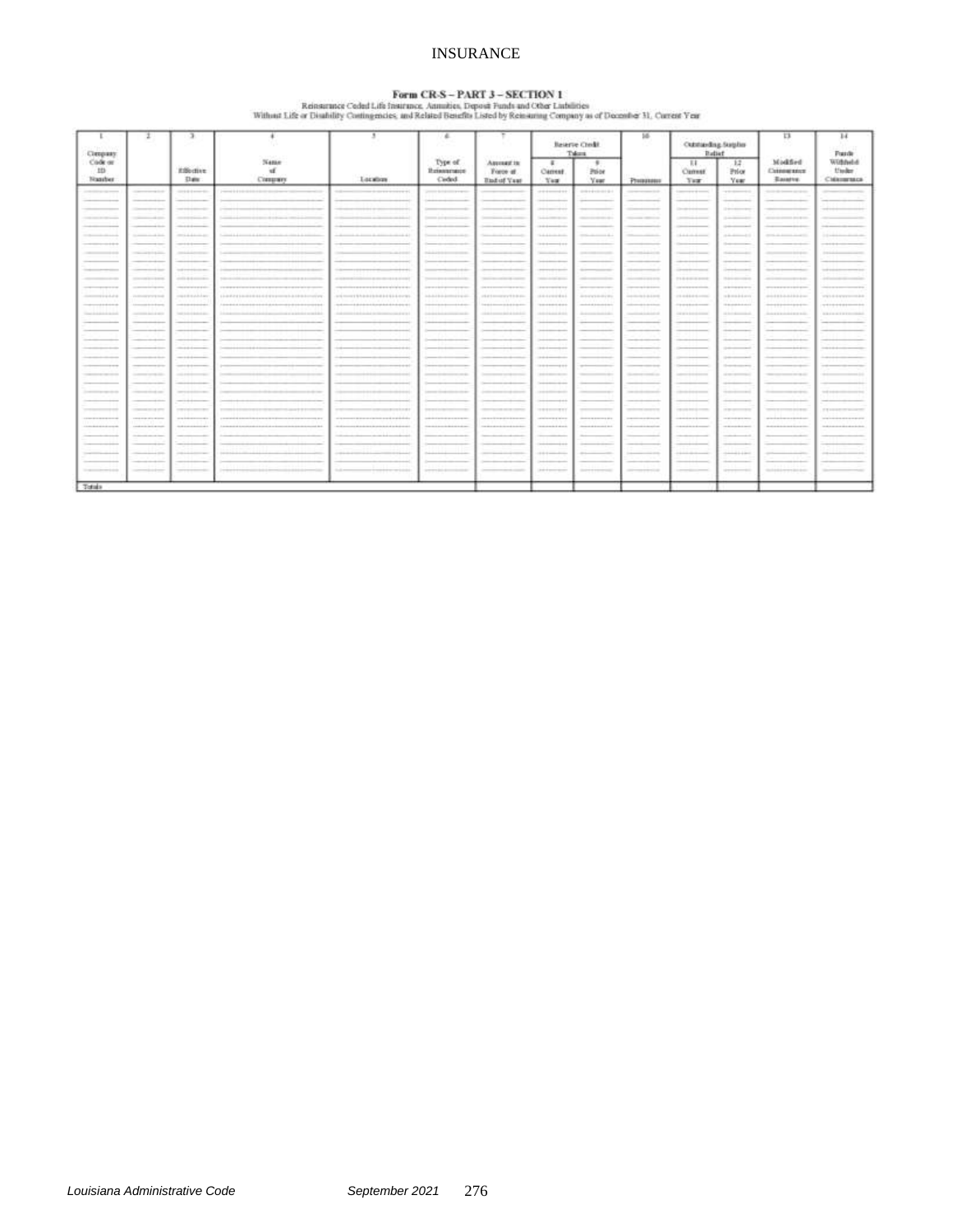# Title 37, Part XIII

# **Euron CR-S - PART 3 -- SECTION 2**<br>Rainsurance Ceded Accident and Health Imamana Listed by Rainsuring Company as of December 31. Current Year

|                                                                                                                                                                                                                                                                                                                                                                                              | ж                                     |                                                                     | ×             | ж                                                                                                                                                                                                                                                                                                          | ÷                                                                                                                                                                                                                                                                                                                                                                                                                                                                          |                                                                                                                                                                                                                                                                                                                                                                                                                                                      |                                                                                                               |                                                                                                                                                                                                                                                                                                                                                                                                                                                                          |                                                                               |                                                            | 耳                                                             | $\frac{1}{2}$            |
|----------------------------------------------------------------------------------------------------------------------------------------------------------------------------------------------------------------------------------------------------------------------------------------------------------------------------------------------------------------------------------------------|---------------------------------------|---------------------------------------------------------------------|---------------|------------------------------------------------------------------------------------------------------------------------------------------------------------------------------------------------------------------------------------------------------------------------------------------------------------|----------------------------------------------------------------------------------------------------------------------------------------------------------------------------------------------------------------------------------------------------------------------------------------------------------------------------------------------------------------------------------------------------------------------------------------------------------------------------|------------------------------------------------------------------------------------------------------------------------------------------------------------------------------------------------------------------------------------------------------------------------------------------------------------------------------------------------------------------------------------------------------------------------------------------------------|---------------------------------------------------------------------------------------------------------------|--------------------------------------------------------------------------------------------------------------------------------------------------------------------------------------------------------------------------------------------------------------------------------------------------------------------------------------------------------------------------------------------------------------------------------------------------------------------------|-------------------------------------------------------------------------------|------------------------------------------------------------|---------------------------------------------------------------|--------------------------|
|                                                                                                                                                                                                                                                                                                                                                                                              |                                       |                                                                     |               |                                                                                                                                                                                                                                                                                                            |                                                                                                                                                                                                                                                                                                                                                                                                                                                                            |                                                                                                                                                                                                                                                                                                                                                                                                                                                      |                                                                                                               | Interne Costa<br>Talent Offer                                                                                                                                                                                                                                                                                                                                                                                                                                            | Cultivating Hambur & shall                                                    |                                                            |                                                               |                          |
| Orqan<br>Cuteur                                                                                                                                                                                                                                                                                                                                                                              |                                       |                                                                     | <b>Status</b> |                                                                                                                                                                                                                                                                                                            |                                                                                                                                                                                                                                                                                                                                                                                                                                                                            |                                                                                                                                                                                                                                                                                                                                                                                                                                                      | <b>Download</b>                                                                                               | <b>Hatche</b>                                                                                                                                                                                                                                                                                                                                                                                                                                                            | x                                                                             | m                                                          | itatiwi                                                       | <b>Punto</b><br>Withhall |
| 7.D                                                                                                                                                                                                                                                                                                                                                                                          |                                       | <b>Affective</b>                                                    | $\sim$        |                                                                                                                                                                                                                                                                                                            |                                                                                                                                                                                                                                                                                                                                                                                                                                                                            |                                                                                                                                                                                                                                                                                                                                                                                                                                                      | <b>Jennavin</b>                                                                                               | Christma                                                                                                                                                                                                                                                                                                                                                                                                                                                                 | Cytres                                                                        | <b>This</b>                                                | Ontolanton                                                    | <b>Tikoler</b>           |
| <b>Thanks</b>                                                                                                                                                                                                                                                                                                                                                                                |                                       | 246                                                                 | Onraine       | Sandaro.                                                                                                                                                                                                                                                                                                   | Tops                                                                                                                                                                                                                                                                                                                                                                                                                                                                       | <b>Jessice</b>                                                                                                                                                                                                                                                                                                                                                                                                                                       | (Melanuakal)                                                                                                  | <b>Description</b>                                                                                                                                                                                                                                                                                                                                                                                                                                                       | Thir                                                                          | Ter:                                                       | Esperio                                                       | Communicor               |
| ---                                                                                                                                                                                                                                                                                                                                                                                          |                                       |                                                                     |               |                                                                                                                                                                                                                                                                                                            | -                                                                                                                                                                                                                                                                                                                                                                                                                                                                          |                                                                                                                                                                                                                                                                                                                                                                                                                                                      |                                                                                                               |                                                                                                                                                                                                                                                                                                                                                                                                                                                                          |                                                                               |                                                            |                                                               |                          |
| ____                                                                                                                                                                                                                                                                                                                                                                                         | -                                     | -                                                                   |               |                                                                                                                                                                                                                                                                                                            |                                                                                                                                                                                                                                                                                                                                                                                                                                                                            |                                                                                                                                                                                                                                                                                                                                                                                                                                                      |                                                                                                               |                                                                                                                                                                                                                                                                                                                                                                                                                                                                          | -                                                                             | ---<br>----                                                | -                                                             |                          |
|                                                                                                                                                                                                                                                                                                                                                                                              | --                                    |                                                                     |               | n.                                                                                                                                                                                                                                                                                                         | -----                                                                                                                                                                                                                                                                                                                                                                                                                                                                      |                                                                                                                                                                                                                                                                                                                                                                                                                                                      |                                                                                                               |                                                                                                                                                                                                                                                                                                                                                                                                                                                                          |                                                                               |                                                            |                                                               |                          |
|                                                                                                                                                                                                                                                                                                                                                                                              | -                                     |                                                                     |               |                                                                                                                                                                                                                                                                                                            |                                                                                                                                                                                                                                                                                                                                                                                                                                                                            |                                                                                                                                                                                                                                                                                                                                                                                                                                                      |                                                                                                               |                                                                                                                                                                                                                                                                                                                                                                                                                                                                          |                                                                               |                                                            |                                                               |                          |
|                                                                                                                                                                                                                                                                                                                                                                                              |                                       |                                                                     |               |                                                                                                                                                                                                                                                                                                            | ---                                                                                                                                                                                                                                                                                                                                                                                                                                                                        |                                                                                                                                                                                                                                                                                                                                                                                                                                                      |                                                                                                               |                                                                                                                                                                                                                                                                                                                                                                                                                                                                          |                                                                               |                                                            |                                                               |                          |
| ----------<br><b>Linking op states</b>                                                                                                                                                                                                                                                                                                                                                       | <b>Services</b><br><b>LEASANT</b>     | ---<br>dealership to see                                            |               | and the participants of the control of the con-<br><b>STATISTICS</b>                                                                                                                                                                                                                                       | ----<br>----                                                                                                                                                                                                                                                                                                                                                                                                                                                               | to convent in the december device.                                                                                                                                                                                                                                                                                                                                                                                                                   | service the service in its draw-                                                                              |                                                                                                                                                                                                                                                                                                                                                                                                                                                                          | $-$                                                                           | <b>STER</b><br>industrial control with the co-             | in the fit determines and the state                           |                          |
| complete property                                                                                                                                                                                                                                                                                                                                                                            | Addressed                             | ---                                                                 |               | <b>THE REAL PROPERTY</b><br>-----                                                                                                                                                                                                                                                                          | The formula                                                                                                                                                                                                                                                                                                                                                                                                                                                                | the project in the demonstrated at all                                                                                                                                                                                                                                                                                                                                                                                                               | printment is im-                                                                                              |                                                                                                                                                                                                                                                                                                                                                                                                                                                                          | $-$                                                                           | Scott components in the first side                         | <b>UASERSPRING</b>                                            |                          |
|                                                                                                                                                                                                                                                                                                                                                                                              | -----                                 |                                                                     |               |                                                                                                                                                                                                                                                                                                            | chemical                                                                                                                                                                                                                                                                                                                                                                                                                                                                   | anni i i immini                                                                                                                                                                                                                                                                                                                                                                                                                                      |                                                                                                               |                                                                                                                                                                                                                                                                                                                                                                                                                                                                          |                                                                               |                                                            |                                                               |                          |
| ____                                                                                                                                                                                                                                                                                                                                                                                         | Antonio Marco                         |                                                                     |               |                                                                                                                                                                                                                                                                                                            | <b>SEARCH</b>                                                                                                                                                                                                                                                                                                                                                                                                                                                              | $-$                                                                                                                                                                                                                                                                                                                                                                                                                                                  | $1 - 1$                                                                                                       |                                                                                                                                                                                                                                                                                                                                                                                                                                                                          | ---                                                                           | $\sim$                                                     |                                                               |                          |
|                                                                                                                                                                                                                                                                                                                                                                                              | -------                               | <b>STATE</b>                                                        |               |                                                                                                                                                                                                                                                                                                            | ----                                                                                                                                                                                                                                                                                                                                                                                                                                                                       | ----                                                                                                                                                                                                                                                                                                                                                                                                                                                 |                                                                                                               |                                                                                                                                                                                                                                                                                                                                                                                                                                                                          |                                                                               |                                                            |                                                               |                          |
|                                                                                                                                                                                                                                                                                                                                                                                              | <b>Designation</b>                    |                                                                     |               |                                                                                                                                                                                                                                                                                                            | $\frac{1}{2} \left( \frac{1}{2} \right) \left( \frac{1}{2} \right) \left( \frac{1}{2} \right) \left( \frac{1}{2} \right) \left( \frac{1}{2} \right) \left( \frac{1}{2} \right) \left( \frac{1}{2} \right) \left( \frac{1}{2} \right) \left( \frac{1}{2} \right) \left( \frac{1}{2} \right) \left( \frac{1}{2} \right) \left( \frac{1}{2} \right) \left( \frac{1}{2} \right) \left( \frac{1}{2} \right) \left( \frac{1}{2} \right) \left( \frac{1}{2} \right) \left( \frac$ |                                                                                                                                                                                                                                                                                                                                                                                                                                                      |                                                                                                               |                                                                                                                                                                                                                                                                                                                                                                                                                                                                          | -                                                                             |                                                            |                                                               |                          |
| <b>CONTRACTOR</b>                                                                                                                                                                                                                                                                                                                                                                            | <b>John Avenue of the</b>             |                                                                     |               |                                                                                                                                                                                                                                                                                                            | <b>SERNING</b>                                                                                                                                                                                                                                                                                                                                                                                                                                                             | in commodation in the commodation                                                                                                                                                                                                                                                                                                                                                                                                                    | -<br>---                                                                                                      |                                                                                                                                                                                                                                                                                                                                                                                                                                                                          | <b>Service Adams</b>                                                          |                                                            |                                                               |                          |
|                                                                                                                                                                                                                                                                                                                                                                                              |                                       |                                                                     |               |                                                                                                                                                                                                                                                                                                            |                                                                                                                                                                                                                                                                                                                                                                                                                                                                            |                                                                                                                                                                                                                                                                                                                                                                                                                                                      |                                                                                                               |                                                                                                                                                                                                                                                                                                                                                                                                                                                                          |                                                                               |                                                            |                                                               |                          |
|                                                                                                                                                                                                                                                                                                                                                                                              |                                       |                                                                     |               |                                                                                                                                                                                                                                                                                                            | ++++++                                                                                                                                                                                                                                                                                                                                                                                                                                                                     | $\label{eq:3.1} \frac{\partial \rho}{\partial t} = -\partial \rho + \frac{1}{2} \rho + \frac{1}{2} \rho + \frac{1}{2} \rho + \frac{1}{2} \rho + \frac{1}{2} \rho + \frac{1}{2} \rho + \frac{1}{2} \rho + \frac{1}{2} \rho + \frac{1}{2} \rho + \frac{1}{2} \rho + \frac{1}{2} \rho + \frac{1}{2} \rho + \frac{1}{2} \rho + \frac{1}{2} \rho + \frac{1}{2} \rho + \frac{1}{2} \rho + \frac{1}{2} \rho + \frac{1}{2} \rho + \frac{1}{2} \rho + \frac{$ | the state discussion do do down                                                                               | ----                                                                                                                                                                                                                                                                                                                                                                                                                                                                     | ---                                                                           |                                                            |                                                               |                          |
| -----<br>                                                                                                                                                                                                                                                                                                                                                                                    | <b>Service And Controller</b>         |                                                                     |               | $\sim$                                                                                                                                                                                                                                                                                                     | <b>STATISTICS</b>                                                                                                                                                                                                                                                                                                                                                                                                                                                          | <b>SECOND RESIDENCE</b>                                                                                                                                                                                                                                                                                                                                                                                                                              | ----                                                                                                          | $-100$                                                                                                                                                                                                                                                                                                                                                                                                                                                                   | ---                                                                           |                                                            |                                                               |                          |
|                                                                                                                                                                                                                                                                                                                                                                                              | <b>SHOWER</b>                         | $-0.001$                                                            |               |                                                                                                                                                                                                                                                                                                            | $\frac{1}{2} \left( \frac{1}{2} \right) \left( \frac{1}{2} \right) \left( \frac{1}{2} \right) \left( \frac{1}{2} \right) \left( \frac{1}{2} \right) \left( \frac{1}{2} \right) \left( \frac{1}{2} \right) \left( \frac{1}{2} \right) \left( \frac{1}{2} \right) \left( \frac{1}{2} \right) \left( \frac{1}{2} \right) \left( \frac{1}{2} \right) \left( \frac{1}{2} \right) \left( \frac{1}{2} \right) \left( \frac{1}{2} \right) \left( \frac{1}{2} \right) \left( \frac$ | the second de de democrats de det.                                                                                                                                                                                                                                                                                                                                                                                                                   | -----                                                                                                         | -----                                                                                                                                                                                                                                                                                                                                                                                                                                                                    |                                                                               |                                                            |                                                               |                          |
| ---                                                                                                                                                                                                                                                                                                                                                                                          | ----                                  |                                                                     |               |                                                                                                                                                                                                                                                                                                            | ___                                                                                                                                                                                                                                                                                                                                                                                                                                                                        |                                                                                                                                                                                                                                                                                                                                                                                                                                                      |                                                                                                               |                                                                                                                                                                                                                                                                                                                                                                                                                                                                          |                                                                               |                                                            |                                                               |                          |
|                                                                                                                                                                                                                                                                                                                                                                                              | $\sim$                                |                                                                     |               |                                                                                                                                                                                                                                                                                                            | <b>CONTRACTOR</b>                                                                                                                                                                                                                                                                                                                                                                                                                                                          |                                                                                                                                                                                                                                                                                                                                                                                                                                                      | <b>STAR</b>                                                                                                   |                                                                                                                                                                                                                                                                                                                                                                                                                                                                          |                                                                               |                                                            |                                                               |                          |
|                                                                                                                                                                                                                                                                                                                                                                                              | $\sim$                                |                                                                     |               |                                                                                                                                                                                                                                                                                                            | --                                                                                                                                                                                                                                                                                                                                                                                                                                                                         |                                                                                                                                                                                                                                                                                                                                                                                                                                                      |                                                                                                               |                                                                                                                                                                                                                                                                                                                                                                                                                                                                          |                                                                               |                                                            |                                                               |                          |
| H-Friedrich                                                                                                                                                                                                                                                                                                                                                                                  | <b>Contractor</b>                     |                                                                     |               |                                                                                                                                                                                                                                                                                                            | $1 + 1 + 0.0001$                                                                                                                                                                                                                                                                                                                                                                                                                                                           | P0-039-4-10-039-4-1                                                                                                                                                                                                                                                                                                                                                                                                                                  | $\frac{1}{2}$<br>$+ + +$                                                                                      |                                                                                                                                                                                                                                                                                                                                                                                                                                                                          |                                                                               |                                                            |                                                               |                          |
| -----                                                                                                                                                                                                                                                                                                                                                                                        | Telefon winter                        | <b>CONTRACTOR</b>                                                   |               |                                                                                                                                                                                                                                                                                                            | participate                                                                                                                                                                                                                                                                                                                                                                                                                                                                | Microsoft at an accountable of<br>------                                                                                                                                                                                                                                                                                                                                                                                                             | of second-comp and a term                                                                                     | <b>STATISTICS</b>                                                                                                                                                                                                                                                                                                                                                                                                                                                        | Total Country State                                                           | <b>SALES</b><br>-----<br>$-0.001$                          |                                                               |                          |
| ----------<br><b><i>CARD COMPANY</i></b>                                                                                                                                                                                                                                                                                                                                                     | <b>STERN BANK</b><br>Chinese Archives | -------<br><b><i><u>A show that the show that the state</u></i></b> |               | <b>CONTRACTOR</b>                                                                                                                                                                                                                                                                                          | revenue<br><b>Science</b>                                                                                                                                                                                                                                                                                                                                                                                                                                                  | <b>STATISTICS</b><br>the medical garden is considered and all                                                                                                                                                                                                                                                                                                                                                                                        | <b>WITH PERSONAL PROPERTY</b><br>Alabander in the political state                                             | <b>CONTRACTOR</b><br>                                                                                                                                                                                                                                                                                                                                                                                                                                                    | ----<br><b>Development and an address and the development of the American</b> | <b><i>Britain Street</i></b><br><b>Selected</b><br>------- |                                                               |                          |
| comments of                                                                                                                                                                                                                                                                                                                                                                                  | A-10-00-00-00                         |                                                                     |               |                                                                                                                                                                                                                                                                                                            | Linksweise                                                                                                                                                                                                                                                                                                                                                                                                                                                                 | de concerto de democrat de la d                                                                                                                                                                                                                                                                                                                                                                                                                      | ----                                                                                                          |                                                                                                                                                                                                                                                                                                                                                                                                                                                                          |                                                                               | ----                                                       |                                                               |                          |
| ----                                                                                                                                                                                                                                                                                                                                                                                         | The contract of the con-              |                                                                     |               |                                                                                                                                                                                                                                                                                                            | $\frac{1}{2}$                                                                                                                                                                                                                                                                                                                                                                                                                                                              |                                                                                                                                                                                                                                                                                                                                                                                                                                                      | ----                                                                                                          |                                                                                                                                                                                                                                                                                                                                                                                                                                                                          | $-$                                                                           | $-$<br>----                                                |                                                               |                          |
|                                                                                                                                                                                                                                                                                                                                                                                              | ------                                |                                                                     |               |                                                                                                                                                                                                                                                                                                            |                                                                                                                                                                                                                                                                                                                                                                                                                                                                            | --                                                                                                                                                                                                                                                                                                                                                                                                                                                   | ----                                                                                                          |                                                                                                                                                                                                                                                                                                                                                                                                                                                                          |                                                                               |                                                            |                                                               |                          |
|                                                                                                                                                                                                                                                                                                                                                                                              | <b>SAN HOUSE</b>                      |                                                                     |               |                                                                                                                                                                                                                                                                                                            | $\frac{1}{2}$                                                                                                                                                                                                                                                                                                                                                                                                                                                              | --                                                                                                                                                                                                                                                                                                                                                                                                                                                   |                                                                                                               |                                                                                                                                                                                                                                                                                                                                                                                                                                                                          |                                                                               |                                                            |                                                               |                          |
|                                                                                                                                                                                                                                                                                                                                                                                              |                                       |                                                                     |               |                                                                                                                                                                                                                                                                                                            |                                                                                                                                                                                                                                                                                                                                                                                                                                                                            |                                                                                                                                                                                                                                                                                                                                                                                                                                                      |                                                                                                               |                                                                                                                                                                                                                                                                                                                                                                                                                                                                          |                                                                               |                                                            |                                                               |                          |
| $\cdots$                                                                                                                                                                                                                                                                                                                                                                                     |                                       |                                                                     |               |                                                                                                                                                                                                                                                                                                            |                                                                                                                                                                                                                                                                                                                                                                                                                                                                            |                                                                                                                                                                                                                                                                                                                                                                                                                                                      |                                                                                                               |                                                                                                                                                                                                                                                                                                                                                                                                                                                                          |                                                                               |                                                            |                                                               |                          |
|                                                                                                                                                                                                                                                                                                                                                                                              | ÷                                     |                                                                     |               |                                                                                                                                                                                                                                                                                                            |                                                                                                                                                                                                                                                                                                                                                                                                                                                                            |                                                                                                                                                                                                                                                                                                                                                                                                                                                      |                                                                                                               |                                                                                                                                                                                                                                                                                                                                                                                                                                                                          |                                                                               |                                                            |                                                               |                          |
| <b>CONTRACTOR</b>                                                                                                                                                                                                                                                                                                                                                                            | The complete with                     | $\frac{1}{2}$                                                       |               |                                                                                                                                                                                                                                                                                                            | ----                                                                                                                                                                                                                                                                                                                                                                                                                                                                       | $\frac{1}{2}$                                                                                                                                                                                                                                                                                                                                                                                                                                        | $\sim$<br>----                                                                                                |                                                                                                                                                                                                                                                                                                                                                                                                                                                                          | -----                                                                         | ---                                                        |                                                               |                          |
|                                                                                                                                                                                                                                                                                                                                                                                              | -                                     | $-11$                                                               |               |                                                                                                                                                                                                                                                                                                            |                                                                                                                                                                                                                                                                                                                                                                                                                                                                            |                                                                                                                                                                                                                                                                                                                                                                                                                                                      |                                                                                                               |                                                                                                                                                                                                                                                                                                                                                                                                                                                                          |                                                                               |                                                            |                                                               |                          |
|                                                                                                                                                                                                                                                                                                                                                                                              | -                                     |                                                                     |               |                                                                                                                                                                                                                                                                                                            | --                                                                                                                                                                                                                                                                                                                                                                                                                                                                         |                                                                                                                                                                                                                                                                                                                                                                                                                                                      |                                                                                                               |                                                                                                                                                                                                                                                                                                                                                                                                                                                                          |                                                                               |                                                            |                                                               |                          |
| -                                                                                                                                                                                                                                                                                                                                                                                            |                                       |                                                                     |               |                                                                                                                                                                                                                                                                                                            |                                                                                                                                                                                                                                                                                                                                                                                                                                                                            |                                                                                                                                                                                                                                                                                                                                                                                                                                                      |                                                                                                               |                                                                                                                                                                                                                                                                                                                                                                                                                                                                          |                                                                               |                                                            |                                                               |                          |
|                                                                                                                                                                                                                                                                                                                                                                                              |                                       |                                                                     |               |                                                                                                                                                                                                                                                                                                            |                                                                                                                                                                                                                                                                                                                                                                                                                                                                            |                                                                                                                                                                                                                                                                                                                                                                                                                                                      |                                                                                                               |                                                                                                                                                                                                                                                                                                                                                                                                                                                                          |                                                                               |                                                            |                                                               |                          |
|                                                                                                                                                                                                                                                                                                                                                                                              |                                       |                                                                     |               |                                                                                                                                                                                                                                                                                                            |                                                                                                                                                                                                                                                                                                                                                                                                                                                                            |                                                                                                                                                                                                                                                                                                                                                                                                                                                      |                                                                                                               |                                                                                                                                                                                                                                                                                                                                                                                                                                                                          |                                                                               |                                                            |                                                               |                          |
| <b>CONTRACTOR</b>                                                                                                                                                                                                                                                                                                                                                                            | <b>Committee</b>                      |                                                                     |               |                                                                                                                                                                                                                                                                                                            | <b>PERMIT</b>                                                                                                                                                                                                                                                                                                                                                                                                                                                              | <b>WELL-SEE AT \$1.00</b><br>----                                                                                                                                                                                                                                                                                                                                                                                                                    | <b>HERE</b><br>$\frac{1}{2} \left( \frac{1}{2} \right) \left( \frac{1}{2} \right) \left( \frac{1}{2} \right)$ |                                                                                                                                                                                                                                                                                                                                                                                                                                                                          | $\overline{\phantom{a}}$                                                      |                                                            |                                                               |                          |
| -------                                                                                                                                                                                                                                                                                                                                                                                      | <b>STERN STERN</b><br>0.0112.011      | ---------<br>3 0 0 5 Arrest                                         | -             | $\label{eq:3.1} \begin{small} (1,2,3,4) \end{smallmatrix} \begin{smallmatrix} (1,2,3,4) \end{smallmatrix} \begin{smallmatrix} (1,2,3,4) \end{smallmatrix} \begin{smallmatrix} (1,2,3,4) \end{smallmatrix} \begin{smallmatrix} (1,2,3,4) \end{smallmatrix} \begin{smallmatrix} (1,2,3,4) \end{smallmatrix}$ | <b>STATISTICS</b><br>3348448                                                                                                                                                                                                                                                                                                                                                                                                                                               | <b>Brown &amp; B (2010)</b> E-F (                                                                                                                                                                                                                                                                                                                                                                                                                    | 0101011111111111                                                                                              | $\label{eq:1.1} \begin{split} \frac{1}{2} \left( \left( \frac{1}{2} \right) \right) \left( \frac{1}{2} \right) \left( \frac{1}{2} \right) \left( \frac{1}{2} \right) \left( \frac{1}{2} \right) \left( \frac{1}{2} \right) \left( \frac{1}{2} \right) \left( \frac{1}{2} \right) \left( \frac{1}{2} \right) \left( \frac{1}{2} \right) \left( \frac{1}{2} \right) \left( \frac{1}{2} \right) \left( \frac{1}{2} \right) \left( \frac{1}{2} \right) \left( \frac{1}{2} \$ | (in chair do et al. process A.M.Au).                                          | ----<br>to be a present deal of their all                  | Total day and with the A. All the other than the child stress | --                       |
| --                                                                                                                                                                                                                                                                                                                                                                                           | <b>Service Entrance</b>               | <b>STATE</b>                                                        |               |                                                                                                                                                                                                                                                                                                            | <b>International</b>                                                                                                                                                                                                                                                                                                                                                                                                                                                       | <b>COLORADO</b>                                                                                                                                                                                                                                                                                                                                                                                                                                      | <b><i><u>PERMIT</u></i></b>                                                                                   |                                                                                                                                                                                                                                                                                                                                                                                                                                                                          |                                                                               |                                                            |                                                               |                          |
| $\frac{1}{2} \left( \frac{1}{2} \frac{1}{2} \frac{1}{2} \frac{1}{2} \frac{1}{2} \frac{1}{2} \frac{1}{2} \frac{1}{2} \frac{1}{2} \frac{1}{2} \frac{1}{2} \frac{1}{2} \frac{1}{2} \frac{1}{2} \frac{1}{2} \frac{1}{2} \frac{1}{2} \frac{1}{2} \frac{1}{2} \frac{1}{2} \frac{1}{2} \frac{1}{2} \frac{1}{2} \frac{1}{2} \frac{1}{2} \frac{1}{2} \frac{1}{2} \frac{1}{2} \frac{1}{2} \frac{1}{2}$ | <b>Colombian Report</b>               |                                                                     |               |                                                                                                                                                                                                                                                                                                            | Services and                                                                                                                                                                                                                                                                                                                                                                                                                                                               |                                                                                                                                                                                                                                                                                                                                                                                                                                                      | ---                                                                                                           |                                                                                                                                                                                                                                                                                                                                                                                                                                                                          |                                                                               |                                                            |                                                               |                          |
| $-0.00000$                                                                                                                                                                                                                                                                                                                                                                                   |                                       |                                                                     |               |                                                                                                                                                                                                                                                                                                            |                                                                                                                                                                                                                                                                                                                                                                                                                                                                            |                                                                                                                                                                                                                                                                                                                                                                                                                                                      |                                                                                                               |                                                                                                                                                                                                                                                                                                                                                                                                                                                                          |                                                                               |                                                            |                                                               |                          |
|                                                                                                                                                                                                                                                                                                                                                                                              | <b>June 1973</b>                      |                                                                     |               |                                                                                                                                                                                                                                                                                                            | --                                                                                                                                                                                                                                                                                                                                                                                                                                                                         |                                                                                                                                                                                                                                                                                                                                                                                                                                                      |                                                                                                               |                                                                                                                                                                                                                                                                                                                                                                                                                                                                          | -                                                                             |                                                            |                                                               |                          |
| --                                                                                                                                                                                                                                                                                                                                                                                           | <b>CONTRACT</b>                       | m                                                                   |               |                                                                                                                                                                                                                                                                                                            |                                                                                                                                                                                                                                                                                                                                                                                                                                                                            |                                                                                                                                                                                                                                                                                                                                                                                                                                                      | $\sim$                                                                                                        |                                                                                                                                                                                                                                                                                                                                                                                                                                                                          |                                                                               |                                                            |                                                               |                          |
|                                                                                                                                                                                                                                                                                                                                                                                              |                                       |                                                                     |               |                                                                                                                                                                                                                                                                                                            |                                                                                                                                                                                                                                                                                                                                                                                                                                                                            |                                                                                                                                                                                                                                                                                                                                                                                                                                                      |                                                                                                               |                                                                                                                                                                                                                                                                                                                                                                                                                                                                          |                                                                               |                                                            |                                                               |                          |
| Totals                                                                                                                                                                                                                                                                                                                                                                                       |                                       |                                                                     |               |                                                                                                                                                                                                                                                                                                            |                                                                                                                                                                                                                                                                                                                                                                                                                                                                            |                                                                                                                                                                                                                                                                                                                                                                                                                                                      |                                                                                                               |                                                                                                                                                                                                                                                                                                                                                                                                                                                                          |                                                                               |                                                            |                                                               |                          |